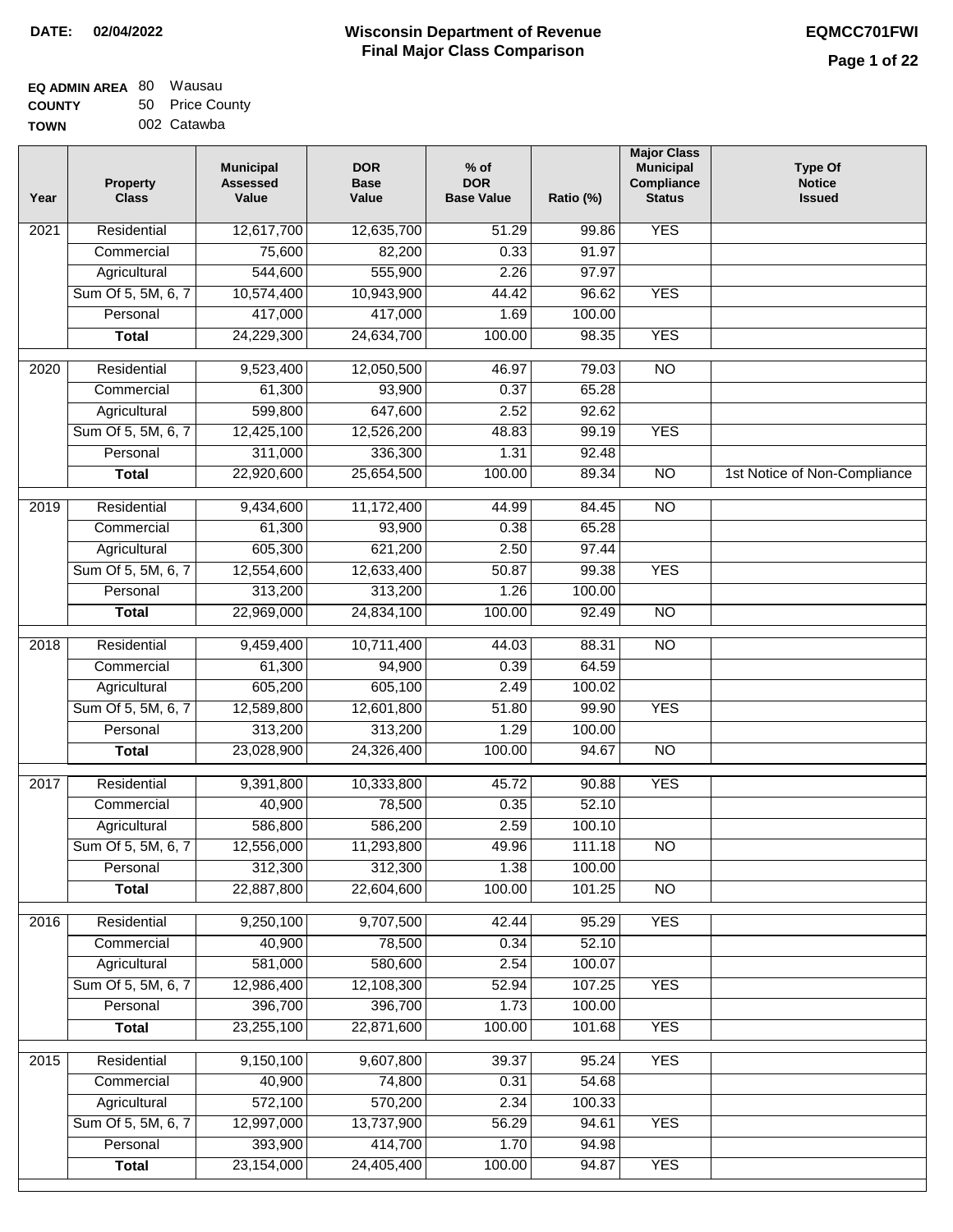| EQ ADMIN AREA 80 Wausau |                 |
|-------------------------|-----------------|
| <b>COUNTY</b>           | 50 Price County |

**TOWN** 004 Eisenstein

| Year              | <b>Property</b><br><b>Class</b> | <b>Municipal</b><br><b>Assessed</b><br>Value | <b>DOR</b><br><b>Base</b><br>Value | $%$ of<br><b>DOR</b><br><b>Base Value</b> | Ratio (%)       | <b>Major Class</b><br><b>Municipal</b><br>Compliance<br><b>Status</b> | <b>Type Of</b><br><b>Notice</b><br><b>Issued</b> |
|-------------------|---------------------------------|----------------------------------------------|------------------------------------|-------------------------------------------|-----------------|-----------------------------------------------------------------------|--------------------------------------------------|
| $\overline{202}1$ | Residential                     | 53,513,000                                   | 56,659,900                         | 79.73                                     | 94.45           | <b>YES</b>                                                            |                                                  |
|                   | Commercial                      | 1,947,200                                    | 2,082,300                          | 2.93                                      | 93.51           |                                                                       |                                                  |
|                   | Agricultural                    | 237,900                                      | 237,800                            | 0.33                                      | 100.04          |                                                                       |                                                  |
|                   | Sum Of 5, 5M, 6, 7              | 12,111,800                                   | 11,936,800                         | 16.80                                     | 101.47          | <b>YES</b>                                                            |                                                  |
|                   | Personal                        | 150,200                                      | 150,200                            | 0.21                                      | 100.00          |                                                                       |                                                  |
|                   | <b>Total</b>                    | 67,960,100                                   | 71,067,000                         | 100.00                                    | 95.63           | <b>YES</b>                                                            |                                                  |
| $\overline{2020}$ | Residential                     | 52,062,700                                   | 54,222,200                         | 79.44                                     | 96.02           | <b>YES</b>                                                            |                                                  |
|                   | Commercial                      | 1,947,200                                    | 2,061,600                          | 3.02                                      | 94.45           |                                                                       |                                                  |
|                   | Agricultural                    | 231,300                                      | 231,300                            | 0.34                                      | 100.00          |                                                                       |                                                  |
|                   | Sum Of 5, 5M, 6, 7              | 12,181,500                                   | 11,549,600                         | 16.92                                     | 105.47          | <b>YES</b>                                                            |                                                  |
|                   | Personal                        | 194,400                                      | 194,400                            | 0.28                                      | 100.00          |                                                                       |                                                  |
|                   | <b>Total</b>                    | 66,617,100                                   | 68,259,100                         | 100.00                                    | 97.59           | <b>YES</b>                                                            |                                                  |
|                   |                                 |                                              |                                    |                                           |                 |                                                                       |                                                  |
| 2019              | Residential                     | 51,064,700                                   | 50,301,100                         | 78.19<br>3.20                             | 101.52<br>94.43 | <b>YES</b>                                                            |                                                  |
|                   | Commercial                      | 1,946,600<br>222,400                         | 2,061,400<br>222,500               | 0.35                                      | 99.96           |                                                                       |                                                  |
|                   | Agricultural                    |                                              |                                    | 17.96                                     | 105.79          | <b>YES</b>                                                            |                                                  |
|                   | Sum Of 5, 5M, 6, 7<br>Personal  | 12,225,000<br>192,300                        | 11,556,200<br>192,300              | 0.30                                      | 100.00          |                                                                       |                                                  |
|                   | <b>Total</b>                    | 65,651,000                                   |                                    | 100.00                                    | 102.05          | <b>YES</b>                                                            |                                                  |
|                   |                                 |                                              | 64,333,500                         |                                           |                 |                                                                       |                                                  |
| 2018              | Residential                     | 49,780,500                                   | 48,557,200                         | 76.89                                     | 102.52          | <b>YES</b>                                                            |                                                  |
|                   | Commercial                      | 1,946,600                                    | 2,082,300                          | 3.30                                      | 93.48           |                                                                       |                                                  |
|                   | Agricultural                    | 216,400                                      | 216,200                            | 0.34                                      | 100.09          |                                                                       |                                                  |
|                   | Sum Of 5, 5M, 6, 7              | 12,352,700                                   | 12,100,400                         | 19.16                                     | 102.09          | <b>YES</b>                                                            |                                                  |
|                   | Personal                        | 196,100                                      | 196,100                            | 0.31                                      | 100.00          |                                                                       |                                                  |
|                   | <b>Total</b>                    | 64,492,300                                   | 63,152,200                         | 100.00                                    | 102.12          | <b>YES</b>                                                            |                                                  |
| 2017              | Residential                     | 52,039,600                                   | 45,804,700                         | 75.83                                     | 113.61          | <b>NO</b>                                                             |                                                  |
|                   | Commercial                      | 1,792,000                                    | 2,187,500                          | 3.62                                      | 81.92           |                                                                       |                                                  |
|                   | Agricultural                    | 211,800                                      | 211,000                            | 0.35                                      | 100.38          |                                                                       |                                                  |
|                   | Sum Of 5, 5M, 6, 7              | 15,071,800                                   | 11,993,900                         | 19.86                                     | 125.66          | <b>NO</b>                                                             |                                                  |
|                   | Personal                        | 207,900                                      | 207,900                            | 0.34                                      | 100.00          |                                                                       |                                                  |
|                   | <b>Total</b>                    | 69,323,100                                   | 60,405,000                         | 100.00                                    | 114.76          | <b>NO</b>                                                             |                                                  |
| 2016              | Residential                     | 51,069,600                                   | 44,740,700                         | 75.92                                     | 114.15          | $\overline{NO}$                                                       |                                                  |
|                   | Commercial                      | 1,764,000                                    | 2,166,600                          | 3.68                                      | 81.42           |                                                                       |                                                  |
|                   | Agricultural                    | 215,400                                      | 208,300                            | 0.35                                      | 103.41          |                                                                       |                                                  |
|                   | Sum Of 5, 5M, 6, 7              | 15,121,100                                   | 11,628,000                         | 19.73                                     | 130.04          | $\overline{NO}$                                                       |                                                  |
|                   | Personal                        | 210,900                                      | 184,900                            | 0.31                                      | 114.06          |                                                                       |                                                  |
|                   | <b>Total</b>                    | 68,381,000                                   | 58,928,500                         | 100.00                                    | 116.04          | $\overline{NO}$                                                       |                                                  |
| 2015              | Residential                     | 50,455,100                                   | 43,301,200                         | 72.00                                     | 116.52          | $\overline{NO}$                                                       |                                                  |
|                   | Commercial                      | 1,764,000                                    | 2,063,400                          | 3.43                                      | 85.49           |                                                                       |                                                  |
|                   | Agricultural                    | 215,400                                      | 205,800                            | 0.34                                      | 104.66          |                                                                       |                                                  |
|                   | Sum Of 5, 5M, 6, 7              | 15,129,100                                   | 14,363,200                         | 23.88                                     | 105.33          | <b>YES</b>                                                            |                                                  |
|                   | Personal                        | 211,100                                      | 209,000                            | 0.35                                      | 101.00          |                                                                       |                                                  |
|                   | <b>Total</b>                    | 67,774,700                                   | 60,142,600                         | 100.00                                    | 112.69          | NO                                                                    |                                                  |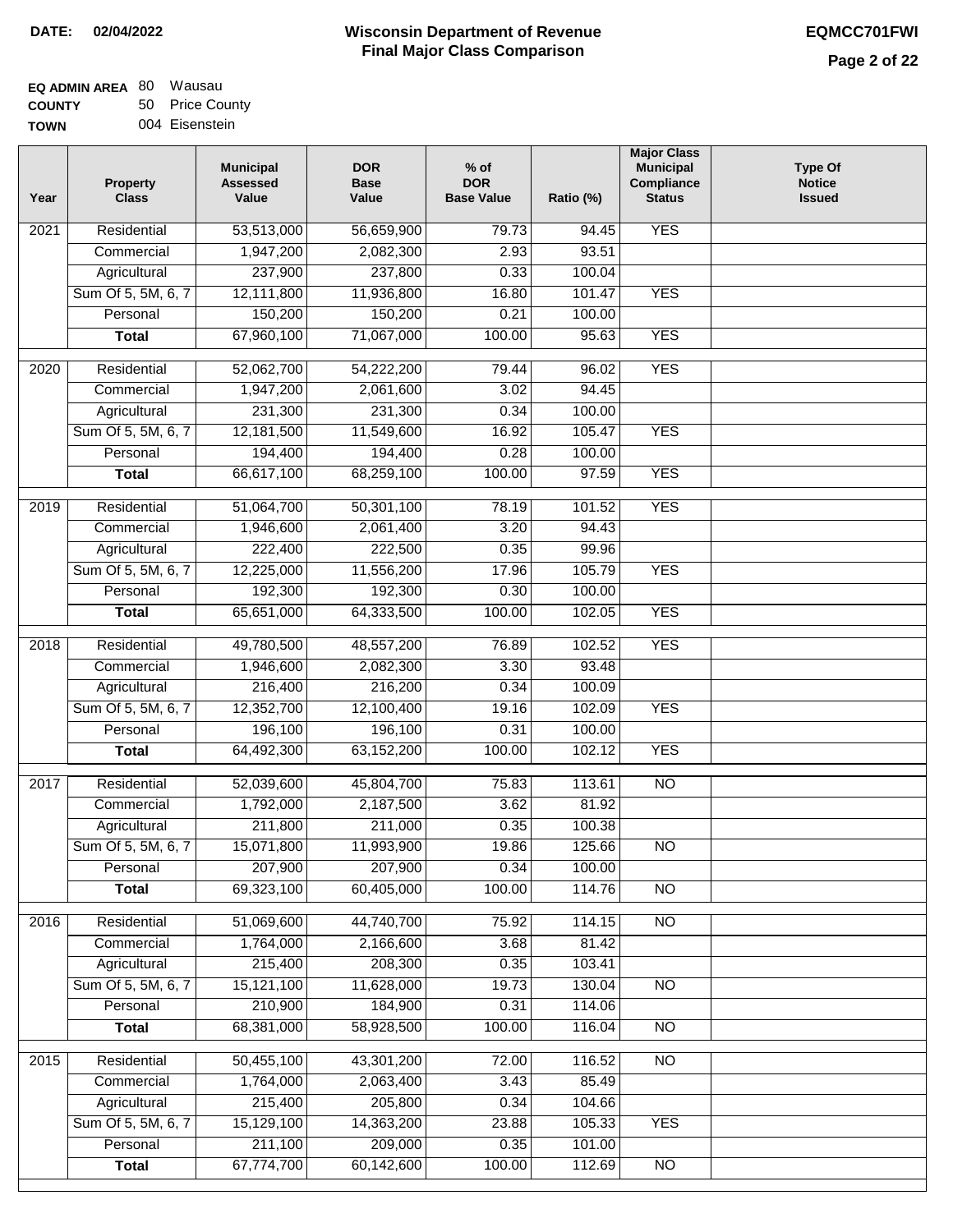| EQ ADMIN AREA 80 Wausau |                 |
|-------------------------|-----------------|
| <b>COUNTY</b>           | 50 Price County |

**TOWN** 006 Elk

| Year              | <b>Property</b><br><b>Class</b>    | <b>Municipal</b><br><b>Assessed</b><br>Value | <b>DOR</b><br><b>Base</b><br>Value | % of<br><b>DOR</b><br><b>Base Value</b> | Ratio (%) | <b>Major Class</b><br><b>Municipal</b><br>Compliance<br><b>Status</b> | <b>Type Of</b><br><b>Notice</b><br><b>Issued</b> |
|-------------------|------------------------------------|----------------------------------------------|------------------------------------|-----------------------------------------|-----------|-----------------------------------------------------------------------|--------------------------------------------------|
| $\overline{202}1$ | Residential                        | 135,272,900                                  | 146,409,500                        | 86.06                                   | 92.39     | <b>YES</b>                                                            |                                                  |
|                   | Commercial                         | 5,865,300                                    | 6,131,900                          | 3.60                                    | 95.65     |                                                                       |                                                  |
|                   | Agricultural                       | 406,300                                      | 405,500                            | 0.24                                    | 100.20    |                                                                       |                                                  |
|                   | Sum Of 5, 5M, 6, 7                 | 18,651,600                                   | 16,837,200                         | 9.90                                    | 110.78    |                                                                       |                                                  |
|                   | Personal                           | 347,400                                      | 347,400                            | 0.20                                    | 100.00    |                                                                       |                                                  |
|                   | <b>Total</b>                       | 160,543,500                                  | 170, 131, 500                      | 100.00                                  | 94.36     | <b>YES</b>                                                            |                                                  |
| $\overline{2020}$ | Residential                        | 128,416,100                                  | 133,949,400                        | 84.23                                   | 95.87     | <b>YES</b>                                                            |                                                  |
|                   | Commercial                         | 6,360,500                                    | 6,767,600                          | 4.26                                    | 93.98     |                                                                       |                                                  |
|                   | Agricultural                       | 407,900                                      | 407,800                            | 0.26                                    | 100.02    |                                                                       |                                                  |
|                   | Sum Of 5, 5M, 6, 7                 | 18,557,900                                   | 17,664,200                         | 11.11                                   | 105.06    | <b>YES</b>                                                            |                                                  |
|                   | Personal                           | 244,000                                      | 244,000                            | 0.15                                    | 100.00    |                                                                       |                                                  |
|                   | <b>Total</b>                       | 153,986,400                                  | 159,033,000                        | 100.00                                  | 96.83     | <b>YES</b>                                                            |                                                  |
| 2019              | Residential                        | 127,597,800                                  | 124,320,200                        | 83.32                                   | 102.64    | <b>YES</b>                                                            |                                                  |
|                   | Commercial                         | 6,360,500                                    | 6,767,600                          | 4.54                                    | 93.98     |                                                                       |                                                  |
|                   |                                    | 382,400                                      | 392,100                            | 0.26                                    | 97.53     |                                                                       |                                                  |
|                   | Agricultural<br>Sum Of 5, 5M, 6, 7 | 18,533,800                                   | 17,487,200                         | 11.72                                   | 105.98    | <b>YES</b>                                                            |                                                  |
|                   | Personal                           | 249,700                                      | 249,700                            | 0.17                                    | 100.00    |                                                                       |                                                  |
|                   |                                    |                                              |                                    | 100.00                                  |           | <b>YES</b>                                                            |                                                  |
|                   | <b>Total</b>                       | 153,124,200                                  | 149,216,800                        |                                         | 102.62    |                                                                       |                                                  |
| 2018              | Residential                        | 126,631,700                                  | 120,713,500                        | 83.28                                   | 104.90    | <b>YES</b>                                                            |                                                  |
|                   | Commercial                         | 6,360,500                                    | 6,835,900                          | 4.72                                    | 93.05     |                                                                       |                                                  |
|                   | Agricultural                       | 382,200                                      | 381,400                            | 0.26                                    | 100.21    |                                                                       |                                                  |
|                   | Sum Of 5, 5M, 6, 7                 | 18,763,300                                   | 16,767,600                         | 11.57                                   | 111.90    | $\overline{N}$                                                        |                                                  |
|                   | Personal                           | 257,500                                      | 257,500                            | 0.18                                    | 100.00    |                                                                       |                                                  |
|                   | <b>Total</b>                       | 152,395,200                                  | 144,955,900                        | 100.00                                  | 105.13    | <b>NO</b>                                                             |                                                  |
| 2017              | Residential                        | 125,883,900                                  | 122,348,800                        | 82.68                                   | 102.89    | <b>YES</b>                                                            |                                                  |
|                   | Commercial                         | 6,417,800                                    | 7,195,600                          | 4.86                                    | 89.19     |                                                                       |                                                  |
|                   | Agricultural                       | 373,300                                      | 373,100                            | 0.25                                    | 100.05    |                                                                       |                                                  |
|                   | Sum Of 5, 5M, 6, 7                 | 19,099,100                                   | 17,607,000                         | 11.90                                   | 108.47    | <b>YES</b>                                                            |                                                  |
|                   | Personal                           | 448,000                                      | 448,000                            | 0.30                                    | 100.00    |                                                                       |                                                  |
|                   | <b>Total</b>                       | 152,222,100                                  | 147,972,500                        | 100.00                                  | 102.87    | <b>YES</b>                                                            |                                                  |
| 2016              | Residential                        | 133,457,200                                  | 123,765,700                        | 82.76                                   | 107.83    | <b>YES</b>                                                            |                                                  |
|                   | Commercial                         | 6,705,400                                    | 7,143,400                          | 4.78                                    | 93.87     |                                                                       |                                                  |
|                   | Agricultural                       | 358,500                                      | 357,700                            | 0.24                                    | 100.22    |                                                                       |                                                  |
|                   | Sum Of 5, 5M, 6, 7                 | 19,310,500                                   | 17,786,600                         | 11.89                                   | 108.57    | <b>YES</b>                                                            |                                                  |
|                   | Personal                           | 487,200                                      | 487,200                            | 0.33                                    | 100.00    |                                                                       |                                                  |
|                   | <b>Total</b>                       | 160,318,800                                  | 149,540,600                        | 100.00                                  | 107.21    | <b>YES</b>                                                            |                                                  |
| 2015              | Residential                        | 133,214,500                                  | 119,534,600                        | 81.18                                   | 111.44    | <b>NO</b>                                                             |                                                  |
|                   | Commercial                         | 6,876,400                                    | 6,803,200                          | 4.62                                    | 101.08    |                                                                       |                                                  |
|                   | Agricultural                       | 353,100                                      | 353,100                            | 0.24                                    | 100.00    |                                                                       |                                                  |
|                   | Sum Of 5, 5M, 6, 7                 | 19,366,400                                   | 20,026,900                         | 13.60                                   | 96.70     | <b>YES</b>                                                            |                                                  |
|                   | Personal                           | 524,700                                      | 524,700                            | 0.36                                    | 100.00    |                                                                       |                                                  |
|                   | <b>Total</b>                       | 160,335,100                                  | 147,242,500                        | 100.00                                  | 108.89    | N <sub>O</sub>                                                        |                                                  |
|                   |                                    |                                              |                                    |                                         |           |                                                                       |                                                  |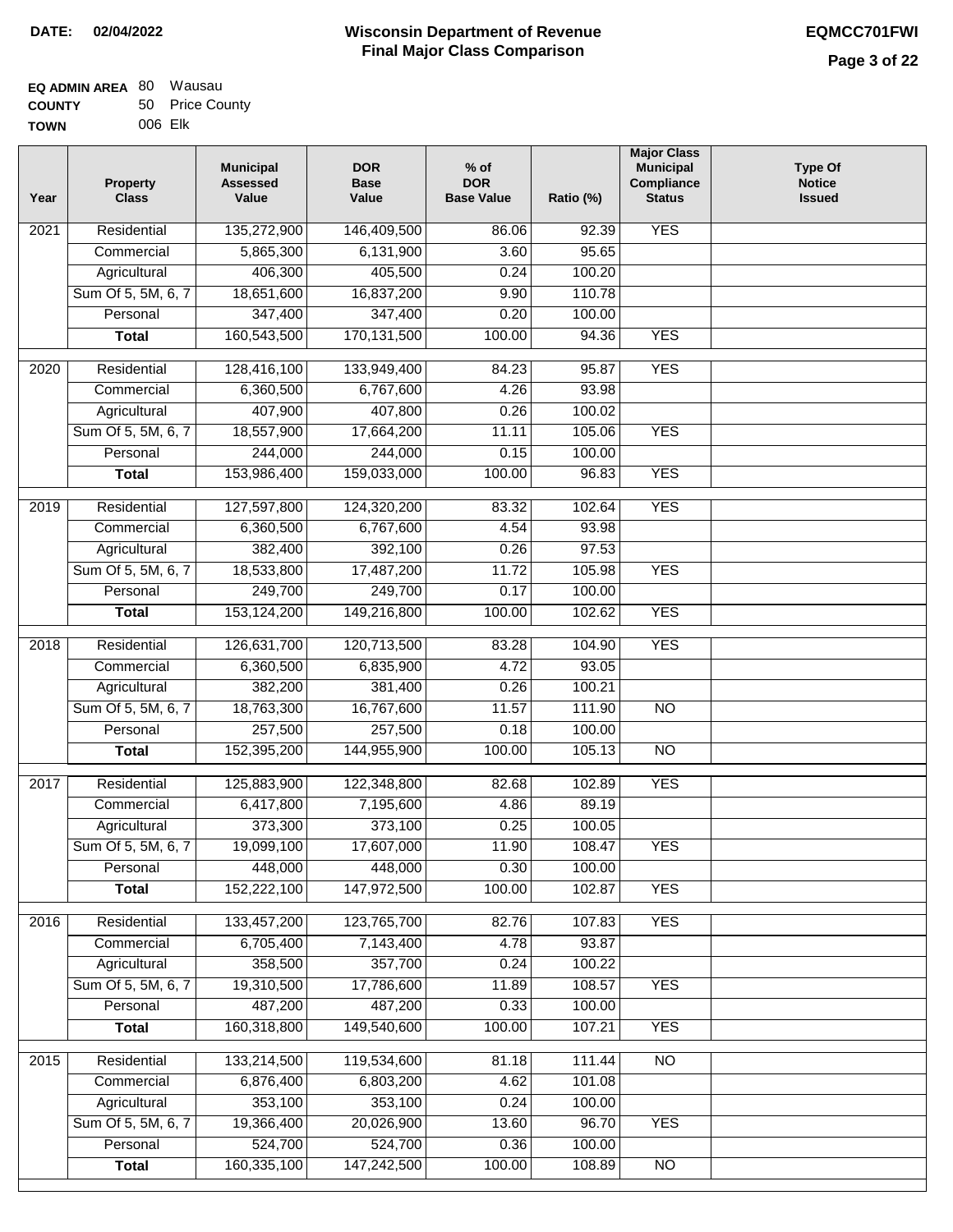| EQ ADMIN AREA 80 | Wausau          |
|------------------|-----------------|
| <b>COUNTY</b>    | 50 Price County |
| <b>TOWN</b>      | 008 Emery       |

| Year              | <b>Property</b><br><b>Class</b> | <b>Municipal</b><br><b>Assessed</b><br>Value | <b>DOR</b><br><b>Base</b><br>Value | $%$ of<br><b>DOR</b><br><b>Base Value</b> | Ratio (%) | <b>Major Class</b><br><b>Municipal</b><br>Compliance<br><b>Status</b> | <b>Type Of</b><br><b>Notice</b><br><b>Issued</b> |
|-------------------|---------------------------------|----------------------------------------------|------------------------------------|-------------------------------------------|-----------|-----------------------------------------------------------------------|--------------------------------------------------|
| 2021              | Residential                     | 16,881,400                                   | 18,596,500                         | 52.55                                     | 90.78     | <b>YES</b>                                                            |                                                  |
|                   | Commercial                      | 332,800                                      | 262,100                            | 0.74                                      | 126.97    |                                                                       |                                                  |
|                   | Agricultural                    | 516,600                                      | 517,400                            | 1.46                                      | 99.85     |                                                                       |                                                  |
|                   | Sum Of 5, 5M, 6, 7              | 16,790,900                                   | 15,762,400                         | 44.55                                     | 106.53    | <b>YES</b>                                                            |                                                  |
|                   | Personal                        | 246,900                                      | 246,900                            | 0.70                                      | 100.00    |                                                                       |                                                  |
|                   | <b>Total</b>                    | 34,768,600                                   | 35,385,300                         | 100.00                                    | 98.26     | <b>YES</b>                                                            |                                                  |
| $\overline{2020}$ | Residential                     | 16,329,300                                   | 16,558,600                         | 47.91                                     | 98.62     | <b>YES</b>                                                            |                                                  |
|                   | Commercial                      | 525,800                                      | 423,600                            | 1.23                                      | 124.13    |                                                                       |                                                  |
|                   | Agricultural                    | 495,900                                      | 494,100                            | 1.43                                      | 100.36    |                                                                       |                                                  |
|                   | Sum Of 5, 5M, 6, 7              | 16,779,500                                   | 16,847,200                         | 48.74                                     | 99.60     | <b>YES</b>                                                            |                                                  |
|                   | Personal                        | 238,800                                      | 238,800                            | 0.69                                      | 100.00    |                                                                       |                                                  |
|                   | <b>Total</b>                    | 34,369,300                                   | 34,562,300                         | 100.00                                    | 99.44     | <b>YES</b>                                                            |                                                  |
|                   |                                 |                                              |                                    |                                           |           |                                                                       |                                                  |
| $\frac{1}{2019}$  | Residential                     | 16,205,000                                   | 17,673,100                         | 49.55                                     | 91.69     | <b>YES</b>                                                            |                                                  |
|                   | Commercial                      | 525,800                                      | 423,600                            | 1.19                                      | 124.13    |                                                                       |                                                  |
|                   | Agricultural                    | 474,100                                      | 474,300                            | 1.33                                      | 99.96     |                                                                       |                                                  |
|                   | Sum Of 5, 5M, 6, 7              | 16,814,400                                   | 16,863,700                         | 47.28                                     | 99.71     | <b>YES</b>                                                            |                                                  |
|                   | Personal                        | 235,900                                      | 235,900                            | 0.66                                      | 100.00    |                                                                       |                                                  |
|                   | <b>Total</b>                    | 34,255,200                                   | 35,670,600                         | 100.00                                    | 96.03     | <b>YES</b>                                                            |                                                  |
| 2018              | Residential                     | 16,206,800                                   | 16,834,900                         | 49.35                                     | 96.27     | <b>YES</b>                                                            |                                                  |
|                   | Commercial                      | 525,800                                      | 427,900                            | 1.25                                      | 122.88    |                                                                       |                                                  |
|                   | Agricultural                    | 461,500                                      | 461,500                            | 1.35                                      | 100.00    |                                                                       |                                                  |
|                   | Sum Of 5, 5M, 6, 7              | 16,837,900                                   | 16,151,000                         | 47.35                                     | 104.25    | <b>YES</b>                                                            |                                                  |
|                   | Personal                        | 237,300                                      | 235,000                            | 0.69                                      | 100.98    |                                                                       |                                                  |
|                   |                                 |                                              |                                    |                                           |           |                                                                       |                                                  |
|                   | <b>Total</b>                    | 34,269,300                                   | 34,110,300                         | 100.00                                    | 100.47    | <b>YES</b>                                                            |                                                  |
| 2017              | Residential                     | 16,176,100                                   | 16,485,200                         | 47.78                                     | 98.12     | <b>YES</b>                                                            |                                                  |
|                   | Commercial                      | 525,800                                      | 450,400                            | 1.31                                      | 116.74    |                                                                       |                                                  |
|                   | Agricultural                    | 449,700                                      | 456,400                            | 1.32                                      | 98.53     |                                                                       |                                                  |
|                   | Sum Of 5, 5M, 6, 7              | 16,998,300                                   | 16,872,400                         | 48.91                                     | 100.75    | YES                                                                   |                                                  |
|                   | Personal                        | 239,000                                      | 234,300                            | 0.68                                      | 102.01    |                                                                       |                                                  |
|                   | <b>Total</b>                    | 34,388,900                                   | 34,498,700                         | 100.00                                    | 99.68     | <b>YES</b>                                                            |                                                  |
| 2016              | Residential                     | 15,922,900                                   | 15,463,200                         | 45.66                                     | 102.97    | <b>YES</b>                                                            |                                                  |
|                   | Commercial                      | 510,500                                      | 448,600                            | 1.32                                      | 113.80    |                                                                       |                                                  |
|                   | Agricultural                    | 448,300                                      | 448,000                            | 1.32                                      | 100.07    |                                                                       |                                                  |
|                   | Sum Of 5, 5M, 6, 7              | 17,319,500                                   | 17,232,500                         | 50.88                                     | 100.50    | <b>YES</b>                                                            |                                                  |
|                   | Personal                        | 277,200                                      | 277,200                            | 0.82                                      | 100.00    |                                                                       |                                                  |
|                   | <b>Total</b>                    | 34,478,400                                   | 33,869,500                         | 100.00                                    | 101.80    | <b>YES</b>                                                            |                                                  |
|                   |                                 |                                              |                                    |                                           |           |                                                                       |                                                  |
| $\overline{2015}$ | Residential                     | 15,965,900                                   | 15,009,700                         | 42.25                                     | 106.37    | <b>YES</b>                                                            |                                                  |
|                   | Commercial                      | 484,700                                      | 418,800                            | 1.18                                      | 115.74    |                                                                       |                                                  |
|                   | Agricultural                    | 446,700                                      | 445,800                            | 1.25                                      | 100.20    |                                                                       |                                                  |
|                   | Sum Of 5, 5M, 6, 7              | 20,946,800                                   | 19,408,900                         | 54.63                                     | 107.92    | <b>YES</b>                                                            |                                                  |
|                   | Personal                        | 253,900                                      | 246,500                            | 0.69                                      | 103.00    |                                                                       |                                                  |
|                   | <b>Total</b>                    | 38,098,000                                   | 35,529,700                         | 100.00                                    | 107.23    | <b>YES</b>                                                            |                                                  |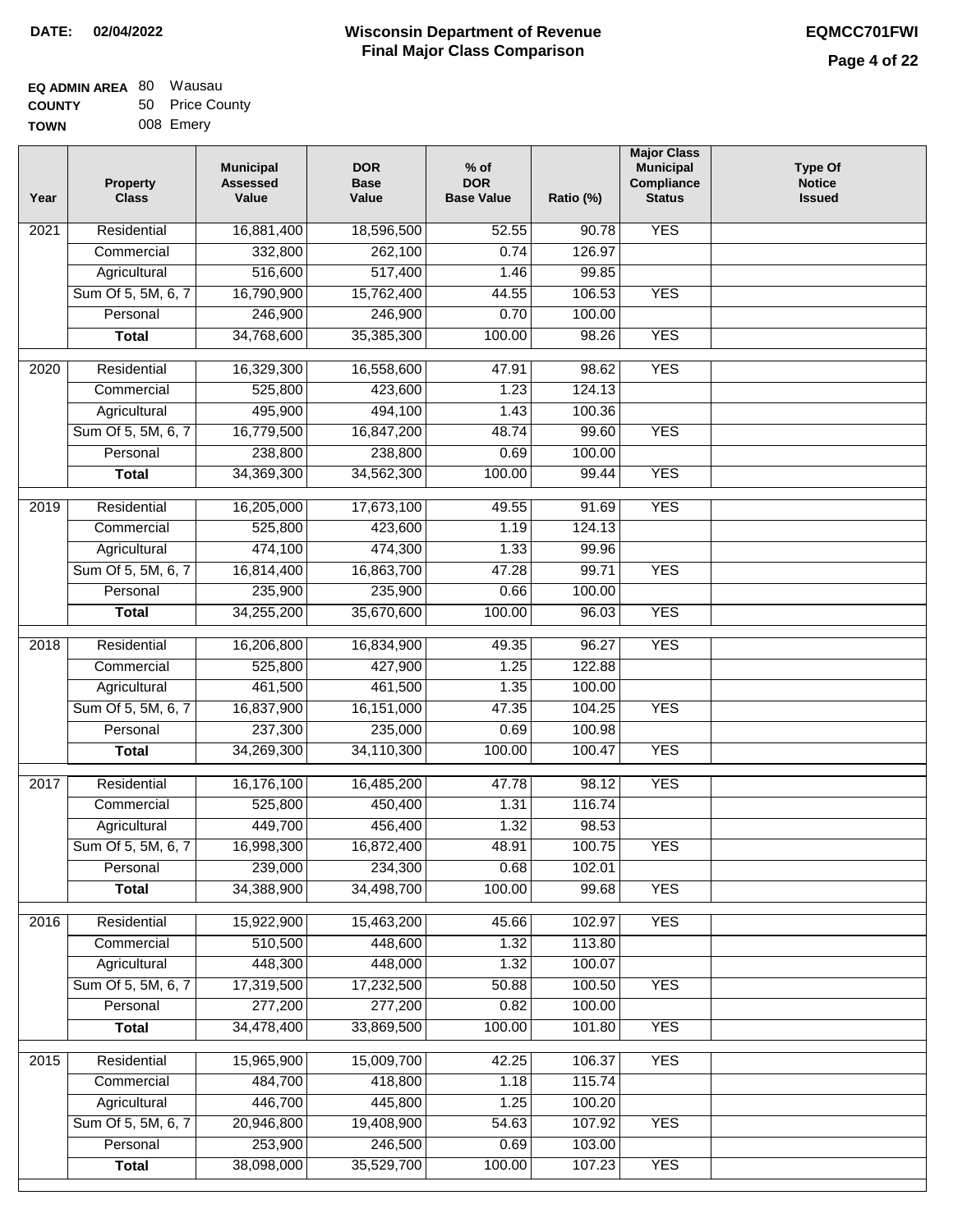| EQ ADMIN AREA 80 Wausau |                 |
|-------------------------|-----------------|
| <b>COUNTY</b>           | 50 Price County |

**TOWN** 010 Fifield

| Year              | <b>Property</b><br><b>Class</b> | <b>Municipal</b><br><b>Assessed</b><br>Value | <b>DOR</b><br><b>Base</b><br>Value | % of<br><b>DOR</b><br><b>Base Value</b> | Ratio (%) | <b>Major Class</b><br><b>Municipal</b><br>Compliance<br><b>Status</b> | <b>Type Of</b><br><b>Notice</b><br><b>Issued</b> |
|-------------------|---------------------------------|----------------------------------------------|------------------------------------|-----------------------------------------|-----------|-----------------------------------------------------------------------|--------------------------------------------------|
| $\overline{202}1$ | Residential                     | 139,840,400                                  | 149,338,600                        | 84.19                                   | 93.64     | <b>YES</b>                                                            |                                                  |
|                   | Commercial                      | 5,998,500                                    | 6,102,600                          | 3.44                                    | 98.29     |                                                                       |                                                  |
|                   | Agricultural                    | 162,600                                      | 180,700                            | 0.10                                    | 89.98     |                                                                       |                                                  |
|                   | Sum Of 5, 5M, 6, 7              | 17,154,100                                   | 20,906,400                         | 11.79                                   | 82.05     | $\overline{NO}$                                                       |                                                  |
|                   | Personal                        | 776,700                                      | 863,000                            | 0.49                                    | 90.00     |                                                                       |                                                  |
|                   | <b>Total</b>                    | 163,932,300                                  | 177,391,300                        | 100.00                                  | 92.41     | $\overline{NO}$                                                       | 1st Notice of Non-Compliance                     |
| $\overline{2020}$ | Residential                     | 138,808,300                                  | 155,948,100                        | 85.07                                   | 89.01     | $\overline{NO}$                                                       |                                                  |
|                   | Commercial                      | 5,872,300                                    | 5,903,900                          | 3.22                                    | 99.46     |                                                                       |                                                  |
|                   | Agricultural                    | 159,400                                      | 184,000                            | 0.10                                    | 86.63     |                                                                       |                                                  |
|                   | Sum Of 5, 5M, 6, 7              | 17,530,800                                   | 20,950,900                         | 11.43                                   | 83.68     | $\overline{NO}$                                                       |                                                  |
|                   | Personal                        | 312,100                                      | 339,200                            | 0.19                                    | 92.01     |                                                                       |                                                  |
|                   | <b>Total</b>                    | 162,682,900                                  | 183,326,100                        | 100.00                                  | 88.74     | $\overline{NO}$                                                       |                                                  |
| 2019              | Residential                     | 137,964,500                                  | 146,308,600                        | 84.57                                   | 94.30     | <b>YES</b>                                                            |                                                  |
|                   | Commercial                      | 5,872,300                                    | 5,903,900                          | 3.41                                    | 99.46     |                                                                       |                                                  |
|                   | Agricultural                    | 166,200                                      | 177,000                            | 0.10                                    | 93.90     |                                                                       |                                                  |
|                   | Sum Of 5, 5M, 6, 7              | 17,587,800                                   | 20,285,600                         | 11.73                                   | 86.70     | $\overline{NO}$                                                       |                                                  |
|                   | Personal                        | 329,100                                      | 335,800                            | 0.19                                    | 98.00     |                                                                       |                                                  |
|                   | <b>Total</b>                    | 161,919,900                                  | 173,010,900                        | 100.00                                  | 93.59     | $\overline{NO}$                                                       |                                                  |
| 2018              | Residential                     | 137,493,100                                  | 144,348,900                        | 84.42                                   | 95.25     | <b>YES</b>                                                            |                                                  |
|                   | Commercial                      | 5,833,400                                    | 5,923,500                          | 3.46                                    | 98.48     |                                                                       |                                                  |
|                   | Agricultural                    | 169,900                                      | 172,200                            | 0.10                                    | 98.66     |                                                                       |                                                  |
|                   | Sum Of 5, 5M, 6, 7              | 17,564,500                                   | 20,189,600                         | 11.81                                   | 87.00     | $\overline{3}$                                                        |                                                  |
|                   | Personal                        | 335,400                                      | 349,300                            | 0.20                                    | 96.02     |                                                                       |                                                  |
|                   | <b>Total</b>                    | 161,396,300                                  | 170,983,500                        | 100.00                                  | 94.39     | <b>NO</b>                                                             |                                                  |
| $\overline{2017}$ | Residential                     | 136, 154, 700                                | 136,119,400                        | 83.87                                   | 100.03    | <b>YES</b>                                                            |                                                  |
|                   | Commercial                      | 5,857,200                                    | 6,263,000                          | 3.86                                    | 93.52     |                                                                       |                                                  |
|                   | Agricultural                    | 167,500                                      | 168,600                            | 0.10                                    | 99.35     |                                                                       |                                                  |
|                   | Sum Of 5, 5M, 6, 7              | 17,566,900                                   | 19,355,700                         | 11.93                                   | 90.76     | <b>YES</b>                                                            |                                                  |
|                   | Personal                        | 397,600                                      | 397,600                            | 0.24                                    | 100.00    |                                                                       |                                                  |
|                   | <b>Total</b>                    | 160,143,900                                  | 162,304,300                        | 100.00                                  | 98.67     | <b>YES</b>                                                            |                                                  |
| 2016              | Residential                     | 135,936,700                                  | 135,727,100                        | 84.25                                   | 100.15    | <b>YES</b>                                                            |                                                  |
|                   | Commercial                      | 5,652,000                                    | 6,057,800                          | 3.76                                    | 93.30     |                                                                       |                                                  |
|                   | Agricultural                    | 156,800                                      | 166,300                            | 0.10                                    | 94.29     |                                                                       |                                                  |
|                   | Sum Of 5, 5M, 6, 7              | 17,626,100                                   | 18,757,900                         | 11.64                                   | 93.97     | <b>YES</b>                                                            |                                                  |
|                   | Personal                        | 393,600                                      | 393,600                            | 0.24                                    | 100.00    |                                                                       |                                                  |
|                   | <b>Total</b>                    | 159,765,200                                  | 161, 102, 700                      | 100.00                                  | 99.17     | <b>YES</b>                                                            |                                                  |
| 2015              | Residential                     | 135,771,500                                  | 139,681,200                        | 82.55                                   | 97.20     | <b>YES</b>                                                            |                                                  |
|                   | Commercial                      | 5,632,300                                    | 5,750,600                          | 3.40                                    | 97.94     |                                                                       |                                                  |
|                   | Agricultural                    | 163,700                                      | 163,400                            | 0.10                                    | 100.18    |                                                                       |                                                  |
|                   | Sum Of 5, 5M, 6, 7              | 17,824,000                                   | 23,218,400                         | 13.72                                   | 76.77     | <b>NO</b>                                                             |                                                  |
|                   | Personal                        | 394,100                                      | 394,100                            | 0.23                                    | 100.00    |                                                                       |                                                  |
|                   |                                 | 159,785,600                                  | 169,207,700                        | 100.00                                  | 94.43     |                                                                       |                                                  |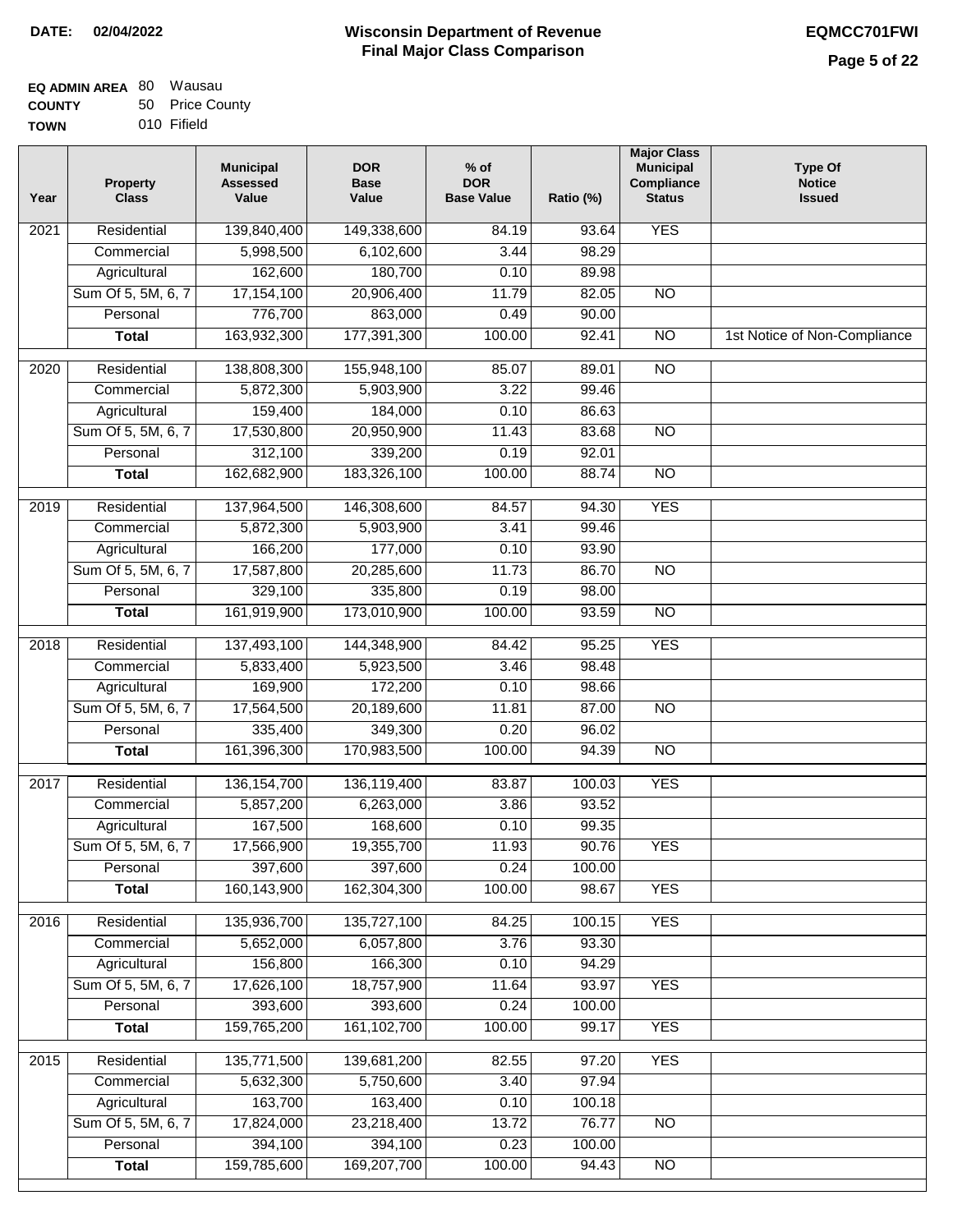# **Wisconsin Department of Revenue DATE: 02/04/2022 EQMCC701FWI Final Major Class Comparison**

| EQ ADMIN AREA 80 Wausau |                 |  |  |
|-------------------------|-----------------|--|--|
| <b>COUNTY</b>           | 50 Price County |  |  |

**TOWN** 012 Flambeau

| Year             | <b>Property</b><br><b>Class</b> | <b>Municipal</b><br><b>Assessed</b><br>Value | <b>DOR</b><br><b>Base</b><br>Value | $%$ of<br><b>DOR</b><br><b>Base Value</b> | Ratio (%) | <b>Major Class</b><br><b>Municipal</b><br>Compliance<br><b>Status</b> | <b>Type Of</b><br><b>Notice</b><br><b>Issued</b> |
|------------------|---------------------------------|----------------------------------------------|------------------------------------|-------------------------------------------|-----------|-----------------------------------------------------------------------|--------------------------------------------------|
| 2021             | Residential                     | 42,839,200                                   | 49,145,300                         | 64.11                                     | 87.17     | $\overline{NO}$                                                       |                                                  |
|                  | Commercial                      | 2,967,600                                    | 3,377,000                          | 4.41                                      | 87.88     |                                                                       |                                                  |
|                  | Agricultural                    | 396,400                                      | 396,400                            | 0.52                                      | 100.00    |                                                                       |                                                  |
|                  | Sum Of 5, 5M, 6, 7              | 24,193,600                                   | 22,989,700                         | 29.99                                     | 105.24    | <b>YES</b>                                                            |                                                  |
|                  | Personal                        | 744,200                                      | 744,200                            | 0.97                                      | 100.00    |                                                                       |                                                  |
|                  | <b>Total</b>                    | 71,141,000                                   | 76,652,600                         | 100.00                                    | 92.81     | $\overline{NO}$                                                       |                                                  |
| $\frac{1}{2020}$ | Residential                     | 41,944,000                                   | 45,106,700                         | 60.62                                     | 92.99     | <b>YES</b>                                                            |                                                  |
|                  | Commercial                      | 2,951,600                                    | 3,328,000                          | 4.47                                      | 88.69     |                                                                       |                                                  |
|                  | Agricultural                    | 381,700                                      | 380,500                            | 0.51                                      | 100.32    |                                                                       |                                                  |
|                  | Sum Of 5, 5M, 6, 7              | 24,201,000                                   | 24,836,000                         | 33.38                                     | 97.44     | <b>YES</b>                                                            |                                                  |
|                  | Personal                        | 753,400                                      | 753,400                            | 1.01                                      | 100.00    |                                                                       |                                                  |
|                  | <b>Total</b>                    | 70,231,700                                   | 74,404,600                         | 100.00                                    | 94.39     | <b>YES</b>                                                            |                                                  |
|                  |                                 |                                              |                                    |                                           |           |                                                                       |                                                  |
| $\frac{1}{2019}$ | Residential                     | 41,462,500                                   | 41,857,600                         | 58.79                                     | 99.06     | <b>YES</b>                                                            |                                                  |
|                  | Commercial                      | 2,920,000                                    | 3,323,800                          | 4.67                                      | 87.85     |                                                                       |                                                  |
|                  | Agricultural                    | 364,200                                      | 365,200                            | 0.51                                      | 99.73     |                                                                       |                                                  |
|                  | Sum Of 5, 5M, 6, 7              | 24,268,000                                   | 24,848,200                         | 34.90                                     | 97.67     | <b>YES</b>                                                            |                                                  |
|                  | Personal                        | 799,900                                      | 799,900                            | 1.12                                      | 100.00    |                                                                       |                                                  |
|                  | <b>Total</b>                    | 69,814,600                                   | 71,194,700                         | 100.00                                    | 98.06     | <b>YES</b>                                                            |                                                  |
| 2018             | Residential                     | 40,902,300                                   | 40,506,800                         | 58.18                                     | 100.98    | <b>YES</b>                                                            |                                                  |
|                  | Commercial                      | 2,919,200                                    | 3,358,000                          | 4.82                                      | 86.93     |                                                                       |                                                  |
|                  | Agricultural                    | 356,000                                      | 355,100                            | 0.51                                      | 100.25    |                                                                       |                                                  |
|                  | Sum Of 5, 5M, 6, 7              | 24,956,600                                   | 24,619,100                         | 35.36                                     | 101.37    | <b>YES</b>                                                            |                                                  |
|                  | Personal                        | 778,600                                      | 778,600                            | 1.12                                      | 100.00    |                                                                       |                                                  |
|                  | <b>Total</b>                    | 69,912,700                                   | 69,617,600                         | 100.00                                    | 100.42    | <b>YES</b>                                                            |                                                  |
| 2017             | Residential                     | 39,740,800                                   | 39,190,000                         | 56.38                                     | 101.41    | <b>YES</b>                                                            |                                                  |
|                  | Commercial                      | 2,517,100                                    | 3,531,600                          | 5.08                                      | 71.27     |                                                                       |                                                  |
|                  | Agricultural                    | 336,100                                      | 344,900                            | 0.50                                      | 97.45     |                                                                       |                                                  |
|                  | Sum Of 5, 5M, 6, 7              | 29,337,100                                   | 25,759,200                         | 37.06                                     | 113.89    | $\overline{NO}$                                                       |                                                  |
|                  | Personal                        | 722,600                                      | 681,700                            | 0.98                                      | 106.00    |                                                                       |                                                  |
|                  | <b>Total</b>                    | 72,653,700                                   | 69,507,400                         | 100.00                                    | 104.53    | NO                                                                    |                                                  |
| 2016             | Residential                     | 39,446,400                                   | 40,534,400                         | 57.31                                     | 97.32     | <b>YES</b>                                                            |                                                  |
|                  | Commercial                      | 2,517,100                                    | 3,531,600                          | 4.99                                      | 71.27     |                                                                       |                                                  |
|                  | Agricultural                    | 336,100                                      | 340,000                            | 0.48                                      | 98.85     |                                                                       |                                                  |
|                  | Sum Of 5, 5M, 6, 7              | 29,136,000                                   | 25,646,000                         | 36.26                                     | 113.61    | N <sub>O</sub>                                                        |                                                  |
|                  | Personal                        | 674,700                                      | 674,700                            | 0.95                                      | 100.00    |                                                                       |                                                  |
|                  | <b>Total</b>                    | 72,110,300                                   | 70,726,700                         | 100.00                                    | 101.96    | $\overline{NO}$                                                       |                                                  |
| 2015             | Residential                     | 39,265,800                                   | 40,329,600                         | 55.38                                     | 97.36     | <b>YES</b>                                                            |                                                  |
|                  | Commercial                      | 2,517,100                                    | 3,363,400                          | 4.62                                      | 74.84     |                                                                       |                                                  |
|                  | Agricultural                    | 333,100                                      | 333,300                            | 0.46                                      | 99.94     |                                                                       |                                                  |
|                  | Sum Of 5, 5M, 6, 7              | 29,099,000                                   | 28,074,100                         | 38.55                                     | 103.65    | <b>YES</b>                                                            |                                                  |
|                  | Personal                        | 705,400                                      | 719,800                            | 0.99                                      | 98.00     |                                                                       |                                                  |
|                  | <b>Total</b>                    | 71,920,400                                   | 72,820,200                         | 100.00                                    | 98.76     | <b>YES</b>                                                            |                                                  |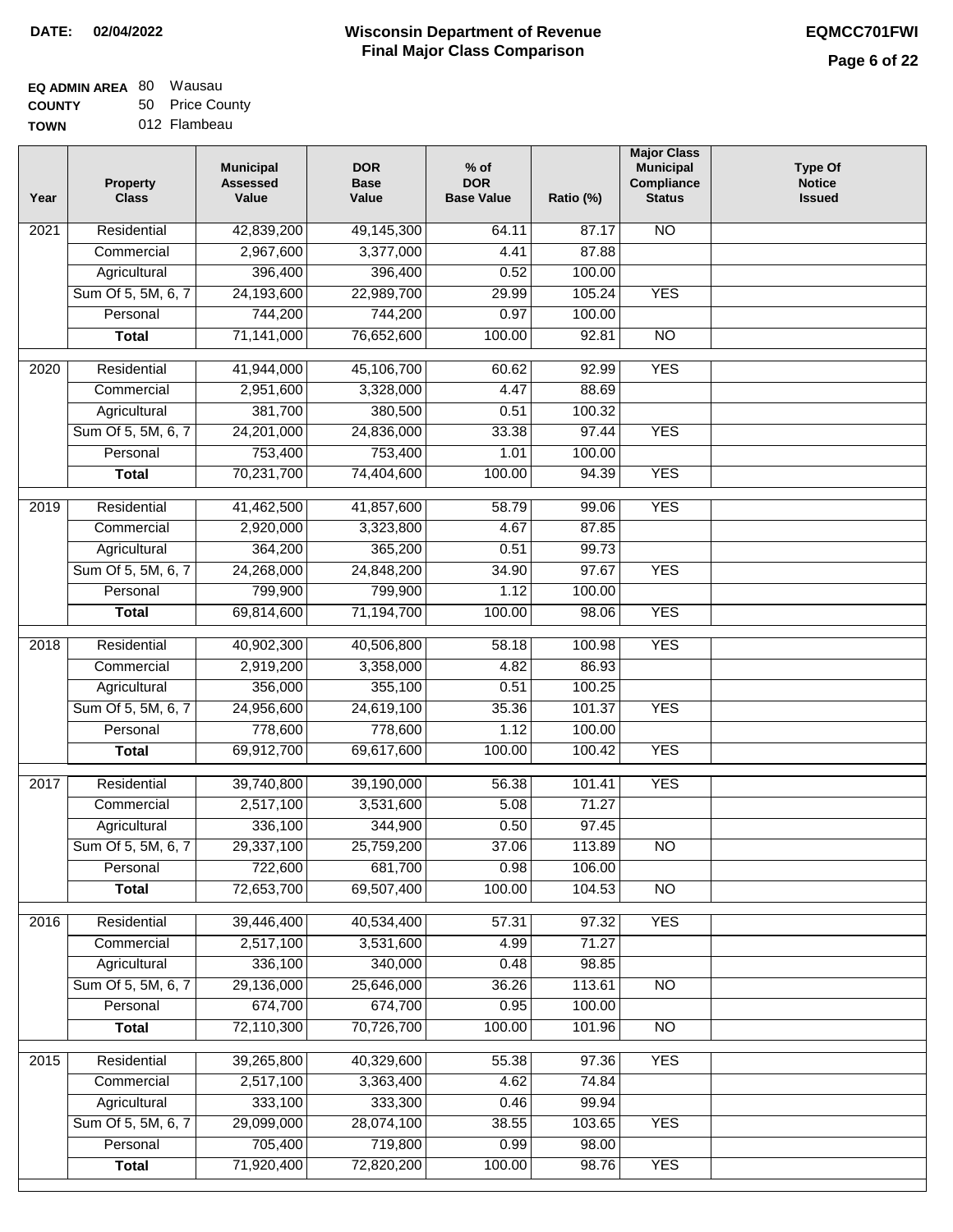# **Wisconsin Department of Revenue DATE: 02/04/2022 EQMCC701FWI Final Major Class Comparison**

| <b>EQ ADMIN AREA 80 Wausau</b> |                 |
|--------------------------------|-----------------|
| <b>COUNTY</b>                  | 50 Price County |
|                                |                 |

**TOWN** 014 Georgetown

| Year | <b>Property</b><br><b>Class</b> | <b>Municipal</b><br><b>Assessed</b><br>Value | <b>DOR</b><br><b>Base</b><br>Value | $%$ of<br><b>DOR</b><br><b>Base Value</b> | Ratio (%) | <b>Major Class</b><br><b>Municipal</b><br>Compliance<br><b>Status</b> | <b>Type Of</b><br><b>Notice</b><br><b>Issued</b> |
|------|---------------------------------|----------------------------------------------|------------------------------------|-------------------------------------------|-----------|-----------------------------------------------------------------------|--------------------------------------------------|
| 2021 | Residential                     | 8,330,800                                    | 8,449,400                          | 50.47                                     | 98.60     | <b>YES</b>                                                            |                                                  |
|      | Commercial                      | 6,000                                        | 2,900                              | 0.02                                      | 206.90    |                                                                       |                                                  |
|      | Agricultural                    | 356,100                                      | 358,900                            | 2.14                                      | 99.22     |                                                                       |                                                  |
|      | Sum Of 5, 5M, 6, 7              | 7,775,700                                    | 7,664,600                          | 45.78                                     | 101.45    | <b>YES</b>                                                            |                                                  |
|      | Personal                        | 264,700                                      | 264,700                            | 1.58                                      | 100.00    |                                                                       |                                                  |
|      | <b>Total</b>                    | 16,733,300                                   | 16,740,500                         | 100.00                                    | 99.96     | <b>YES</b>                                                            |                                                  |
| 2020 | Residential                     | 6,202,700                                    | 7,975,700                          | 46.01                                     | 77.77     | $\overline{NO}$                                                       |                                                  |
|      | Commercial                      | 22,000                                       | 23,600                             | 0.14                                      | 93.22     |                                                                       |                                                  |
|      | Agricultural                    | 329,200                                      | 346,000                            | 2.00                                      | 95.14     |                                                                       |                                                  |
|      | Sum Of 5, 5M, 6, 7              | 9,288,200                                    | 8,812,900                          | 50.84                                     | 105.39    | <b>YES</b>                                                            |                                                  |
|      | Personal                        | 176,800                                      | 176,800                            | 1.02                                      | 100.00    |                                                                       |                                                  |
|      | <b>Total</b>                    | 16,018,900                                   | 17,335,000                         | 100.00                                    | 92.41     | $\overline{NO}$                                                       | 2nd Notice of Non-Compliance                     |
| 2019 | Residential                     | 6,021,800                                    | 7,284,900                          | 43.90                                     | 82.66     | $\overline{10}$                                                       |                                                  |
|      | Commercial                      | 22,000                                       | 23,600                             | 0.14                                      | 93.22     |                                                                       |                                                  |
|      | Agricultural                    | 331,900                                      | 331,400                            | 2.00                                      | 100.15    |                                                                       |                                                  |
|      | Sum Of 5, 5M, 6, 7              | 9,246,400                                    | 8,776,900                          | 52.89                                     | 105.35    | <b>YES</b>                                                            |                                                  |
|      | Personal                        | 177,100                                      | 177,100                            | 1.07                                      | 100.00    |                                                                       |                                                  |
|      | <b>Total</b>                    | 15,799,200                                   | 16,593,900                         | 100.00                                    | 95.21     | $\overline{NO}$                                                       | 1st Notice of Non-Compliance                     |
| 2018 | Residential                     | 5,836,000                                    | 6,827,300                          | 43.19                                     | 85.48     | <b>NO</b>                                                             |                                                  |
|      | Commercial                      | 22,000                                       | 23,900                             | 0.15                                      | 92.05     |                                                                       |                                                  |
|      | Agricultural                    | 323,600                                      | 321,900                            | 2.04                                      | 100.53    |                                                                       |                                                  |
|      | Sum Of 5, 5M, 6, 7              | 9,247,600                                    | 8,455,700                          | 53.50                                     | 109.37    | <b>YES</b>                                                            |                                                  |
|      | Personal                        | 177,000                                      | 177,000                            | 1.12                                      | 100.00    |                                                                       |                                                  |
|      | <b>Total</b>                    | 15,606,200                                   | 15,805,800                         | 100.00                                    | 98.74     | <b>NO</b>                                                             |                                                  |
| 2017 | Residential                     | 5,911,100                                    | 6,598,900                          | 44.02                                     | 89.58     | <b>NO</b>                                                             |                                                  |
|      | Commercial                      | 22,000                                       | 25,200                             | 0.17                                      | 87.30     |                                                                       |                                                  |
|      | Agricultural                    | 313,900                                      | 313,900                            | 2.09                                      | 100.00    |                                                                       |                                                  |
|      | Sum Of 5, 5M, 6, 7              | 9,213,700                                    | 7,877,500                          | 52.55                                     | 116.96    | <b>NO</b>                                                             |                                                  |
|      | Personal                        | 176,300                                      | 176,300                            | 1.18                                      | 100.00    |                                                                       |                                                  |
|      | <b>Total</b>                    | 15,637,000                                   | 14,991,800                         | 100.00                                    | 104.30    | <b>NO</b>                                                             |                                                  |
| 2016 | Residential                     | 5,636,100                                    | 6,024,200                          | 40.96                                     | 93.56     | <b>YES</b>                                                            |                                                  |
|      | Commercial                      | 22,000                                       | 25,200                             | 0.17                                      | 87.30     |                                                                       |                                                  |
|      | Agricultural                    | 309,300                                      | 309,000                            | 2.10                                      | 100.10    |                                                                       |                                                  |
|      | Sum Of 5, 5M, 6, 7              | 9,191,800                                    | 8,174,600                          | 55.58                                     | 112.44    | $\overline{NO}$                                                       |                                                  |
|      | Personal                        | 176,000                                      | 176,000                            | 1.20                                      | 100.00    |                                                                       |                                                  |
|      | <b>Total</b>                    | 15,335,200                                   | 14,709,000                         | 100.00                                    | 104.26    | $\overline{NO}$                                                       |                                                  |
| 2015 | Residential                     | 5,597,500                                    | 5,988,400                          | 38.37                                     | 93.47     | <b>YES</b>                                                            |                                                  |
|      | Commercial                      | 22,000                                       | 24,000                             | 0.15                                      | 91.67     |                                                                       |                                                  |
|      | Agricultural                    | 306,800                                      | 306,200                            | 1.96                                      | 100.20    |                                                                       |                                                  |
|      | Sum Of 5, 5M, 6, 7              | 9,137,700                                    | 9,112,100                          | 58.39                                     | 100.28    | <b>YES</b>                                                            |                                                  |
|      | Personal                        | 175,600                                      | 175,600                            | 1.13                                      | 100.00    |                                                                       |                                                  |
|      | <b>Total</b>                    | 15,239,600                                   | 15,606,300                         | 100.00                                    | 97.65     | <b>YES</b>                                                            |                                                  |
|      |                                 |                                              |                                    |                                           |           |                                                                       |                                                  |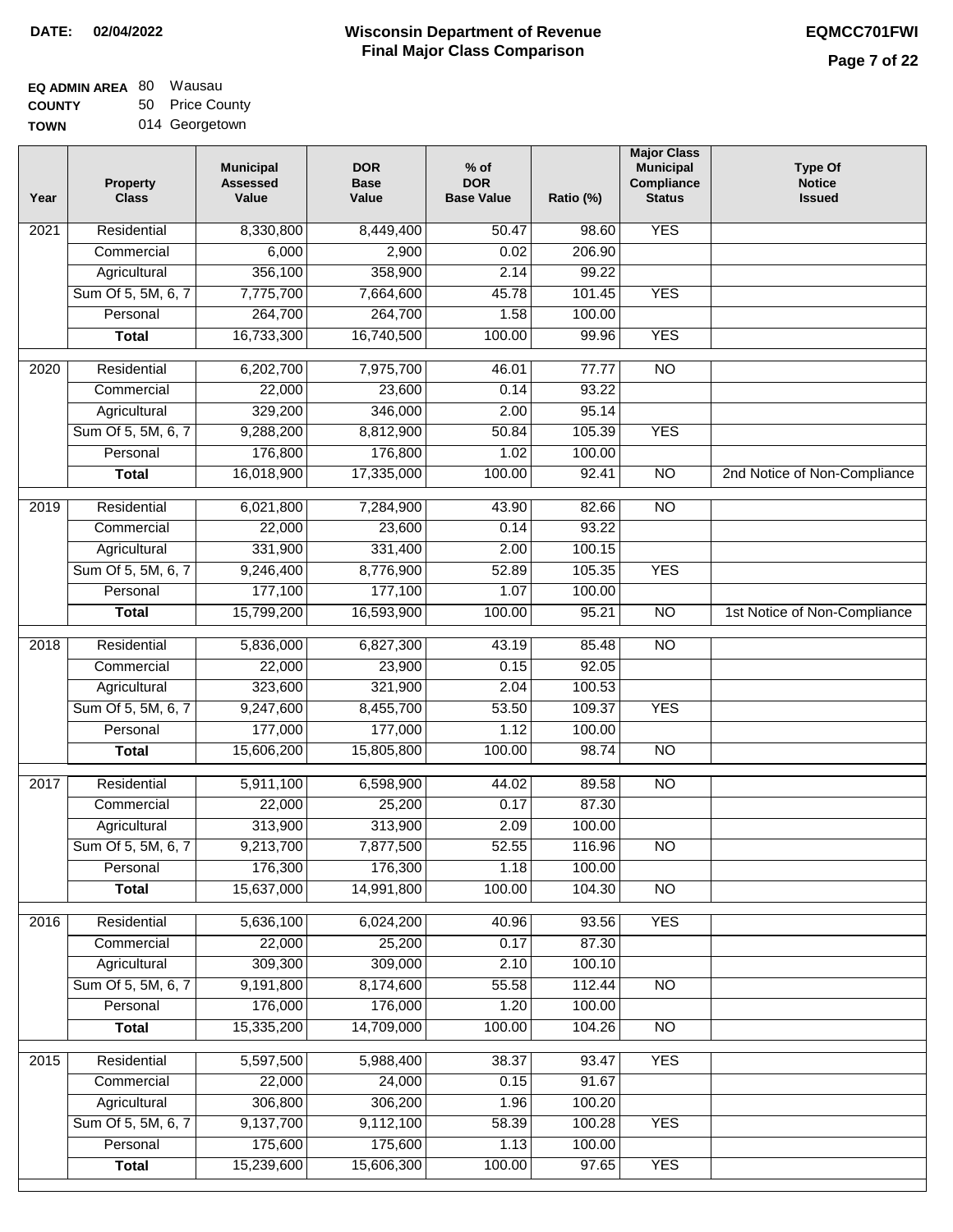| <b>EQ ADMIN AREA 80 Wausau</b> |                 |
|--------------------------------|-----------------|
| <b>COUNTY</b>                  | 50 Price County |
| <b>TOWN</b>                    | 016 Hackett     |

016 Hackett

| Year              | <b>Property</b><br><b>Class</b> | <b>Municipal</b><br><b>Assessed</b><br>Value | <b>DOR</b><br><b>Base</b><br>Value | $%$ of<br><b>DOR</b><br><b>Base Value</b> | Ratio (%) | <b>Major Class</b><br><b>Municipal</b><br>Compliance<br><b>Status</b> | <b>Type Of</b><br><b>Notice</b><br><b>Issued</b> |
|-------------------|---------------------------------|----------------------------------------------|------------------------------------|-------------------------------------------|-----------|-----------------------------------------------------------------------|--------------------------------------------------|
| $\overline{202}1$ | Residential                     | 10,956,200                                   | 12,584,500                         | 46.22                                     | 87.06     | N <sub>O</sub>                                                        |                                                  |
|                   | Commercial                      | 62,200                                       | 70,600                             | 0.26                                      | 88.10     |                                                                       |                                                  |
|                   | Agricultural                    | 294,300                                      | 297,600                            | 1.09                                      | 98.89     |                                                                       |                                                  |
|                   | Sum Of 5, 5M, 6, 7              | 14,453,000                                   | 13,906,900                         | 51.08                                     | 103.93    | <b>YES</b>                                                            |                                                  |
|                   | Personal                        | 366,000                                      | 366,000                            | 1.34                                      | 100.00    |                                                                       |                                                  |
|                   | <b>Total</b>                    | 26, 131, 700                                 | 27,225,600                         | 100.00                                    | 95.98     | $\overline{NO}$                                                       |                                                  |
| $\overline{2020}$ | Residential                     | 10,740,100                                   | 11,371,800                         | 42.19                                     | 94.45     | <b>YES</b>                                                            |                                                  |
|                   | Commercial                      | 62,200                                       | 69,900                             | 0.26                                      | 88.98     |                                                                       |                                                  |
|                   | Agricultural                    | 294,500                                      | 280,700                            | 1.04                                      | 104.92    |                                                                       |                                                  |
|                   | Sum Of 5, 5M, 6, 7              | 14,464,300                                   | 14,865,900                         | 55.15                                     | 97.30     | <b>YES</b>                                                            |                                                  |
|                   | Personal                        | 366,300                                      | 366,300                            | 1.36                                      | 100.00    |                                                                       |                                                  |
|                   | <b>Total</b>                    | 25,927,400                                   | 26,954,600                         | 100.00                                    | 96.19     | <b>YES</b>                                                            |                                                  |
| 2019              | Residential                     | 10,650,400                                   | 12,133,700                         | 43.70                                     | 87.78     | $\overline{NO}$                                                       |                                                  |
|                   | Commercial                      | 62,200                                       | 69,900                             | 0.25                                      | 88.98     |                                                                       |                                                  |
|                   | Agricultural                    | 276,300                                      | 269,000                            | 0.97                                      | 102.71    |                                                                       |                                                  |
|                   | Sum Of 5, 5M, 6, 7              | 14,541,300                                   | 14,929,900                         | 53.77                                     | 97.40     | <b>YES</b>                                                            |                                                  |
|                   | Personal                        | 366,100                                      | 366,100                            | 1.32                                      | 100.00    |                                                                       |                                                  |
|                   | <b>Total</b>                    | 25,896,300                                   | 27,768,600                         | 100.00                                    | 93.26     | $\overline{NO}$                                                       |                                                  |
| 2018              | Residential                     | 10,519,300                                   | 11,440,800                         | 43.48                                     | 91.95     | <b>YES</b>                                                            |                                                  |
|                   | Commercial                      | 62,200                                       | 70,600                             | 0.27                                      | 88.10     |                                                                       |                                                  |
|                   | Agricultural                    | 270,100                                      | 262,200                            | 1.00                                      | 103.01    |                                                                       |                                                  |
|                   | Sum Of 5, 5M, 6, 7              | 14,514,500                                   | 14,185,900                         | 53.91                                     | 102.32    | <b>YES</b>                                                            |                                                  |
|                   | Personal                        | 365,900                                      | 355,300                            | 1.35                                      | 102.98    |                                                                       |                                                  |
|                   | <b>Total</b>                    | 25,732,000                                   | 26,314,800                         | 100.00                                    | 97.79     | <b>YES</b>                                                            |                                                  |
| 2017              | Residential                     | 10,065,200                                   | 10,808,800                         | 41.02                                     | 93.12     | <b>YES</b>                                                            |                                                  |
|                   | Commercial                      | 15,800                                       | 20,700                             | 0.08                                      | 76.33     |                                                                       |                                                  |
|                   | Agricultural                    | 253,900                                      | 251,900                            | 0.96                                      | 100.79    |                                                                       |                                                  |
|                   | Sum Of 5, 5M, 6, 7              | 14,693,600                                   | 14,857,200                         | 56.39                                     | 98.90     | <b>YES</b>                                                            |                                                  |
|                   | Personal                        | 412,600                                      | 408,500                            | 1.55                                      | 101.00    |                                                                       |                                                  |
|                   | <b>Total</b>                    | 25,441,100                                   | 26,347,100                         | 100.00                                    | 96.56     | <b>YES</b>                                                            |                                                  |
| 2016              | Residential                     | 10,027,800                                   | 10,253,100                         | 39.20                                     | 97.80     | <b>YES</b>                                                            |                                                  |
|                   | Commercial                      | 15,800                                       | 20,700                             | 0.08                                      | 76.33     |                                                                       |                                                  |
|                   | Agricultural                    | 248,600                                      | 249,000                            | 0.95                                      | 99.84     |                                                                       |                                                  |
|                   | Sum Of 5, 5M, 6, 7              | 15,098,800                                   | 15,264,100                         | 58.36                                     | 98.92     | <b>YES</b>                                                            |                                                  |
|                   | Personal                        | 366,100                                      | 366,100                            | 1.40                                      | 100.00    |                                                                       |                                                  |
|                   | <b>Total</b>                    | 25,757,100                                   | 26,153,000                         | 100.00                                    | 98.49     | <b>YES</b>                                                            |                                                  |
| 2015              | Residential                     | 9,687,700                                    | 9,611,400                          | 34.84                                     | 100.79    | <b>YES</b>                                                            |                                                  |
|                   | Commercial                      | 9,000                                        | 19,700                             | 0.07                                      | 45.69     |                                                                       |                                                  |
|                   | Agricultural                    | 244,100                                      | 237,200                            | 0.86                                      | 102.91    |                                                                       |                                                  |
|                   | Sum Of 5, 5M, 6, 7              | 18,333,700                                   | 17,375,500                         | 62.99                                     | 105.51    | <b>YES</b>                                                            |                                                  |
|                   | Personal                        | 342,900                                      | 342,900                            | 1.24                                      | 100.00    |                                                                       |                                                  |
|                   | <b>Total</b>                    | 28,617,400                                   | 27,586,700                         | 100.00                                    | 103.74    | <b>YES</b>                                                            |                                                  |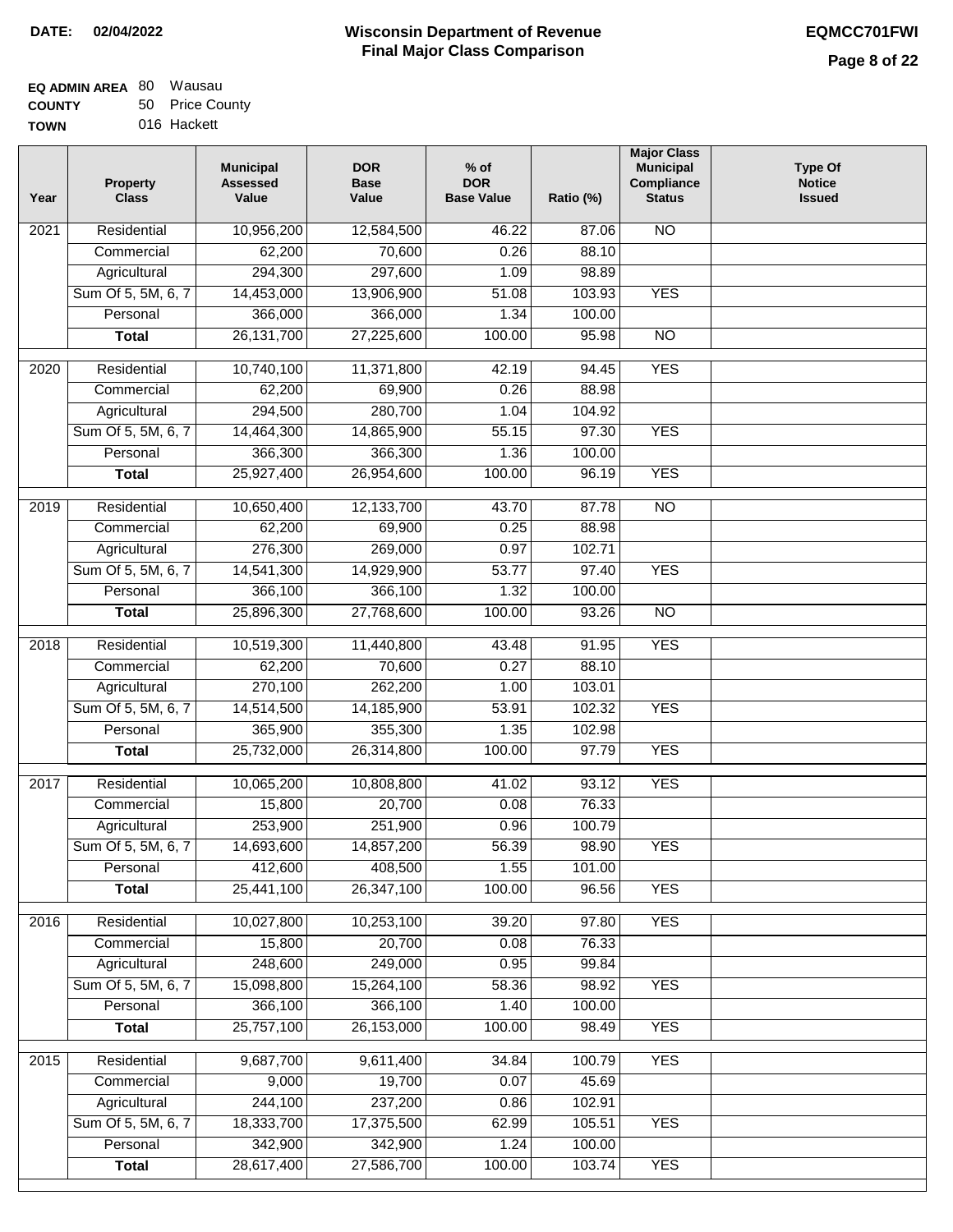# **Wisconsin Department of Revenue DATE: 02/04/2022 EQMCC701FWI Final Major Class Comparison**

| EQ ADMIN AREA 80 | Wausau          |
|------------------|-----------------|
| <b>COUNTY</b>    | 50 Price County |
| <b>TOWN</b>      | 018 Harmony     |

018 Harmony

| Year              | <b>Property</b><br><b>Class</b> | <b>Municipal</b><br><b>Assessed</b><br>Value | <b>DOR</b><br><b>Base</b><br>Value | $%$ of<br><b>DOR</b><br><b>Base Value</b> | Ratio (%)        | <b>Major Class</b><br><b>Municipal</b><br>Compliance<br><b>Status</b> | <b>Type Of</b><br><b>Notice</b><br><b>Issued</b> |
|-------------------|---------------------------------|----------------------------------------------|------------------------------------|-------------------------------------------|------------------|-----------------------------------------------------------------------|--------------------------------------------------|
| $\overline{202}1$ | Residential                     | 14,760,900                                   | 15,709,500                         | 67.84                                     | 93.96            | <b>YES</b>                                                            |                                                  |
|                   | Commercial                      | $\Omega$                                     | 0                                  | 0.00                                      | 0.00             |                                                                       |                                                  |
|                   | Agricultural                    | 251,900                                      | 251,200                            | 1.08                                      | 100.28           |                                                                       |                                                  |
|                   | Sum Of 5, 5M, 6, 7              | 8,092,600                                    | 7,159,600                          | 30.92                                     | 113.03           | $\overline{NO}$                                                       |                                                  |
|                   | Personal                        | 35,000                                       | 35,000                             | 0.15                                      | 100.00           |                                                                       |                                                  |
|                   | <b>Total</b>                    | 23,140,400                                   | 23, 155, 300                       | 100.00                                    | 99.94            | <b>NO</b>                                                             |                                                  |
| $\overline{2020}$ | Residential                     | 14,624,600                                   | 14,270,600                         | 63.22                                     | 102.48           | <b>YES</b>                                                            |                                                  |
|                   | Commercial                      | 0                                            | 0                                  | 0.00                                      | 0.00             |                                                                       |                                                  |
|                   | Agricultural                    | 237,800                                      | 236,600                            | 1.05                                      | 100.51           |                                                                       |                                                  |
|                   | Sum Of 5, 5M, 6, 7              | 8,110,000                                    | 8,029,900                          | 35.57                                     | 101.00           | <b>YES</b>                                                            |                                                  |
|                   | Personal                        | 35,100                                       | 35,100                             | 0.16                                      | 100.00           |                                                                       |                                                  |
|                   | <b>Total</b>                    | 23,007,500                                   | 22,572,200                         | 100.00                                    | 101.93           | <b>YES</b>                                                            |                                                  |
| 2019              | Residential                     | 14,559,400                                   | 15,339,900                         | 64.78                                     | 94.91            | <b>YES</b>                                                            |                                                  |
|                   | Commercial                      | $\Omega$                                     | $\Omega$                           | 0.00                                      | 0.00             |                                                                       |                                                  |
|                   | Agricultural                    | 222,400                                      | 222,300                            | 0.94                                      | 100.04           |                                                                       |                                                  |
|                   | Sum Of 5, 5M, 6, 7              | 8,125,100                                    | 8,062,200                          | 34.05                                     | 100.78           | <b>YES</b>                                                            |                                                  |
|                   | Personal                        | 54,200                                       | 54,200                             | 0.23                                      | 100.00           |                                                                       |                                                  |
|                   | <b>Total</b>                    | 22,961,100                                   | 23,678,600                         | 100.00                                    | 96.97            | <b>YES</b>                                                            |                                                  |
| 2018              | Residential                     | 14,178,100                                   | 14,606,000                         | 64.32                                     | 97.07            | <b>YES</b>                                                            |                                                  |
|                   | Commercial                      | $\Omega$                                     | $\Omega$                           | 0.00                                      | 0.00             |                                                                       |                                                  |
|                   | Agricultural                    | 215,200                                      | 215,800                            | 0.95                                      | 99.72            |                                                                       |                                                  |
|                   | Sum Of 5, 5M, 6, 7              | 8,917,900                                    | 7,874,400                          | 34.68                                     | 113.25           | $\overline{10}$                                                       |                                                  |
|                   | Personal                        | 10,900                                       | 10,900                             | 0.05                                      | 100.00           |                                                                       |                                                  |
|                   | <b>Total</b>                    | 23,322,100                                   | 22,707,100                         | 100.00                                    | 102.71           | $\overline{NO}$                                                       |                                                  |
| 2017              | Residential                     | 14,152,000                                   |                                    | 65.73                                     |                  | <b>YES</b>                                                            |                                                  |
|                   | Commercial                      | 0                                            | 14,319,600<br>0                    | 0.00                                      | 98.83<br>0.00    |                                                                       |                                                  |
|                   | Agricultural                    | 210,200                                      | 210,400                            | 0.97                                      | 99.90            |                                                                       |                                                  |
|                   | Sum Of 5, 5M, 6, 7              | 8,936,700                                    | 7,245,600                          | 33.26                                     | 123.34           | NO                                                                    |                                                  |
|                   | Personal                        | 10,400                                       | 10,400                             | 0.05                                      | 100.00           |                                                                       |                                                  |
|                   | <b>Total</b>                    | 23,309,300                                   | 21,786,000                         | 100.00                                    | 106.99           | <b>NO</b>                                                             |                                                  |
|                   |                                 |                                              |                                    |                                           |                  |                                                                       |                                                  |
| 2016              | Residential                     | 13,964,300                                   | 13,632,000                         | 63.72                                     | 102.44           | <b>YES</b>                                                            |                                                  |
|                   | Commercial                      | 0                                            | 0                                  | 0.00                                      | 0.00             |                                                                       |                                                  |
|                   | Agricultural                    | 205,900                                      | 207,200                            | 0.97                                      | 99.37            |                                                                       |                                                  |
|                   | Sum Of 5, 5M, 6, 7              | 8,967,900                                    | 7,543,400                          | 35.26                                     | 118.88           | $\overline{NO}$                                                       |                                                  |
|                   | Personal                        | 10,800<br>23,148,900                         | 10,800                             | 0.05<br>100.00                            | 100.00<br>108.21 | $\overline{NO}$                                                       |                                                  |
|                   | <b>Total</b>                    |                                              | 21,393,400                         |                                           |                  |                                                                       |                                                  |
| 2015              | Residential                     | 13,857,000                                   | 13,189,300                         | 60.30                                     | 105.06           | <b>YES</b>                                                            |                                                  |
|                   | Commercial                      | 0                                            | $\Omega$                           | 0.00                                      | 0.00             |                                                                       |                                                  |
|                   | Agricultural                    | 207,200                                      | 206,500                            | 0.94                                      | 100.34           |                                                                       |                                                  |
|                   | Sum Of 5, 5M, 6, 7              | 8,941,700                                    | 8,465,700                          | 38.70                                     | 105.62           | <b>YES</b>                                                            |                                                  |
|                   | Personal                        | 11,500                                       | 11,500                             | 0.05                                      | 100.00           |                                                                       |                                                  |
|                   | <b>Total</b>                    | 23,017,400                                   | 21,873,000                         | 100.00                                    | 105.23           | <b>YES</b>                                                            |                                                  |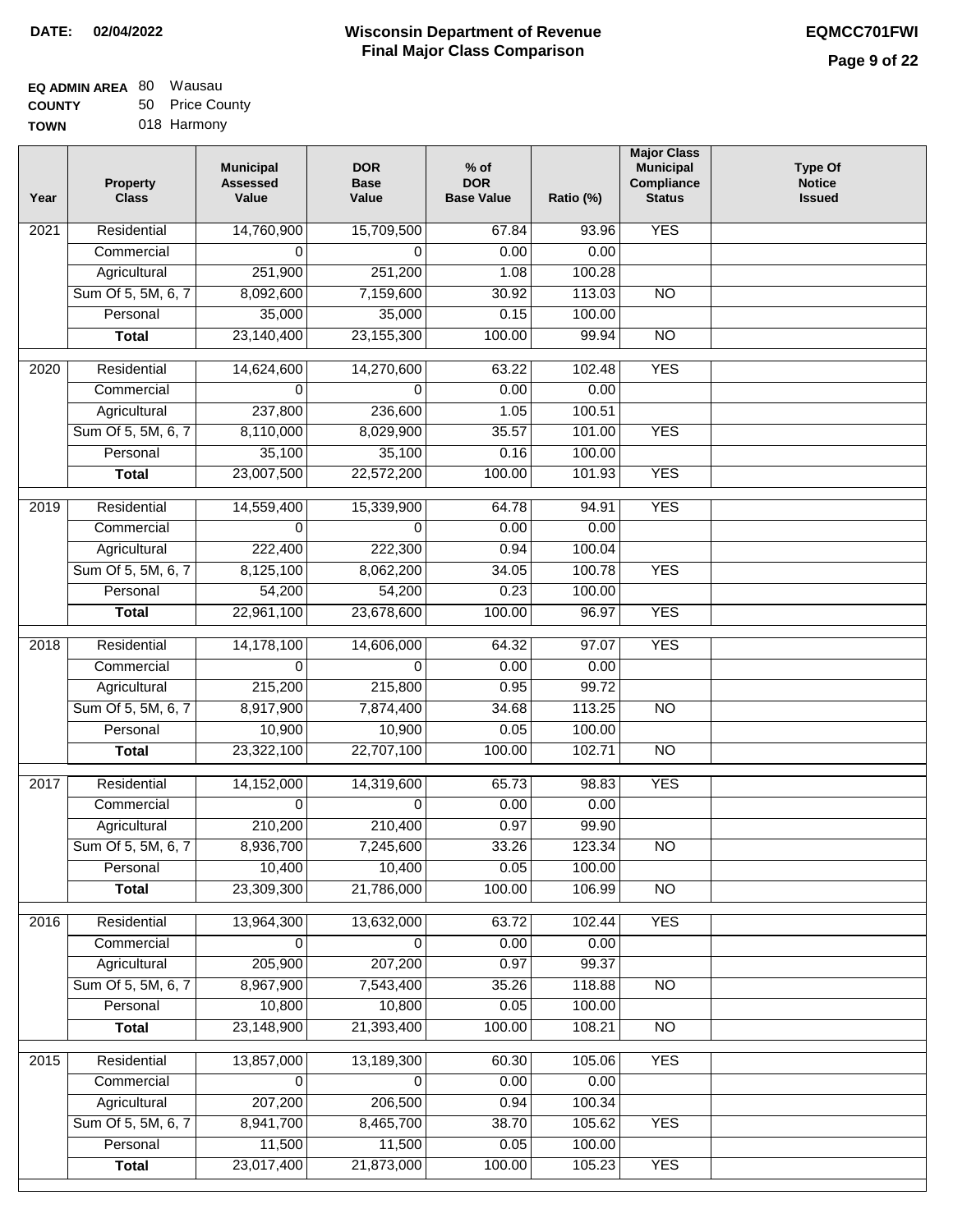# **Wisconsin Department of Revenue DATE: 02/04/2022 EQMCC701FWI Final Major Class Comparison**

| <b>EQ ADMIN AREA 80 Wausau</b> |          |                 |
|--------------------------------|----------|-----------------|
| <b>COUNTY</b>                  |          | 50 Price County |
| <b>TOWN</b>                    | 020 Hill |                 |

| Year              | <b>Property</b><br><b>Class</b> | <b>Municipal</b><br><b>Assessed</b><br>Value | <b>DOR</b><br><b>Base</b><br>Value | $%$ of<br><b>DOR</b><br><b>Base Value</b> | Ratio (%) | <b>Major Class</b><br><b>Municipal</b><br>Compliance<br><b>Status</b> | <b>Type Of</b><br><b>Notice</b><br><b>Issued</b> |
|-------------------|---------------------------------|----------------------------------------------|------------------------------------|-------------------------------------------|-----------|-----------------------------------------------------------------------|--------------------------------------------------|
| $\overline{202}1$ | Residential                     | 24,035,800                                   | 27,902,300                         | 68.73                                     | 86.14     | N <sub>O</sub>                                                        |                                                  |
|                   | Commercial                      | 641,600                                      | 664,800                            | 1.64                                      | 96.51     |                                                                       |                                                  |
|                   | Agricultural                    | 279,100                                      | 279,700                            | 0.69                                      | 99.79     |                                                                       |                                                  |
|                   | Sum Of 5, 5M, 6, 7              | 13,685,300                                   | 11,584,300                         | 28.53                                     | 118.14    | $\overline{NO}$                                                       |                                                  |
|                   | Personal                        | 166,900                                      | 166,900                            | 0.41                                      | 100.00    |                                                                       |                                                  |
|                   | <b>Total</b>                    | 38,808,700                                   | 40,598,000                         | 100.00                                    | 95.59     | $\overline{NO}$                                                       | 2nd Notice of Non-Compliance                     |
| 2020              | Residential                     | 23,690,000                                   | 27,292,700                         | 67.35                                     | 86.80     | $\overline{10}$                                                       |                                                  |
|                   | Commercial                      | 612,600                                      | 636,700                            | 1.57                                      | 96.21     |                                                                       |                                                  |
|                   | Agricultural                    | 271,600                                      | 274,100                            | 0.68                                      | 99.09     |                                                                       |                                                  |
|                   | Sum Of 5, 5M, 6, 7              | 14,439,300                                   | 12,149,000                         | 29.98                                     | 118.85    | $\overline{NO}$                                                       |                                                  |
|                   | Personal                        | 172,400                                      | 172,400                            | 0.43                                      | 100.00    |                                                                       |                                                  |
|                   | <b>Total</b>                    | 39,185,900                                   | 40,524,900                         | 100.00                                    | 96.70     | $\overline{NO}$                                                       | 1st Notice of Non-Compliance                     |
| 2019              | Residential                     | 23,203,500                                   | 25,533,500                         | 65.87                                     | 90.87     | <b>YES</b>                                                            |                                                  |
|                   | Commercial                      | 610,900                                      | 636,700                            | 1.64                                      | 95.95     |                                                                       |                                                  |
|                   | Agricultural                    | 242,400                                      | 262,900                            | 0.68                                      | 92.20     |                                                                       |                                                  |
|                   | Sum Of 5, 5M, 6, 7              | 14,386,600                                   | 12,148,900                         | 31.34                                     | 118.42    | $\overline{NO}$                                                       |                                                  |
|                   | Personal                        | 182,600                                      | 182,600                            | 0.47                                      | 100.00    |                                                                       |                                                  |
|                   | <b>Total</b>                    | 38,626,000                                   | 38,764,600                         | 100.00                                    | 99.64     | $\overline{NO}$                                                       |                                                  |
| 2018              | Residential                     | 22,848,400                                   | 22,918,100                         | 62.01                                     | 99.70     | <b>YES</b>                                                            |                                                  |
|                   | Commercial                      | 614,600                                      | 647,100                            | 1.75                                      | 94.98     |                                                                       |                                                  |
|                   | Agricultural                    | 238,600                                      | 251,500                            | 0.68                                      | 94.87     |                                                                       |                                                  |
|                   | Sum Of 5, 5M, 6, 7              | 15,412,300                                   | 12,955,200                         | 35.05                                     | 118.97    | $\overline{10}$                                                       |                                                  |
|                   | Personal                        | 185,000                                      | 185,000                            | 0.50                                      | 100.00    |                                                                       |                                                  |
|                   | <b>Total</b>                    | 39,298,900                                   | 36,956,900                         | 100.00                                    | 106.34    | $\overline{10}$                                                       |                                                  |
| $\overline{2017}$ | Residential                     | 22,306,100                                   | 22, 141, 500                       | 62.65                                     | 100.74    | <b>YES</b>                                                            |                                                  |
|                   | Commercial                      | 614,600                                      | 681,100                            | 1.93                                      | 90.24     |                                                                       |                                                  |
|                   | Agricultural                    | 239,000                                      | 245,500                            | 0.69                                      | 97.35     |                                                                       |                                                  |
|                   | Sum Of 5, 5M, 6, 7              | 15,517,800                                   | 12,128,000                         | 34.32                                     | 127.95    | <b>NO</b>                                                             |                                                  |
|                   | Personal                        | 142,800                                      | 142,800                            | 0.40                                      | 100.00    |                                                                       |                                                  |
|                   | <b>Total</b>                    | 38,820,300                                   | 35,338,900                         | 100.00                                    | 109.85    | $\overline{NO}$                                                       |                                                  |
| 2016              | Residential                     | 21,752,900                                   | 21,833,900                         | 57.68                                     | 99.63     | <b>YES</b>                                                            |                                                  |
|                   | Commercial                      | 614,600                                      | 681,100                            | 1.80                                      | 90.24     |                                                                       |                                                  |
|                   | Agricultural                    | 235,500                                      | 238,400                            | 0.63                                      | 98.78     |                                                                       |                                                  |
|                   | Sum Of 5, 5M, 6, 7              | 15,689,500                                   | 14,890,500                         | 39.34                                     | 105.37    | <b>YES</b>                                                            |                                                  |
|                   | Personal                        | 207,900                                      | 207,900                            | 0.55                                      | 100.00    |                                                                       |                                                  |
|                   | <b>Total</b>                    | 38,500,400                                   | 37,851,800                         | 100.00                                    | 101.71    | <b>YES</b>                                                            |                                                  |
| 2015              | Residential                     | 21,615,500                                   | 21,240,400                         | 56.65                                     | 101.77    | <b>YES</b>                                                            |                                                  |
|                   | Commercial                      | 614,600                                      | 648,600                            | 1.73                                      | 94.76     |                                                                       |                                                  |
|                   | Agricultural                    | 235,500                                      | 235,500                            | 0.63                                      | 100.00    |                                                                       |                                                  |
|                   | Sum Of 5, 5M, 6, 7              | 15,950,400                                   | 15,157,600                         | 40.43                                     | 105.23    | <b>YES</b>                                                            |                                                  |
|                   | Personal                        | 212,200                                      | 212,200                            | 0.57                                      | 100.00    |                                                                       |                                                  |
|                   | <b>Total</b>                    | 38,628,200                                   | 37,494,300                         | 100.00                                    | 103.02    | <b>YES</b>                                                            |                                                  |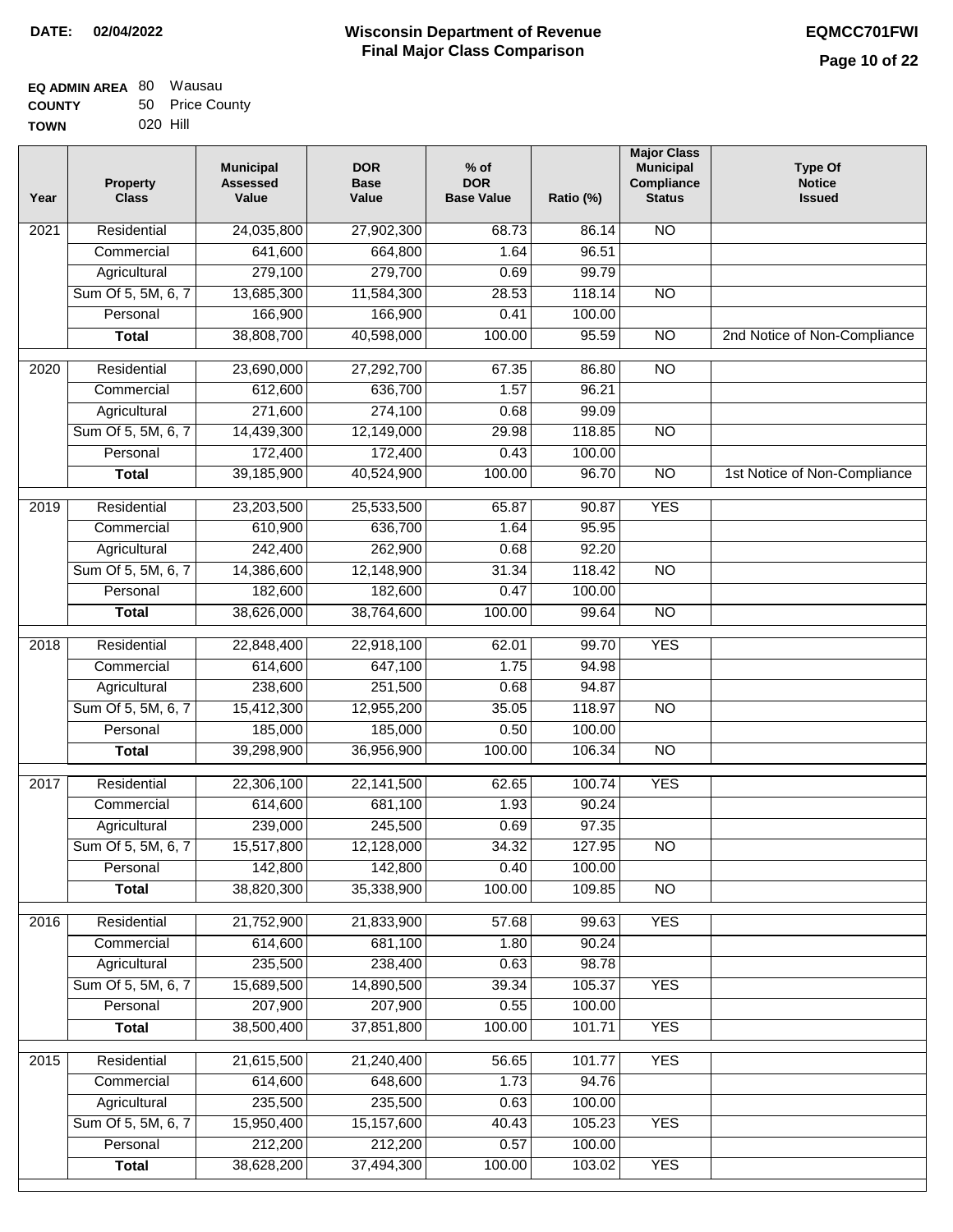| <b>EQ ADMIN AREA 80 Wausau</b> |                 |
|--------------------------------|-----------------|
| <b>COUNTY</b>                  | 50 Price County |
| <b>TOWN</b>                    | 022 Kennan      |

022 Kennan

| Year              | <b>Property</b><br><b>Class</b> | <b>Municipal</b><br><b>Assessed</b><br>Value | <b>DOR</b><br><b>Base</b><br>Value | % of<br><b>DOR</b><br><b>Base Value</b> | Ratio (%) | <b>Major Class</b><br><b>Municipal</b><br>Compliance<br><b>Status</b> | <b>Type Of</b><br><b>Notice</b><br><b>Issued</b> |
|-------------------|---------------------------------|----------------------------------------------|------------------------------------|-----------------------------------------|-----------|-----------------------------------------------------------------------|--------------------------------------------------|
| $\overline{202}1$ | Residential                     | 13,418,600                                   | 13,385,800                         | 44.77                                   | 100.25    | <b>YES</b>                                                            |                                                  |
|                   | Commercial                      | 250,700                                      | 313,200                            | 1.05                                    | 80.04     |                                                                       |                                                  |
|                   | Agricultural                    | 752,800                                      | 751,200                            | 2.51                                    | 100.21    |                                                                       |                                                  |
|                   | Sum Of 5, 5M, 6, 7              | 14,393,500                                   | 15,088,700                         | 50.46                                   | 95.39     | <b>YES</b>                                                            |                                                  |
|                   | Personal                        | 361,100                                      | 361,100                            | 1.21                                    | 100.00    |                                                                       |                                                  |
|                   | <b>Total</b>                    | 29,176,700                                   | 29,900,000                         | 100.00                                  | 97.58     | <b>YES</b>                                                            |                                                  |
| $\overline{2020}$ | Residential                     | 10,811,700                                   | 12,791,800                         | 40.74                                   | 84.52     | $\overline{NO}$                                                       |                                                  |
|                   | Commercial                      | 244,500                                      | 310,100                            | 0.99                                    | 78.85     |                                                                       |                                                  |
|                   | Agricultural                    | 797,100                                      | 795,700                            | 2.53                                    | 100.18    |                                                                       |                                                  |
|                   | Sum Of 5, 5M, 6, 7              | 17,004,400                                   | 17,199,400                         | 54.78                                   | 98.87     | <b>YES</b>                                                            |                                                  |
|                   | Personal                        | 302,200                                      | 302,200                            | 0.96                                    | 100.00    |                                                                       |                                                  |
|                   | <b>Total</b>                    | 29,159,900                                   | 31,399,200                         | 100.00                                  | 92.87     | $\overline{NO}$                                                       |                                                  |
| $\frac{2019}{ }$  | Residential                     | 10,796,100                                   | 11,940,400                         | 38.98                                   | 90.42     | <b>YES</b>                                                            |                                                  |
|                   | Commercial                      | 253,000                                      | 320,800                            | 1.05                                    | 78.87     |                                                                       |                                                  |
|                   | Agricultural                    | 749,300                                      | 751,200                            | 2.45                                    | 99.75     |                                                                       |                                                  |
|                   | Sum Of 5, 5M, 6, 7              | 17,198,900                                   | 17,314,600                         | 56.52                                   | 99.33     | <b>YES</b>                                                            |                                                  |
|                   | Personal                        | 306,300                                      | 306,300                            | 1.00                                    | 100.00    |                                                                       |                                                  |
|                   | <b>Total</b>                    | 29,303,600                                   | 30,633,300                         | 100.00                                  | 95.66     | <b>YES</b>                                                            |                                                  |
| 2018              | Residential                     | 10,550,900                                   | 11,246,300                         | 37.84                                   | 93.82     | <b>YES</b>                                                            |                                                  |
|                   | Commercial                      | 253,000                                      | 324,100                            | 1.09                                    | 78.06     |                                                                       |                                                  |
|                   | Agricultural                    | 732,600                                      | 732,200                            | 2.46                                    | 100.05    |                                                                       |                                                  |
|                   | Sum Of 5, 5M, 6, 7              | 17,300,900                                   | 17,107,700                         | 57.56                                   | 101.13    | <b>YES</b>                                                            |                                                  |
|                   | Personal                        | 308,900                                      | 308,900                            | 1.04                                    | 100.00    |                                                                       |                                                  |
|                   | <b>Total</b>                    | 29,146,300                                   | 29,719,200                         | 100.00                                  | 98.07     | <b>YES</b>                                                            |                                                  |
| $\overline{2017}$ | Residential                     | 10,423,400                                   | 10,795,100                         | 38.47                                   | 96.56     | <b>YES</b>                                                            |                                                  |
|                   | Commercial                      | 253,000                                      | 341,200                            | 1.22                                    | 74.15     |                                                                       |                                                  |
|                   | Agricultural                    | 711,200                                      | 710,200                            | 2.53                                    | 100.14    |                                                                       |                                                  |
|                   | Sum Of 5, 5M, 6, 7              | 17,389,100                                   | 15,898,900                         | 56.66                                   | 109.37    | <b>YES</b>                                                            |                                                  |
|                   | Personal                        | 312,600                                      | 312,600                            | 1.11                                    | 100.00    |                                                                       |                                                  |
|                   | <b>Total</b>                    | 29,089,300                                   | 28,058,000                         | 100.00                                  | 103.68    | <b>YES</b>                                                            |                                                  |
| 2016              | Residential                     | 10,499,900                                   | 10,330,300                         | 36.74                                   | 101.64    | <b>YES</b>                                                            |                                                  |
|                   | Commercial                      | 253,000                                      | 341,200                            | 1.21                                    | 74.15     |                                                                       |                                                  |
|                   | Agricultural                    | 704,500                                      | 703,200                            | 2.50                                    | 100.18    |                                                                       |                                                  |
|                   | Sum Of 5, 5M, 6, 7              | 17,413,500                                   | 16,519,300                         | 58.75                                   | 105.41    | <b>YES</b>                                                            |                                                  |
|                   | Personal                        | 221,900                                      | 221,900                            | 0.79                                    | 100.00    |                                                                       |                                                  |
|                   | <b>Total</b>                    | 29,092,800                                   | 28,115,900                         | 100.00                                  | 103.47    | <b>YES</b>                                                            |                                                  |
| 2015              | Residential                     | 10,355,300                                   | 10,155,300                         | 34.43                                   | 101.97    | <b>YES</b>                                                            |                                                  |
|                   | Commercial                      | 253,000                                      | 325,000                            | 1.10                                    | 77.85     |                                                                       |                                                  |
|                   | Agricultural                    | 693,200                                      | 692,200                            | 2.35                                    | 100.14    |                                                                       |                                                  |
|                   | Sum Of 5, 5M, 6, 7              | 17,411,700                                   | 18,092,600                         | 61.34                                   | 96.24     | <b>YES</b>                                                            |                                                  |
|                   | Personal                        | 232,400                                      | 232,400                            | 0.79                                    | 100.00    |                                                                       |                                                  |
|                   | <b>Total</b>                    | 28,945,600                                   | 29,497,500                         | 100.00                                  | 98.13     | <b>YES</b>                                                            |                                                  |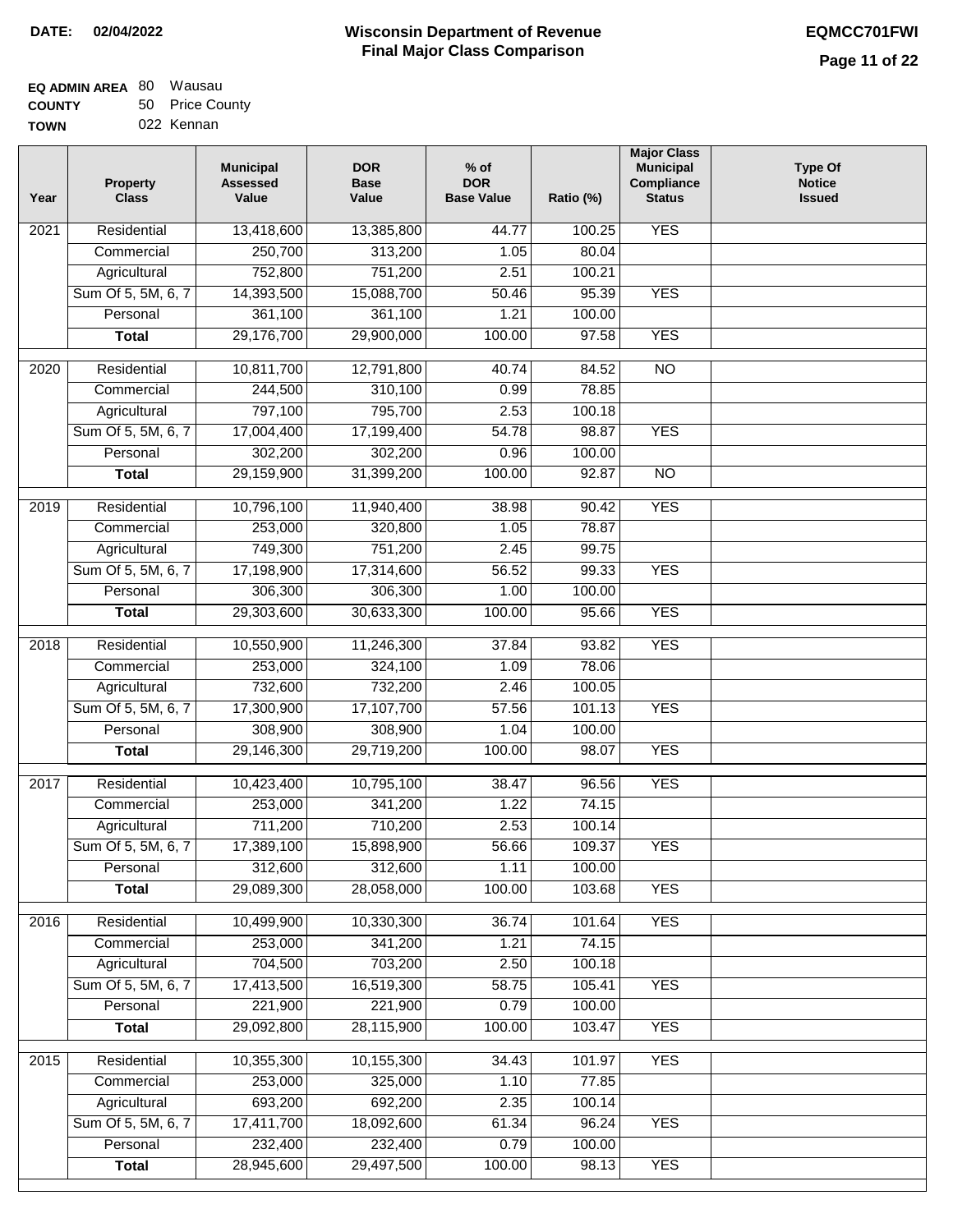| <b>EQ ADMIN AREA 80 Wausau</b> |                 |
|--------------------------------|-----------------|
| <b>COUNTY</b>                  | 50 Price County |
| <b>TOWN</b>                    | 024 Knox        |

| Year              | <b>Property</b><br><b>Class</b> | <b>Municipal</b><br><b>Assessed</b><br>Value | <b>DOR</b><br><b>Base</b><br>Value | % of<br><b>DOR</b><br><b>Base Value</b> | Ratio (%) | <b>Major Class</b><br><b>Municipal</b><br>Compliance<br><b>Status</b> | <b>Type Of</b><br><b>Notice</b><br><b>Issued</b> |
|-------------------|---------------------------------|----------------------------------------------|------------------------------------|-----------------------------------------|-----------|-----------------------------------------------------------------------|--------------------------------------------------|
| $\overline{202}1$ | Residential                     | 17,727,500                                   | 16,725,300                         | 49.04                                   | 105.99    | <b>YES</b>                                                            |                                                  |
|                   | Commercial                      | 835,800                                      | 805,600                            | 2.36                                    | 103.75    |                                                                       |                                                  |
|                   | Agricultural                    | 353,300                                      | 352,900                            | 1.03                                    | 100.11    |                                                                       |                                                  |
|                   | Sum Of 5, 5M, 6, 7              | 16,527,200                                   | 15,695,700                         | 46.02                                   | 105.30    | <b>YES</b>                                                            |                                                  |
|                   | Personal                        | 527,300                                      | 527,300                            | 1.55                                    | 100.00    |                                                                       |                                                  |
|                   | <b>Total</b>                    | 35,971,100                                   | 34,106,800                         | 100.00                                  | 105.47    | <b>YES</b>                                                            |                                                  |
| $\overline{2020}$ | Residential                     | 13,769,600                                   | 15,484,300                         | 44.07                                   | 88.93     | $\overline{NO}$                                                       |                                                  |
|                   | Commercial                      | 777,900                                      | 874,100                            | 2.49                                    | 88.99     |                                                                       |                                                  |
|                   | Agricultural                    | 476,200                                      | 474,900                            | 1.35                                    | 100.27    |                                                                       |                                                  |
|                   | Sum Of 5, 5M, 6, 7              | 20,388,000                                   | 17,920,900                         | 51.00                                   | 113.77    | $\overline{NO}$                                                       |                                                  |
|                   | Personal                        | 383,300                                      | 383,300                            | 1.09                                    | 100.00    |                                                                       |                                                  |
|                   | <b>Total</b>                    | 35,795,000                                   | 35, 137, 500                       | 100.00                                  | 101.87    | $\overline{NO}$                                                       | 2nd Notice of Non-Compliance                     |
| 2019              | Residential                     | 13,373,500                                   | 16,240,300                         | 46.42                                   | 82.35     | $\overline{3}$                                                        |                                                  |
|                   | Commercial                      | 777,900                                      | 874,100                            | 2.50                                    | 88.99     |                                                                       |                                                  |
|                   | Agricultural                    | 487,500                                      | 483,800                            | 1.38                                    | 100.76    |                                                                       |                                                  |
|                   | Sum Of 5, 5M, 6, 7              | 19,663,500                                   | 17,159,700                         | 49.05                                   | 114.59    | $\overline{NO}$                                                       |                                                  |
|                   | Personal                        | 226,900                                      | 226,900                            | 0.65                                    | 100.00    |                                                                       |                                                  |
|                   | <b>Total</b>                    | 34,529,300                                   | 34,984,800                         | 100.00                                  | 98.70     | $\overline{NO}$                                                       | 1st Notice of Non-Compliance                     |
|                   |                                 |                                              |                                    |                                         |           |                                                                       |                                                  |
| 2018              | Residential                     | 13,305,000                                   | 15,393,600                         | 44.85                                   | 86.43     | $\overline{10}$                                                       |                                                  |
|                   | Commercial                      | 777,900                                      | 882,900                            | 2.57                                    | 88.11     |                                                                       |                                                  |
|                   | Agricultural                    | 455,500                                      | 455,800                            | 1.33                                    | 99.93     |                                                                       |                                                  |
|                   | Sum Of 5, 5M, 6, 7              | 19,936,400                                   | 17,354,000                         | 50.56                                   | 114.88    | $\overline{3}$                                                        |                                                  |
|                   | Personal                        | 234,300                                      | 234,300                            | 0.68                                    | 100.00    |                                                                       |                                                  |
|                   | <b>Total</b>                    | 34,709,100                                   | 34,320,600                         | 100.00                                  | 101.13    | <b>NO</b>                                                             |                                                  |
| $\overline{2017}$ | Residential                     | 13,129,600                                   | 14,919,800                         | 45.71                                   | 88.00     | <b>NO</b>                                                             |                                                  |
|                   | Commercial                      | 777,900                                      | 929,400                            | 2.85                                    | 83.70     |                                                                       |                                                  |
|                   | Agricultural                    | 447,800                                      | 448,200                            | 1.37                                    | 99.91     |                                                                       |                                                  |
|                   | Sum Of 5, 5M, 6, 7              | 19,865,400                                   | 16,090,700                         | 49.30                                   | 123.46    | <b>NO</b>                                                             |                                                  |
|                   | Personal                        | 250,000                                      | 250,000                            | 0.77                                    | 100.00    |                                                                       |                                                  |
|                   | <b>Total</b>                    | 34,470,700                                   | 32,638,100                         | 100.00                                  | 105.61    | <b>NO</b>                                                             |                                                  |
| 2016              | Residential                     | 13,075,700                                   | 14,143,200                         | 42.58                                   | 92.45     | <b>YES</b>                                                            |                                                  |
|                   | Commercial                      | 777,900                                      | 929,400                            | 2.80                                    | 83.70     |                                                                       |                                                  |
|                   | Agricultural                    | 443,900                                      | 444,700                            | 1.34                                    | 99.82     |                                                                       |                                                  |
|                   | Sum Of 5, 5M, 6, 7              | 20,053,200                                   | 17,443,700                         | 52.52                                   | 114.96    | $\overline{NO}$                                                       |                                                  |
|                   | Personal                        | 251,300                                      | 251,300                            | 0.76                                    | 100.00    |                                                                       |                                                  |
|                   | <b>Total</b>                    | 34,602,000                                   | 33,212,300                         | 100.00                                  | 104.18    | $\overline{NO}$                                                       |                                                  |
| 2015              | Residential                     | 13,130,500                                   | 13,757,200                         | 38.15                                   | 95.44     | <b>YES</b>                                                            |                                                  |
|                   | Commercial                      | 777,900                                      | 885,100                            | 2.45                                    | 87.89     |                                                                       |                                                  |
|                   | Agricultural                    | 439,400                                      | 439,900                            | 1.22                                    | 99.89     |                                                                       |                                                  |
|                   | Sum Of 5, 5M, 6, 7              | 21,054,400                                   | 20,725,800                         | 57.47                                   | 101.59    | <b>YES</b>                                                            |                                                  |
|                   | Personal                        | 254,300                                      | 254,300                            | 0.71                                    | 100.00    |                                                                       |                                                  |
|                   | <b>Total</b>                    | 35,656,500                                   | 36,062,300                         | 100.00                                  | 98.87     | <b>YES</b>                                                            |                                                  |
|                   |                                 |                                              |                                    |                                         |           |                                                                       |                                                  |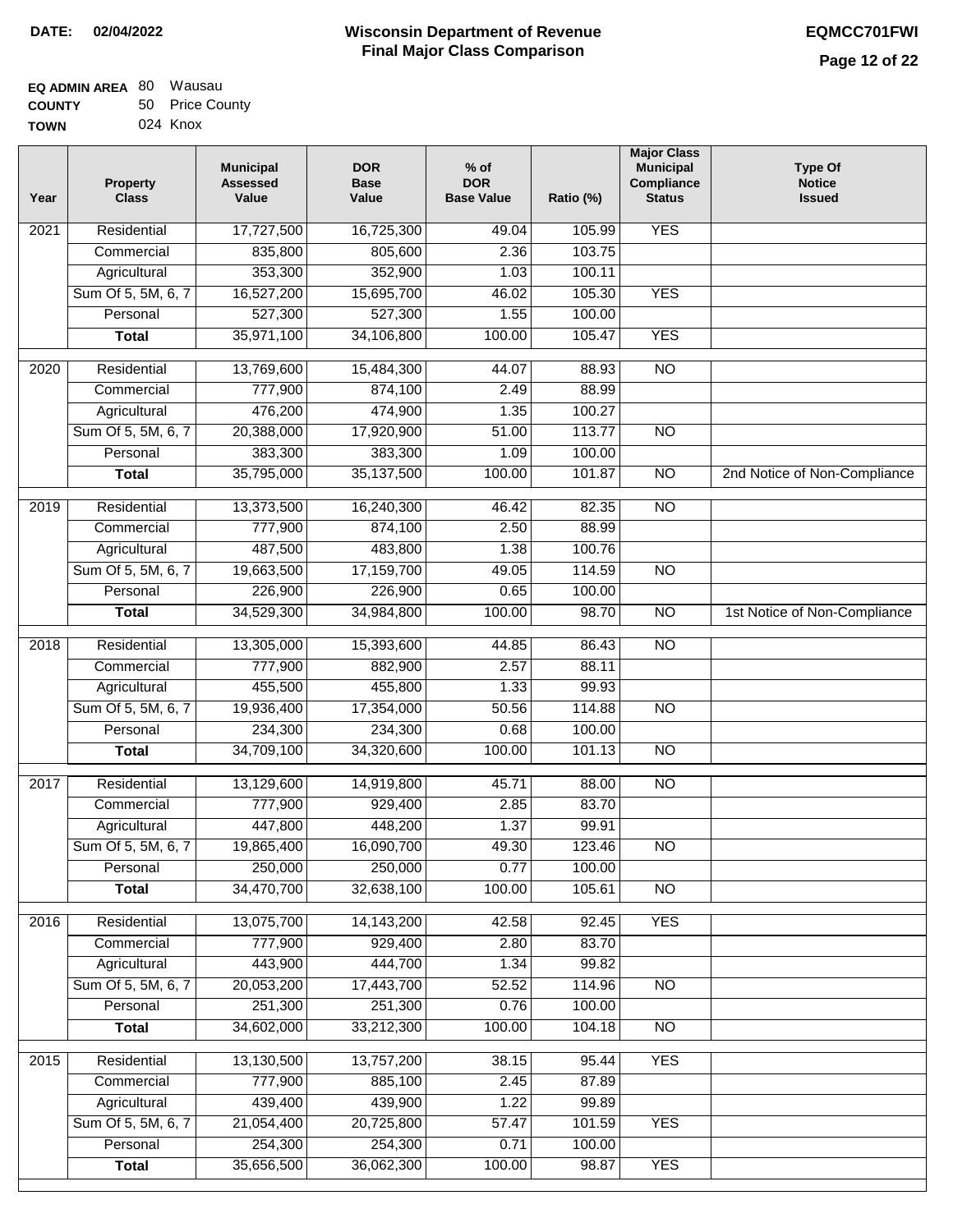| <b>EQ ADMIN AREA 80 Wausau</b> |                 |
|--------------------------------|-----------------|
| <b>COUNTY</b>                  | 50 Price County |
| <b>TOWN</b>                    | 026 Lake        |

| Year              | <b>Property</b><br><b>Class</b> | <b>Municipal</b><br><b>Assessed</b><br>Value | <b>DOR</b><br><b>Base</b><br>Value | $%$ of<br><b>DOR</b><br><b>Base Value</b> | Ratio (%) | <b>Major Class</b><br><b>Municipal</b><br>Compliance<br><b>Status</b> | <b>Type Of</b><br><b>Notice</b><br><b>Issued</b> |
|-------------------|---------------------------------|----------------------------------------------|------------------------------------|-------------------------------------------|-----------|-----------------------------------------------------------------------|--------------------------------------------------|
| $\overline{202}1$ | Residential                     | 127,582,600                                  | 134,956,100                        | 82.23                                     | 94.54     | <b>YES</b>                                                            |                                                  |
|                   | Commercial                      | 4,606,200                                    | 4,808,300                          | 2.93                                      | 95.80     |                                                                       |                                                  |
|                   | Agricultural                    | 459,500                                      | 459,800                            | 0.28                                      | 99.93     |                                                                       |                                                  |
|                   | Sum Of 5, 5M, 6, 7              | 24,561,300                                   | 23,443,400                         | 14.28                                     | 104.77    | <b>YES</b>                                                            |                                                  |
|                   | Personal                        | 452,100                                      | 452,100                            | 0.28                                      | 100.00    |                                                                       |                                                  |
|                   | <b>Total</b>                    | 157,661,700                                  | 164,119,700                        | 100.00                                    | 96.07     | <b>YES</b>                                                            |                                                  |
| $\overline{2020}$ | Residential                     | 126,128,100                                  | 135,046,400                        | 82.43                                     | 93.40     | <b>YES</b>                                                            |                                                  |
|                   | Commercial                      | 4,613,700                                    | 4,801,300                          | 2.93                                      | 96.09     |                                                                       |                                                  |
|                   | Agricultural                    | 437,700                                      | 442,300                            | 0.27                                      | 98.96     |                                                                       |                                                  |
|                   | Sum Of 5, 5M, 6, 7              | 24,777,000                                   | 23,015,400                         | 14.05                                     | 107.65    | <b>YES</b>                                                            |                                                  |
|                   | Personal                        | 517,600                                      | 517,600                            | 0.32                                      | 100.00    |                                                                       |                                                  |
|                   | <b>Total</b>                    | 156,474,100                                  | 163,823,000                        | 100.00                                    | 95.51     | <b>YES</b>                                                            |                                                  |
| 2019              | Residential                     | 124,839,500                                  | 127,518,200                        | 81.33                                     | 97.90     | <b>YES</b>                                                            |                                                  |
|                   | Commercial                      | 4,610,300                                    | 4,797,900                          | 3.06                                      | 96.09     |                                                                       |                                                  |
|                   | Agricultural                    | 417,900                                      | 417,900                            | 0.27                                      | 100.00    |                                                                       |                                                  |
|                   | Sum Of 5, 5M, 6, 7              | 25,360,300                                   | 23,516,400                         | 15.00                                     | 107.84    | <b>YES</b>                                                            |                                                  |
|                   | Personal                        | 547,200                                      | 547,200                            | 0.35                                      | 100.00    |                                                                       |                                                  |
|                   | <b>Total</b>                    | 155,775,200                                  | 156,797,600                        | 100.00                                    | 99.35     | <b>YES</b>                                                            |                                                  |
| 2018              | Residential                     | 126,786,700                                  | 124,708,400                        | 79.98                                     | 101.67    | <b>YES</b>                                                            |                                                  |
|                   | Commercial                      | 4,775,100                                    | 5,348,000                          | 3.43                                      | 89.29     |                                                                       |                                                  |
|                   | Agricultural                    | 350,700                                      | 369,600                            | 0.24                                      | 94.89     |                                                                       |                                                  |
|                   | Sum Of 5, 5M, 6, 7              | 32,620,600                                   | 24,934,900                         | 15.99                                     | 130.82    | $\overline{10}$                                                       |                                                  |
|                   | Personal                        | 561,800                                      | 561,800                            | 0.36                                      | 100.00    |                                                                       |                                                  |
|                   | <b>Total</b>                    | 165,094,900                                  | 155,922,700                        | 100.00                                    | 105.88    | $\overline{NO}$                                                       | 1st Notice of Non-Compliance                     |
| 2017              | Residential                     | 125,824,600                                  | 118,578,100                        | 78.98                                     | 106.11    | <b>YES</b>                                                            |                                                  |
|                   | Commercial                      | 4,816,700                                    | 5,647,700                          | 3.76                                      | 85.29     |                                                                       |                                                  |
|                   | Agricultural                    | 348,600                                      | 358,500                            | 0.24                                      | 97.24     |                                                                       |                                                  |
|                   | Sum Of 5, 5M, 6, 7              | 32,715,800                                   | 24,959,100                         | 16.62                                     | 131.08    | <b>NO</b>                                                             |                                                  |
|                   | Personal                        | 589,000                                      | 589,000                            | 0.39                                      | 100.00    |                                                                       |                                                  |
|                   | <b>Total</b>                    | 164,294,700                                  | 150,132,400                        | 100.00                                    | 109.43    | <b>NO</b>                                                             |                                                  |
| 2016              | Residential                     | 124,940,100                                  | 117,499,400                        | 78.17                                     | 106.33    | <b>YES</b>                                                            |                                                  |
|                   | Commercial                      | 4,445,000                                    | 4,938,200                          | 3.29                                      | 90.01     |                                                                       |                                                  |
|                   | Agricultural                    | 345,000                                      | 348,400                            | 0.23                                      | 99.02     |                                                                       |                                                  |
|                   | Sum Of 5, 5M, 6, 7              | 33,029,300                                   | 26,999,200                         | 17.96                                     | 122.33    | $\overline{NO}$                                                       |                                                  |
|                   | Personal                        | 523,800                                      | 523,800                            | 0.35                                      | 100.00    |                                                                       |                                                  |
|                   | <b>Total</b>                    | 163,283,200                                  | 150,309,000                        | 100.00                                    | 108.63    | $\overline{NO}$                                                       |                                                  |
| 2015              | Residential                     | 124,452,000                                  | 108,274,400                        | 75.17                                     | 114.94    | <b>NO</b>                                                             |                                                  |
|                   | Commercial                      | 4,387,400                                    | 4,666,300                          | 3.24                                      | 94.02     |                                                                       |                                                  |
|                   | Agricultural                    | 343,500                                      | 343,400                            | 0.24                                      | 100.03    |                                                                       |                                                  |
|                   | Sum Of 5, 5M, 6, 7              | 33,528,700                                   | 30,191,700                         | 20.96                                     | 111.05    | <b>NO</b>                                                             |                                                  |
|                   | Personal                        | 561,700                                      | 561,700                            | 0.39                                      | 100.00    |                                                                       |                                                  |
|                   | <b>Total</b>                    | 163,273,300                                  | 144,037,500                        | 100.00                                    | 113.35    | NO                                                                    |                                                  |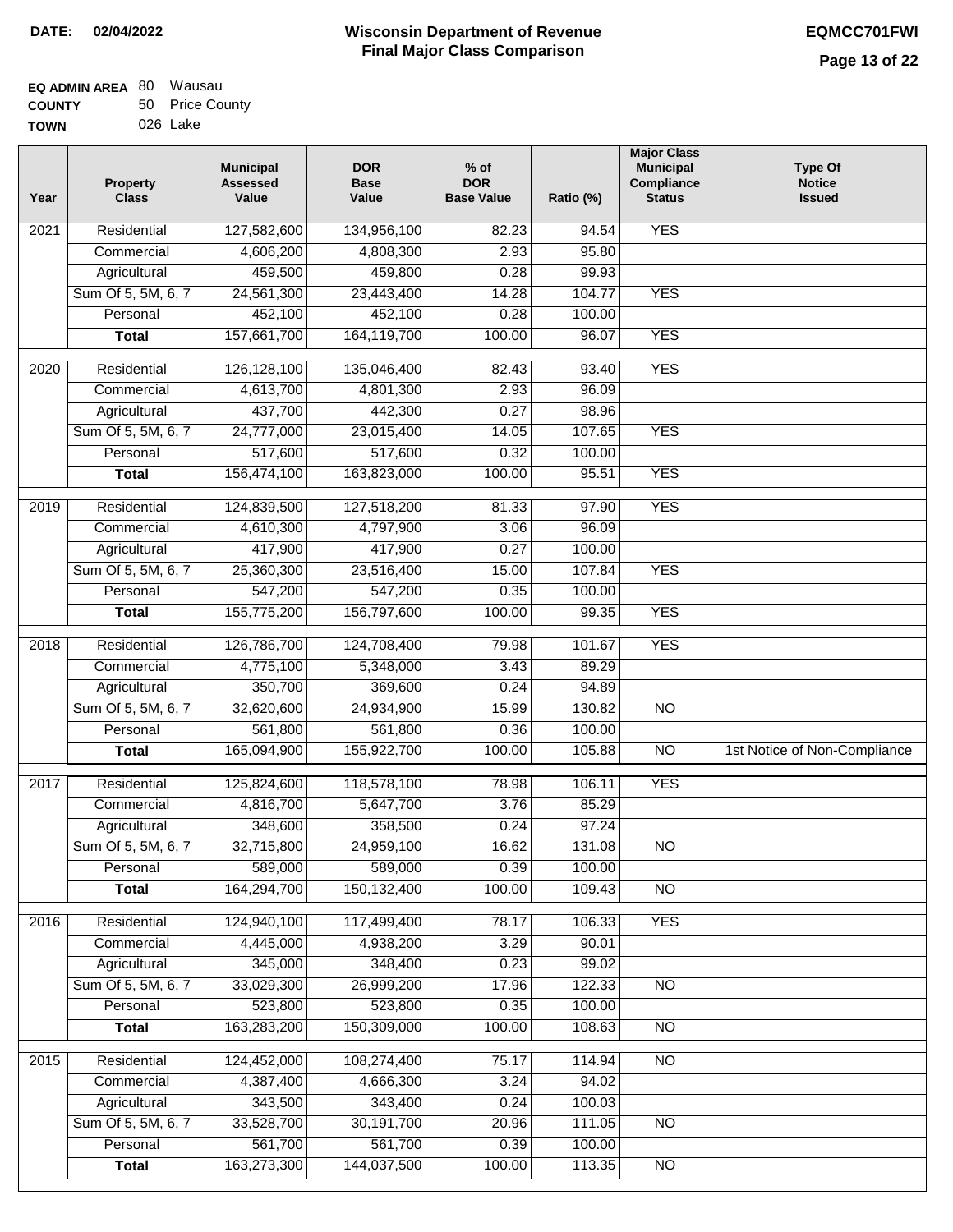| <b>EQ ADMIN AREA 80 Wausau</b> |                 |
|--------------------------------|-----------------|
| <b>COUNTY</b>                  | 50 Price County |
| <b>TOWN</b>                    | 028 Ogema       |

| Year              | <b>Property</b><br><b>Class</b> | <b>Municipal</b><br><b>Assessed</b><br>Value | <b>DOR</b><br><b>Base</b><br>Value | % of<br><b>DOR</b><br><b>Base Value</b> | Ratio (%) | <b>Major Class</b><br><b>Municipal</b><br>Compliance<br><b>Status</b> | <b>Type Of</b><br><b>Notice</b><br><b>Issued</b> |
|-------------------|---------------------------------|----------------------------------------------|------------------------------------|-----------------------------------------|-----------|-----------------------------------------------------------------------|--------------------------------------------------|
| $\overline{202}1$ | Residential                     | 30,805,000                                   | 34,943,000                         | 55.79                                   | 88.16     | <b>NO</b>                                                             |                                                  |
|                   | Commercial                      | 1,448,100                                    | 1,605,400                          | 2.56                                    | 90.20     |                                                                       |                                                  |
|                   | Agricultural                    | 1,014,300                                    | 1,014,700                          | 1.62                                    | 99.96     |                                                                       |                                                  |
|                   | Sum Of 5, 5M, 6, 7              | 28,319,800                                   | 24,781,800                         | 39.57                                   | 114.28    | $\overline{NO}$                                                       |                                                  |
|                   | Personal                        | 286,300                                      | 286,300                            | 0.46                                    | 100.00    |                                                                       |                                                  |
|                   | <b>Total</b>                    | 61,873,500                                   | 62,631,200                         | 100.00                                  | 98.79     | $\overline{NO}$                                                       |                                                  |
| $\overline{2020}$ | Residential                     | 30,234,800                                   | 31,725,500                         | 50.06                                   | 95.30     | <b>YES</b>                                                            |                                                  |
|                   | Commercial                      | 1,384,300                                    | 1,535,200                          | 2.42                                    | 90.17     |                                                                       |                                                  |
|                   | Agricultural                    | 904,600                                      | 973,000                            | 1.54                                    | 92.97     |                                                                       |                                                  |
|                   | Sum Of 5, 5M, 6, 7              | 28,614,000                                   | 28,871,100                         | 45.56                                   | 99.11     | <b>YES</b>                                                            |                                                  |
|                   | Personal                        | 268,700                                      | 268,700                            | 0.42                                    | 100.00    |                                                                       |                                                  |
|                   | <b>Total</b>                    | 61,406,400                                   | 63,373,500                         | 100.00                                  | 96.90     | <b>YES</b>                                                            |                                                  |
| $\frac{1}{2019}$  | Residential                     | 30,002,200                                   | 33,806,900                         | 51.57                                   | 88.75     | $\overline{3}$                                                        |                                                  |
|                   | Commercial                      | 1,301,200                                    | 1,454,400                          | 2.22                                    | 89.47     |                                                                       |                                                  |
|                   | Agricultural                    | 856,500                                      | 927,700                            | 1.42                                    | 92.33     |                                                                       |                                                  |
|                   | Sum Of 5, 5M, 6, 7              | 28,793,000                                   | 29,078,200                         | 44.36                                   | 99.02     | <b>YES</b>                                                            |                                                  |
|                   | Personal                        | 289,400                                      | 289,400                            | 0.44                                    | 100.00    |                                                                       |                                                  |
|                   | <b>Total</b>                    | 61,242,300                                   | 65,556,600                         | 100.00                                  | 93.42     | $\overline{NO}$                                                       |                                                  |
| 2018              | Residential                     | 29,422,300                                   | 31,808,600                         | 48.93                                   | 92.50     | <b>YES</b>                                                            |                                                  |
|                   | Commercial                      | 1,412,900                                    | 1,598,800                          | 2.46                                    | 88.37     |                                                                       |                                                  |
|                   | Agricultural                    | 845,800                                      | 891,500                            | 1.37                                    | 94.87     |                                                                       |                                                  |
|                   | Sum Of 5, 5M, 6, 7              | 29,609,400                                   | 30,425,200                         | 46.80                                   | 97.32     | <b>YES</b>                                                            |                                                  |
|                   | Personal                        | 283,300                                      | 283,300                            | 0.44                                    | 100.00    |                                                                       |                                                  |
|                   | <b>Total</b>                    | 61,573,700                                   | 65,007,400                         | 100.00                                  | 94.72     | <b>YES</b>                                                            |                                                  |
| 2017              | Residential                     | 28,904,700                                   | 30,718,100                         | 49.44                                   | 94.10     | <b>YES</b>                                                            |                                                  |
|                   | Commercial                      | 1,393,800                                    | 1,677,800                          | 2.70                                    | 83.07     |                                                                       |                                                  |
|                   | Agricultural                    | 855,500                                      | 880,000                            | 1.42                                    | 97.22     |                                                                       |                                                  |
|                   | Sum Of 5, 5M, 6, 7              | 29,678,700                                   | 28,241,500                         | 45.45                                   | 105.09    | <b>YES</b>                                                            |                                                  |
|                   | Personal                        | 619,400                                      | 619,400                            | 1.00                                    | 100.00    |                                                                       |                                                  |
|                   | <b>Total</b>                    | 61,452,100                                   | 62,136,800                         | 100.00                                  | 98.90     | <b>YES</b>                                                            |                                                  |
|                   |                                 |                                              |                                    |                                         |           |                                                                       |                                                  |
| 2016              | Residential                     | 28,685,500                                   | 29,052,900                         | 46.82                                   | 98.74     | <b>YES</b>                                                            |                                                  |
|                   | Commercial                      | 1,289,300                                    | 1,575,100                          | 2.54                                    | 81.86     |                                                                       |                                                  |
|                   | Agricultural                    | 845,700                                      | 854,100                            | 1.38                                    | 99.02     |                                                                       |                                                  |
|                   | Sum Of 5, 5M, 6, 7              | 30,383,100                                   | 29,988,800                         | 48.33                                   | 101.31    | <b>YES</b>                                                            |                                                  |
|                   | Personal                        | 581,600                                      | 581,600                            | 0.94                                    | 100.00    |                                                                       |                                                  |
|                   | <b>Total</b>                    | 61,785,200                                   | 62,052,500                         | 100.00                                  | 99.57     | <b>YES</b>                                                            |                                                  |
| 2015              | Residential                     | 28,499,300                                   | 26,971,500                         | 42.76                                   | 105.66    | <b>YES</b>                                                            |                                                  |
|                   | Commercial                      | 1,413,500                                    | 1,641,400                          | 2.60                                    | 86.12     |                                                                       |                                                  |
|                   | Agricultural                    | 845,700                                      | 844,500                            | 1.34                                    | 100.14    |                                                                       |                                                  |
|                   | Sum Of 5, 5M, 6, 7              | 30,547,100                                   | 33,113,200                         | 52.50                                   | 92.25     | <b>YES</b>                                                            |                                                  |
|                   | Personal                        | 501,300                                      | 501,300                            | 0.79                                    | 100.00    |                                                                       |                                                  |
|                   | <b>Total</b>                    | 61,806,900                                   | 63,071,900                         | 100.00                                  | 97.99     | <b>YES</b>                                                            |                                                  |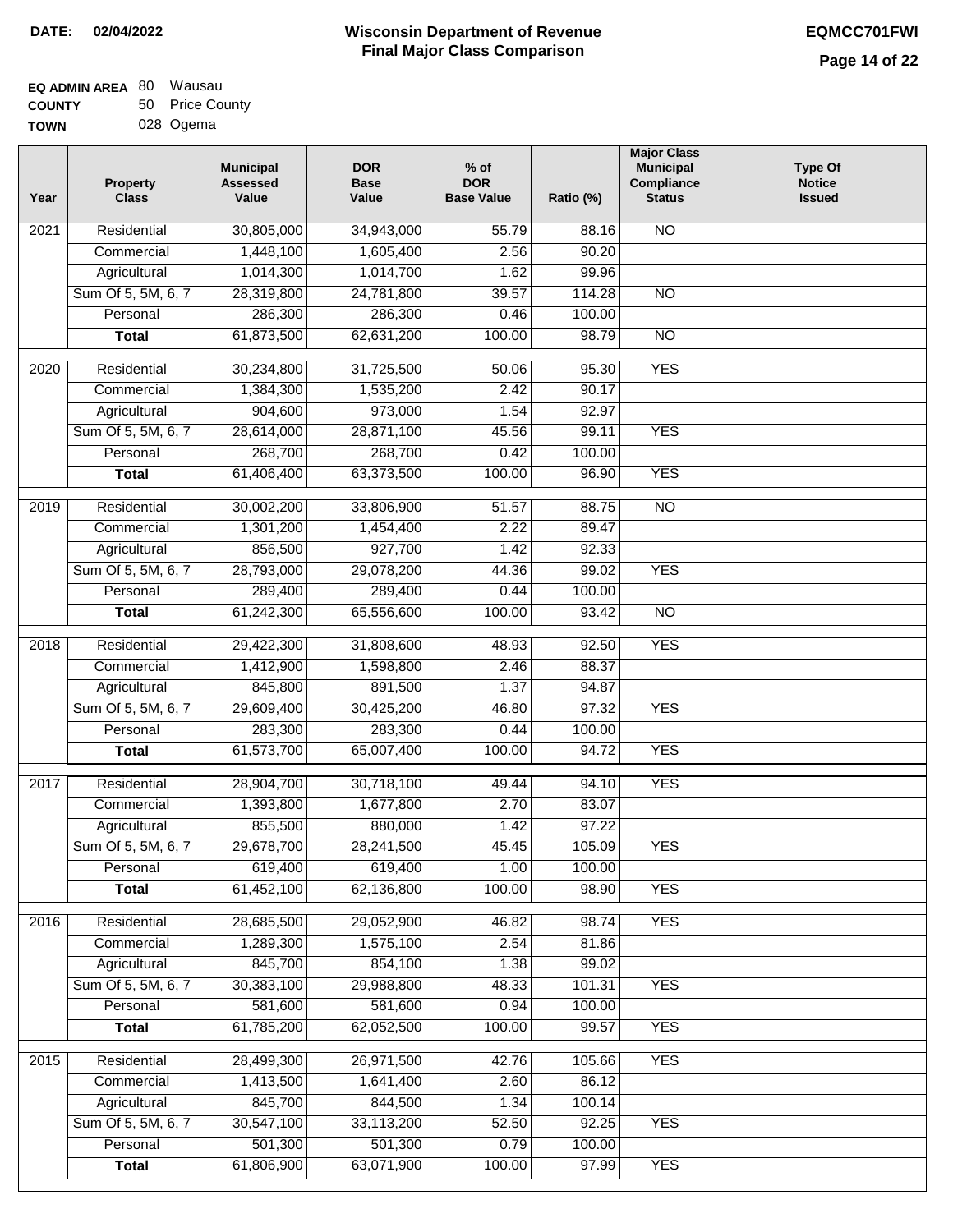| <b>EQ ADMIN AREA 80 Wausau</b> |                 |
|--------------------------------|-----------------|
| <b>COUNTY</b>                  | 50 Price County |
| <b>TOWN</b>                    | 030 Prentice    |

| Year              | <b>Property</b><br><b>Class</b> | <b>Municipal</b><br><b>Assessed</b><br>Value | <b>DOR</b><br><b>Base</b><br>Value | % of<br><b>DOR</b><br><b>Base Value</b> | Ratio (%) | <b>Major Class</b><br><b>Municipal</b><br>Compliance<br><b>Status</b> | <b>Type Of</b><br><b>Notice</b><br><b>Issued</b> |
|-------------------|---------------------------------|----------------------------------------------|------------------------------------|-----------------------------------------|-----------|-----------------------------------------------------------------------|--------------------------------------------------|
| $\overline{202}1$ | Residential                     | 20,681,300                                   | 24,279,500                         | 49.30                                   | 85.18     | <b>NO</b>                                                             |                                                  |
|                   | Commercial                      | 2,814,200                                    | 2,969,100                          | 6.03                                    | 94.78     |                                                                       |                                                  |
|                   | Agricultural                    | 401,700                                      | 416,400                            | 0.85                                    | 96.47     |                                                                       |                                                  |
|                   | Sum Of 5, 5M, 6, 7              | 24,225,800                                   | 21,117,700                         | 42.88                                   | 114.72    | $\overline{NO}$                                                       |                                                  |
|                   | Personal                        | 440,100                                      | 463,300                            | 0.94                                    | 94.99     |                                                                       |                                                  |
|                   | <b>Total</b>                    | 48,563,100                                   | 49,246,000                         | 100.00                                  | 98.61     | $\overline{NO}$                                                       |                                                  |
| $\overline{2020}$ | Residential                     | 20,500,900                                   | 22,075,900                         | 44.16                                   | 92.87     | <b>YES</b>                                                            |                                                  |
|                   | Commercial                      | 2,822,100                                    | 2,910,900                          | 5.82                                    | 96.95     |                                                                       |                                                  |
|                   | Agricultural                    | 373,500                                      | 399,200                            | 0.80                                    | 93.56     |                                                                       |                                                  |
|                   | Sum Of 5, 5M, 6, 7              | 24,170,900                                   | 24,350,900                         | 48.71                                   | 99.26     | <b>YES</b>                                                            |                                                  |
|                   | Personal                        | 241,400                                      | 256,800                            | 0.51                                    | 94.00     |                                                                       |                                                  |
|                   | <b>Total</b>                    | 48,108,800                                   | 49,993,700                         | 100.00                                  | 96.23     | <b>YES</b>                                                            |                                                  |
| 2019              | Residential                     | 20,193,700                                   | 23,402,800                         | 45.37                                   | 86.29     | $\overline{3}$                                                        |                                                  |
|                   | Commercial                      | 2,813,700                                    | 2,902,000                          | 5.63                                    | 96.96     |                                                                       |                                                  |
|                   | Agricultural                    | 356,400                                      | 373,400                            | 0.72                                    | 95.45     |                                                                       |                                                  |
|                   | Sum Of 5, 5M, 6, 7              | 24,524,500                                   | 24,688,400                         | 47.87                                   | 99.34     | <b>YES</b>                                                            |                                                  |
|                   | Personal                        | 201,800                                      | 211,600                            | 0.41                                    | 95.37     |                                                                       |                                                  |
|                   | <b>Total</b>                    | 48,090,100                                   | 51,578,200                         | 100.00                                  | 93.24     | $\overline{NO}$                                                       |                                                  |
|                   | Residential                     |                                              |                                    |                                         | 90.45     | <b>YES</b>                                                            |                                                  |
| 2018              | Commercial                      | 19,927,100<br>2,815,900                      | 22,030,300<br>2,931,500            | 43.75<br>5.82                           | 96.06     |                                                                       |                                                  |
|                   | Agricultural                    | 360,800                                      | 355,400                            | 0.71                                    | 101.52    |                                                                       |                                                  |
|                   | Sum Of 5, 5M, 6, 7              | 24,754,200                                   | 24,873,600                         | 49.39                                   | 99.52     | <b>YES</b>                                                            |                                                  |
|                   | Personal                        | 166,400                                      | 168,100                            | 0.33                                    | 98.99     |                                                                       |                                                  |
|                   | <b>Total</b>                    | 48,024,400                                   | 50,358,900                         | 100.00                                  | 95.36     | <b>YES</b>                                                            |                                                  |
|                   |                                 |                                              |                                    |                                         |           |                                                                       |                                                  |
| 2017              | Residential                     | 19,662,700                                   | 21,369,300                         | 43.95                                   | 92.01     | <b>YES</b>                                                            |                                                  |
|                   | Commercial                      | 2,720,500                                    | 3,013,200                          | 6.20                                    | 90.29     |                                                                       |                                                  |
|                   | Agricultural                    | 348,100                                      | 348,500                            | 0.72                                    | 99.89     |                                                                       |                                                  |
|                   | Sum Of 5, 5M, 6, 7              | 25,221,400                                   | 23,604,000                         | 48.55                                   | 106.85    | <b>YES</b>                                                            |                                                  |
|                   | Personal                        | 278,300                                      | 284,000                            | 0.58                                    | 97.99     |                                                                       |                                                  |
|                   | <b>Total</b>                    | 48,231,000                                   | 48,619,000                         | 100.00                                  | 99.20     | <b>YES</b>                                                            |                                                  |
| 2016              | Residential                     | 19,479,600                                   | 20,178,700                         | 41.46                                   | 96.54     | <b>YES</b>                                                            |                                                  |
|                   | Commercial                      | 2,662,300                                    | 2,953,900                          | 6.07                                    | 90.13     |                                                                       |                                                  |
|                   | Agricultural                    | 332,200                                      | 342,500                            | 0.70                                    | 96.99     |                                                                       |                                                  |
|                   | Sum Of 5, 5M, 6, 7              | 25,737,600                                   | 24,971,100                         | 51.31                                   | 103.07    | <b>YES</b>                                                            |                                                  |
|                   | Personal                        | 218,500                                      | 218,500                            | 0.45                                    | 100.00    |                                                                       |                                                  |
|                   | <b>Total</b>                    | 48,430,200                                   | 48,664,700                         | 100.00                                  | 99.52     | <b>YES</b>                                                            |                                                  |
| 2015              | Residential                     | 19,260,700                                   | 19,420,400                         | 36.94                                   | 99.18     | <b>YES</b>                                                            |                                                  |
|                   | Commercial                      | 2,394,100                                    | 2,813,200                          | 5.35                                    | 85.10     | N <sub>O</sub>                                                        |                                                  |
|                   | Agricultural                    | 324,400                                      | 337,000                            | 0.64                                    | 96.26     |                                                                       |                                                  |
|                   | Sum Of 5, 5M, 6, 7              | 28,663,000                                   | 29,744,300                         | 56.58                                   | 96.36     | <b>YES</b>                                                            |                                                  |
|                   | Personal                        | 243,600                                      | 253,800                            | 0.48                                    | 95.98     |                                                                       |                                                  |
|                   | <b>Total</b>                    | 50,885,800                                   | 52,568,700                         | 100.00                                  | 96.80     | N <sub>O</sub>                                                        |                                                  |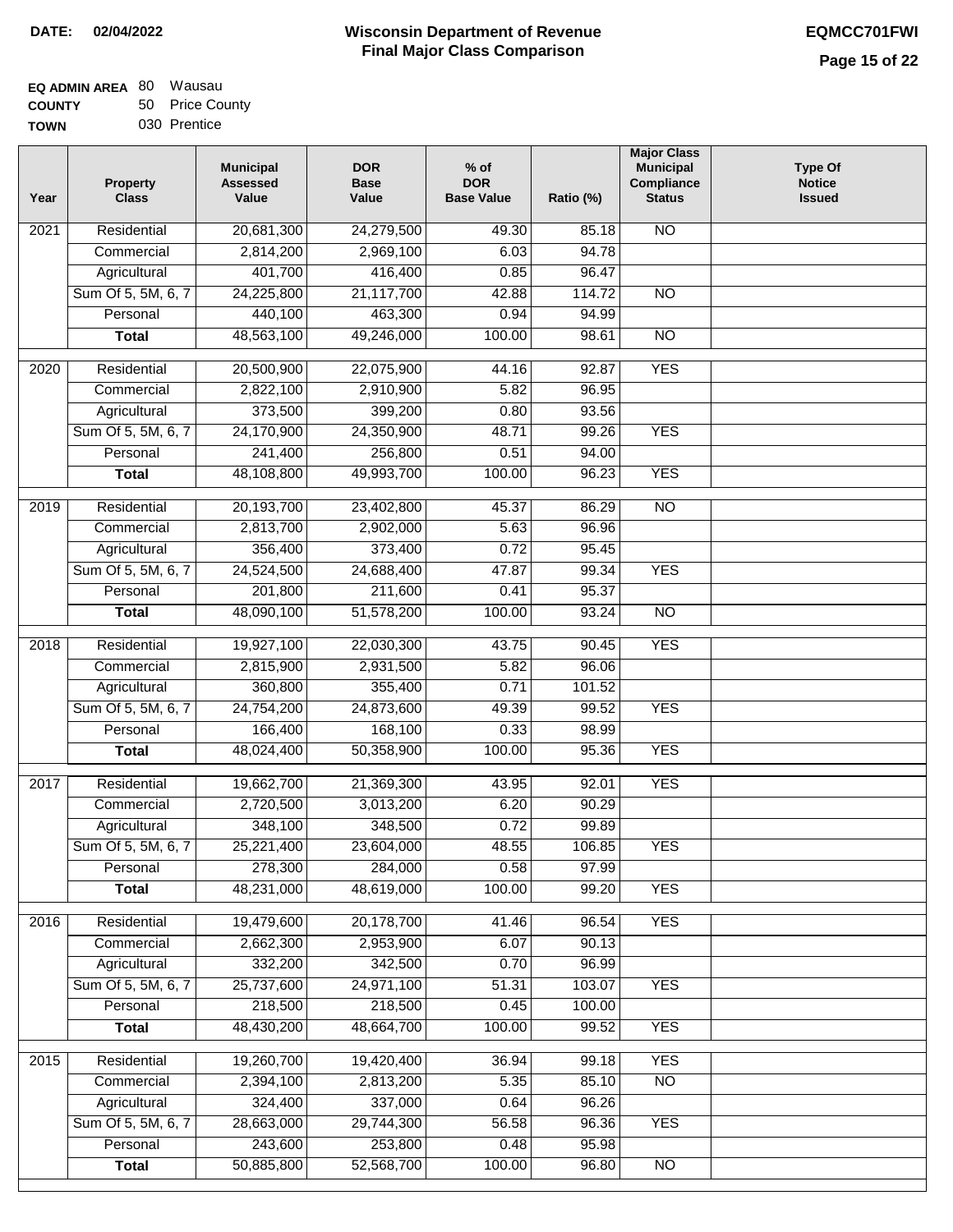| <b>EQ ADMIN AREA 80 Wausau</b> |                 |
|--------------------------------|-----------------|
| <b>COUNTY</b>                  | 50 Price County |
| <b>TOWN</b>                    | 032 Spirit      |

| Year              | <b>Property</b><br><b>Class</b> | <b>Municipal</b><br><b>Assessed</b><br>Value | <b>DOR</b><br><b>Base</b><br>Value | $%$ of<br><b>DOR</b><br><b>Base Value</b> | Ratio (%) | <b>Major Class</b><br><b>Municipal</b><br>Compliance<br><b>Status</b> | <b>Type Of</b><br><b>Notice</b><br><b>Issued</b> |
|-------------------|---------------------------------|----------------------------------------------|------------------------------------|-------------------------------------------|-----------|-----------------------------------------------------------------------|--------------------------------------------------|
| 2021              | Residential                     | 28,448,800                                   | 32,882,900                         | 65.56                                     | 86.52     | <b>NO</b>                                                             |                                                  |
|                   | Commercial                      | 777,900                                      | 694,400                            | 1.38                                      | 112.02    |                                                                       |                                                  |
|                   | Agricultural                    | 519,500                                      | 556,700                            | 1.11                                      | 93.32     |                                                                       |                                                  |
|                   | Sum Of 5, 5M, 6, 7              | 15,823,500                                   | 15,609,500                         | 31.12                                     | 101.37    | <b>YES</b>                                                            |                                                  |
|                   | Personal                        | 413,300                                      | 413,300                            | 0.82                                      | 100.00    |                                                                       |                                                  |
|                   | <b>Total</b>                    | 45,983,000                                   | 50,156,800                         | 100.00                                    | 91.68     | $\overline{NO}$                                                       |                                                  |
| $\overline{2020}$ | Residential                     | 27,694,300                                   | 31,835,000                         | 64.85                                     | 86.99     | $\overline{NO}$                                                       |                                                  |
|                   | Commercial                      | 713,000                                      | 629,900                            | 1.28                                      | 113.19    |                                                                       |                                                  |
|                   | Agricultural                    | 508,800                                      | 530,300                            | 1.08                                      | 95.95     |                                                                       |                                                  |
|                   | Sum Of 5, 5M, 6, 7              | 16,530,800                                   | 15,979,100                         | 32.55                                     | 103.45    | <b>YES</b>                                                            |                                                  |
|                   | Personal                        | 119,300                                      | 119,300                            | 0.24                                      | 100.00    |                                                                       |                                                  |
|                   | <b>Total</b>                    | 45,566,200                                   | 49,093,600                         | 100.00                                    | 92.81     | $\overline{NO}$                                                       |                                                  |
| 2019              | Residential                     | 27,629,200                                   | 30,149,500                         | 63.41                                     | 91.64     | <b>YES</b>                                                            |                                                  |
|                   | Commercial                      | 713,000                                      | 629,900                            | 1.32                                      | 113.19    |                                                                       |                                                  |
|                   | Agricultural                    | 518,400                                      | 518,000                            | 1.09                                      | 100.08    |                                                                       |                                                  |
|                   | Sum Of 5, 5M, 6, 7              | 16,924,800                                   | 16,127,500                         | 33.92                                     | 104.94    | <b>YES</b>                                                            |                                                  |
|                   | Personal                        | 119,400                                      | 119,400                            | 0.25                                      | 100.00    |                                                                       |                                                  |
|                   | <b>Total</b>                    | 45,904,800                                   | 47,544,300                         | 100.00                                    | 96.55     | <b>YES</b>                                                            |                                                  |
| 2018              | Residential                     | 25,723,900                                   | 26,823,500                         | 60.68                                     | 95.90     | <b>YES</b>                                                            |                                                  |
|                   | Commercial                      | 808,700                                      | 658,000                            | 1.49                                      | 122.90    |                                                                       |                                                  |
|                   | Agricultural                    | 472,700                                      | 496,400                            | 1.12                                      | 95.23     |                                                                       |                                                  |
|                   | Sum Of 5, 5M, 6, 7              | 17,105,900                                   | 16,102,700                         | 36.43                                     | 106.23    | <b>YES</b>                                                            |                                                  |
|                   | Personal                        | 123,500                                      | 123,500                            | 0.28                                      | 100.00    |                                                                       |                                                  |
|                   | <b>Total</b>                    | 44,234,700                                   | 44,204,100                         | 100.00                                    | 100.07    | <b>YES</b>                                                            |                                                  |
| 2017              | Residential                     | 25,302,500                                   | 25,892,800                         | 61.35                                     | 97.72     | <b>YES</b>                                                            |                                                  |
|                   | Commercial                      | 808,700                                      | 692,600                            | 1.64                                      | 116.76    |                                                                       |                                                  |
|                   | Agricultural                    | 473,300                                      | 484,500                            | 1.15                                      | 97.69     |                                                                       |                                                  |
|                   | Sum Of 5, 5M, 6, 7              | 17,041,400                                   | 14,948,700                         | 35.42                                     | 114.00    | <b>NO</b>                                                             |                                                  |
|                   | Personal                        | 184,900                                      | 184,900                            | 0.44                                      | 100.00    |                                                                       |                                                  |
|                   | <b>Total</b>                    | 43,810,800                                   | 42,203,500                         | 100.00                                    | 103.81    | <b>NO</b>                                                             |                                                  |
| 2016              | Residential                     | 24,692,500                                   | 24,785,700                         | 56.19                                     | 99.62     | <b>YES</b>                                                            |                                                  |
|                   | Commercial                      | 793,300                                      | 688,000                            | 1.56                                      | 115.31    |                                                                       |                                                  |
|                   | Agricultural                    | 492,000                                      | 497,200                            | 1.13                                      | 98.95     |                                                                       |                                                  |
|                   | Sum Of 5, 5M, 6, 7              | 16,912,700                                   | 17,968,000                         | 40.73                                     | 94.13     | <b>YES</b>                                                            |                                                  |
|                   | Personal                        | 175,300                                      | 175,300                            | 0.40                                      | 100.00    |                                                                       |                                                  |
|                   | <b>Total</b>                    | 43,065,800                                   | 44,114,200                         | 100.00                                    | 97.62     | <b>YES</b>                                                            |                                                  |
| 2015              | Residential                     | 24,564,800                                   | 23,963,200                         | 55.33                                     | 102.51    | <b>YES</b>                                                            |                                                  |
|                   | Commercial                      | 793,300                                      | 655,200                            | 1.51                                      | 121.08    |                                                                       |                                                  |
|                   | Agricultural                    | 479,100                                      | 477,500                            | 1.10                                      | 100.34    |                                                                       |                                                  |
|                   | Sum Of 5, 5M, 6, 7              | 17,015,000                                   | 18,057,000                         | 41.70                                     | 94.23     | <b>YES</b>                                                            |                                                  |
|                   | Personal                        | 153,800                                      | 153,800                            | 0.36                                      | 100.00    |                                                                       |                                                  |
|                   | <b>Total</b>                    | 43,006,000                                   | 43,306,700                         | 100.00                                    | 99.31     | <b>YES</b>                                                            |                                                  |
|                   |                                 |                                              |                                    |                                           |           |                                                                       |                                                  |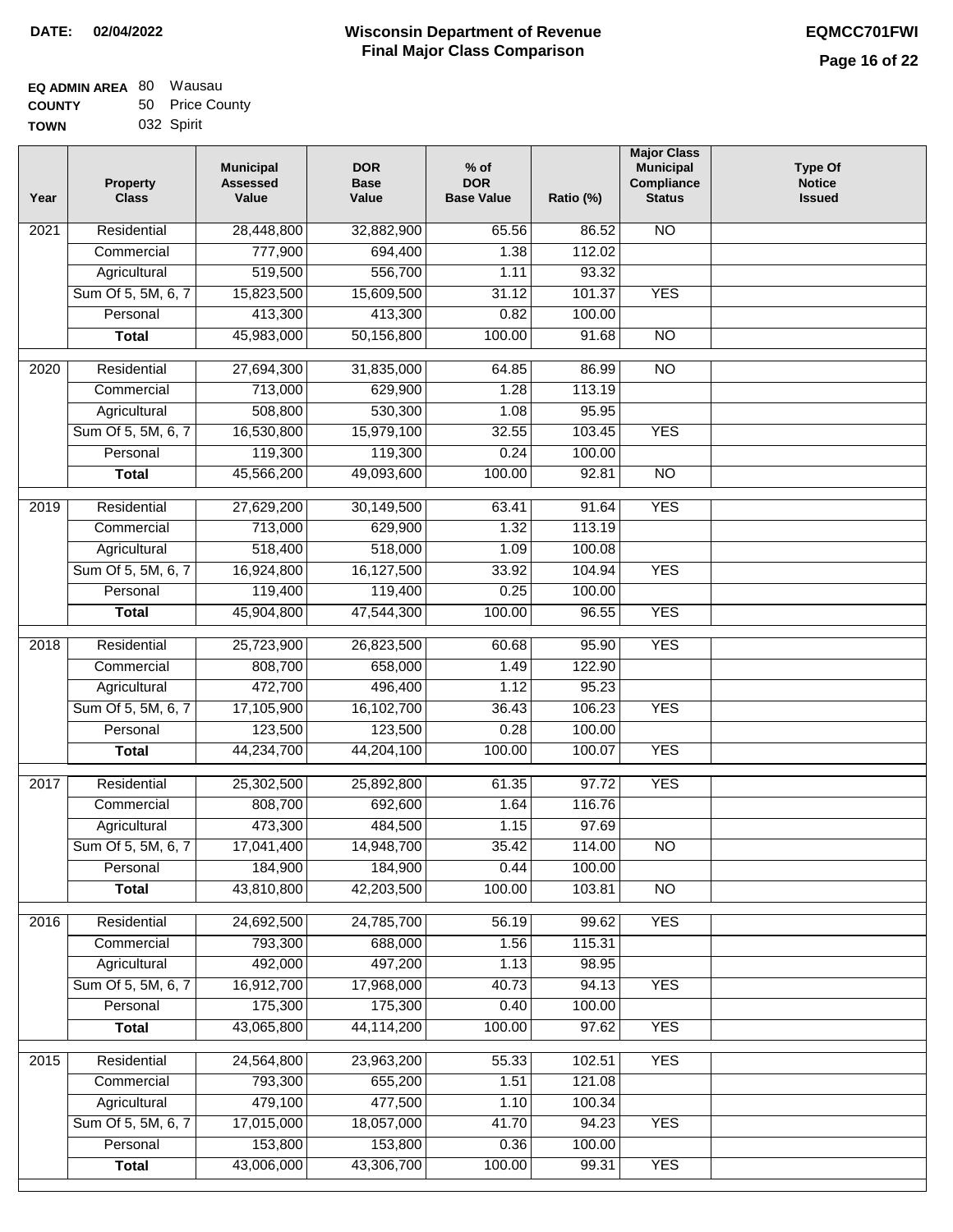# **Wisconsin Department of Revenue DATE: 02/04/2022 EQMCC701FWI Final Major Class Comparison**

| EQ ADMIN AREA 80 | Wausau          |
|------------------|-----------------|
| <b>COUNTY</b>    | 50 Price County |
| <b>TOWN</b>      | 034 Worcester   |

| <b>NO</b><br>Residential<br>138,532,400<br>155,261,500<br>2021<br>82.04<br>89.23<br>5,472,700<br>5,497,200<br>2.90<br>99.55<br>Commercial<br>918,900<br>869,800<br>105.64<br>Agricultural<br>0.46<br>Sum Of 5, 5M, 6, 7<br>28,137,100<br>26,752,000<br><b>YES</b><br>14.13<br>105.18<br>Personal<br>855,400<br>881,900<br>0.47<br>97.00<br>173,916,500<br>189,262,400<br>100.00<br>91.89<br>$\overline{NO}$<br><b>Total</b><br><b>YES</b><br>136,523,800<br>143,434,700<br>80.06<br>95.18<br>2020<br>Residential<br>Commercial<br>5,707,200<br>5,679,900<br>3.17<br>100.48<br>889,400<br>838,800<br>Agricultural<br>0.47<br>106.03<br>Sum Of 5, 5M, 6, 7<br>28,163,600<br>28,392,200<br>15.85<br><b>YES</b><br>99.19<br>785,800<br>810,000<br>Personal<br>0.45<br>97.01<br>172,069,800<br>179,155,600<br><b>YES</b><br><b>Total</b><br>100.00<br>96.04<br><b>YES</b><br>Residential<br>134,736,800<br>135,073,500<br>79.19<br>99.75<br>2019<br>3.24<br>100.58<br>Commercial<br>5,553,900<br>5,521,800<br>882,900<br>806,900<br>Agricultural<br>0.47<br>109.42<br><b>YES</b><br>Sum Of 5, 5M, 6, 7<br>28,146,800<br>28,391,200<br>16.65<br>99.14<br>744,500<br>767,500<br>Personal<br>0.45<br>97.00<br><b>YES</b><br>170,064,900<br>170,560,900<br>100.00<br>99.71<br><b>Total</b><br><b>YES</b><br>2018<br>Residential<br>133, 135, 900<br>130,952,900<br>79.24<br>101.67<br>5,603,100<br>5,680,200<br>3.44<br>98.64<br>Commercial<br>858,700<br>785,100<br>Agricultural<br>0.48<br>109.37<br>Sum Of 5, 5M, 6, 7<br>27,189,200<br><b>YES</b><br>28,204,200<br>16.45<br>103.73<br>644,500<br>644,500<br>100.00<br>Personal<br>0.39<br>168,446,400<br>165,251,900<br><b>YES</b><br>100.00<br>101.93<br><b>Total</b><br><b>YES</b><br>Residential<br>135, 167, 000<br>128,881,200<br>78.37<br>104.88<br>2017<br>5,352,200<br>5,902,800<br>90.67<br>Commercial<br>3.59<br>821,400<br>782,800<br>104.93<br>Agricultural<br>0.48<br>Sum Of 5, 5M, 6, 7<br>31,538,900<br>28,068,200<br>17.07<br>112.37<br>NO.<br>863,800<br>822,600<br>0.50<br>105.01<br>Personal<br>173,743,300<br>164,457,600<br><b>NO</b><br>100.00<br>105.65<br><b>Total</b><br><b>YES</b><br>Residential<br>134,344,200<br>130,754,900<br>78.51<br>102.75<br>2016<br>5,902,800<br>90.67<br>Commercial<br>5,352,200<br>3.54<br>819,200<br>771,400<br>Agricultural<br>0.46<br>106.20<br>Sum Of 5, 5M, 6, 7<br>31,445,200<br>28,192,700<br>111.54<br>N <sub>O</sub><br>16.93<br>915,800<br>906,600<br>Personal<br>0.55<br>99.00<br>172,867,400<br><b>Total</b><br>166,537,600<br>100.00<br>103.80<br>N <sub>O</sub><br>134,022,600<br>130,346,900<br><b>YES</b><br>2015<br>Residential<br>77.47<br>102.82<br>5,352,200<br>5,621,700<br>3.34<br>95.21<br>Commercial<br>820,800<br>783,100<br>104.81<br>Agricultural<br>0.47<br>Sum Of 5, 5M, 6, 7<br>30,920,100<br>30,556,200<br>18.16<br>101.19<br><b>YES</b><br>963,000<br>953,500<br>Personal<br>0.57<br>101.00<br>172,078,700<br>168,261,400<br>100.00<br>102.27<br><b>YES</b><br><b>Total</b> | Year | <b>Property</b><br><b>Class</b> | <b>Municipal</b><br><b>Assessed</b><br>Value | <b>DOR</b><br><b>Base</b><br>Value | $%$ of<br><b>DOR</b><br><b>Base Value</b> | Ratio (%) | <b>Major Class</b><br><b>Municipal</b><br>Compliance<br><b>Status</b> | <b>Type Of</b><br><b>Notice</b><br><b>Issued</b> |
|--------------------------------------------------------------------------------------------------------------------------------------------------------------------------------------------------------------------------------------------------------------------------------------------------------------------------------------------------------------------------------------------------------------------------------------------------------------------------------------------------------------------------------------------------------------------------------------------------------------------------------------------------------------------------------------------------------------------------------------------------------------------------------------------------------------------------------------------------------------------------------------------------------------------------------------------------------------------------------------------------------------------------------------------------------------------------------------------------------------------------------------------------------------------------------------------------------------------------------------------------------------------------------------------------------------------------------------------------------------------------------------------------------------------------------------------------------------------------------------------------------------------------------------------------------------------------------------------------------------------------------------------------------------------------------------------------------------------------------------------------------------------------------------------------------------------------------------------------------------------------------------------------------------------------------------------------------------------------------------------------------------------------------------------------------------------------------------------------------------------------------------------------------------------------------------------------------------------------------------------------------------------------------------------------------------------------------------------------------------------------------------------------------------------------------------------------------------------------------------------------------------------------------------------------------------------------------------------------------------------------------------------------------------------------------------------------------------------------------------------------------------------------------------------------------------------------------------------------------------------------------------------------------------------------------------------------------------------------------------------------------------|------|---------------------------------|----------------------------------------------|------------------------------------|-------------------------------------------|-----------|-----------------------------------------------------------------------|--------------------------------------------------|
|                                                                                                                                                                                                                                                                                                                                                                                                                                                                                                                                                                                                                                                                                                                                                                                                                                                                                                                                                                                                                                                                                                                                                                                                                                                                                                                                                                                                                                                                                                                                                                                                                                                                                                                                                                                                                                                                                                                                                                                                                                                                                                                                                                                                                                                                                                                                                                                                                                                                                                                                                                                                                                                                                                                                                                                                                                                                                                                                                                                                              |      |                                 |                                              |                                    |                                           |           |                                                                       |                                                  |
|                                                                                                                                                                                                                                                                                                                                                                                                                                                                                                                                                                                                                                                                                                                                                                                                                                                                                                                                                                                                                                                                                                                                                                                                                                                                                                                                                                                                                                                                                                                                                                                                                                                                                                                                                                                                                                                                                                                                                                                                                                                                                                                                                                                                                                                                                                                                                                                                                                                                                                                                                                                                                                                                                                                                                                                                                                                                                                                                                                                                              |      |                                 |                                              |                                    |                                           |           |                                                                       |                                                  |
|                                                                                                                                                                                                                                                                                                                                                                                                                                                                                                                                                                                                                                                                                                                                                                                                                                                                                                                                                                                                                                                                                                                                                                                                                                                                                                                                                                                                                                                                                                                                                                                                                                                                                                                                                                                                                                                                                                                                                                                                                                                                                                                                                                                                                                                                                                                                                                                                                                                                                                                                                                                                                                                                                                                                                                                                                                                                                                                                                                                                              |      |                                 |                                              |                                    |                                           |           |                                                                       |                                                  |
|                                                                                                                                                                                                                                                                                                                                                                                                                                                                                                                                                                                                                                                                                                                                                                                                                                                                                                                                                                                                                                                                                                                                                                                                                                                                                                                                                                                                                                                                                                                                                                                                                                                                                                                                                                                                                                                                                                                                                                                                                                                                                                                                                                                                                                                                                                                                                                                                                                                                                                                                                                                                                                                                                                                                                                                                                                                                                                                                                                                                              |      |                                 |                                              |                                    |                                           |           |                                                                       |                                                  |
|                                                                                                                                                                                                                                                                                                                                                                                                                                                                                                                                                                                                                                                                                                                                                                                                                                                                                                                                                                                                                                                                                                                                                                                                                                                                                                                                                                                                                                                                                                                                                                                                                                                                                                                                                                                                                                                                                                                                                                                                                                                                                                                                                                                                                                                                                                                                                                                                                                                                                                                                                                                                                                                                                                                                                                                                                                                                                                                                                                                                              |      |                                 |                                              |                                    |                                           |           |                                                                       |                                                  |
|                                                                                                                                                                                                                                                                                                                                                                                                                                                                                                                                                                                                                                                                                                                                                                                                                                                                                                                                                                                                                                                                                                                                                                                                                                                                                                                                                                                                                                                                                                                                                                                                                                                                                                                                                                                                                                                                                                                                                                                                                                                                                                                                                                                                                                                                                                                                                                                                                                                                                                                                                                                                                                                                                                                                                                                                                                                                                                                                                                                                              |      |                                 |                                              |                                    |                                           |           |                                                                       |                                                  |
|                                                                                                                                                                                                                                                                                                                                                                                                                                                                                                                                                                                                                                                                                                                                                                                                                                                                                                                                                                                                                                                                                                                                                                                                                                                                                                                                                                                                                                                                                                                                                                                                                                                                                                                                                                                                                                                                                                                                                                                                                                                                                                                                                                                                                                                                                                                                                                                                                                                                                                                                                                                                                                                                                                                                                                                                                                                                                                                                                                                                              |      |                                 |                                              |                                    |                                           |           |                                                                       |                                                  |
|                                                                                                                                                                                                                                                                                                                                                                                                                                                                                                                                                                                                                                                                                                                                                                                                                                                                                                                                                                                                                                                                                                                                                                                                                                                                                                                                                                                                                                                                                                                                                                                                                                                                                                                                                                                                                                                                                                                                                                                                                                                                                                                                                                                                                                                                                                                                                                                                                                                                                                                                                                                                                                                                                                                                                                                                                                                                                                                                                                                                              |      |                                 |                                              |                                    |                                           |           |                                                                       |                                                  |
|                                                                                                                                                                                                                                                                                                                                                                                                                                                                                                                                                                                                                                                                                                                                                                                                                                                                                                                                                                                                                                                                                                                                                                                                                                                                                                                                                                                                                                                                                                                                                                                                                                                                                                                                                                                                                                                                                                                                                                                                                                                                                                                                                                                                                                                                                                                                                                                                                                                                                                                                                                                                                                                                                                                                                                                                                                                                                                                                                                                                              |      |                                 |                                              |                                    |                                           |           |                                                                       |                                                  |
|                                                                                                                                                                                                                                                                                                                                                                                                                                                                                                                                                                                                                                                                                                                                                                                                                                                                                                                                                                                                                                                                                                                                                                                                                                                                                                                                                                                                                                                                                                                                                                                                                                                                                                                                                                                                                                                                                                                                                                                                                                                                                                                                                                                                                                                                                                                                                                                                                                                                                                                                                                                                                                                                                                                                                                                                                                                                                                                                                                                                              |      |                                 |                                              |                                    |                                           |           |                                                                       |                                                  |
|                                                                                                                                                                                                                                                                                                                                                                                                                                                                                                                                                                                                                                                                                                                                                                                                                                                                                                                                                                                                                                                                                                                                                                                                                                                                                                                                                                                                                                                                                                                                                                                                                                                                                                                                                                                                                                                                                                                                                                                                                                                                                                                                                                                                                                                                                                                                                                                                                                                                                                                                                                                                                                                                                                                                                                                                                                                                                                                                                                                                              |      |                                 |                                              |                                    |                                           |           |                                                                       |                                                  |
|                                                                                                                                                                                                                                                                                                                                                                                                                                                                                                                                                                                                                                                                                                                                                                                                                                                                                                                                                                                                                                                                                                                                                                                                                                                                                                                                                                                                                                                                                                                                                                                                                                                                                                                                                                                                                                                                                                                                                                                                                                                                                                                                                                                                                                                                                                                                                                                                                                                                                                                                                                                                                                                                                                                                                                                                                                                                                                                                                                                                              |      |                                 |                                              |                                    |                                           |           |                                                                       |                                                  |
|                                                                                                                                                                                                                                                                                                                                                                                                                                                                                                                                                                                                                                                                                                                                                                                                                                                                                                                                                                                                                                                                                                                                                                                                                                                                                                                                                                                                                                                                                                                                                                                                                                                                                                                                                                                                                                                                                                                                                                                                                                                                                                                                                                                                                                                                                                                                                                                                                                                                                                                                                                                                                                                                                                                                                                                                                                                                                                                                                                                                              |      |                                 |                                              |                                    |                                           |           |                                                                       |                                                  |
|                                                                                                                                                                                                                                                                                                                                                                                                                                                                                                                                                                                                                                                                                                                                                                                                                                                                                                                                                                                                                                                                                                                                                                                                                                                                                                                                                                                                                                                                                                                                                                                                                                                                                                                                                                                                                                                                                                                                                                                                                                                                                                                                                                                                                                                                                                                                                                                                                                                                                                                                                                                                                                                                                                                                                                                                                                                                                                                                                                                                              |      |                                 |                                              |                                    |                                           |           |                                                                       |                                                  |
|                                                                                                                                                                                                                                                                                                                                                                                                                                                                                                                                                                                                                                                                                                                                                                                                                                                                                                                                                                                                                                                                                                                                                                                                                                                                                                                                                                                                                                                                                                                                                                                                                                                                                                                                                                                                                                                                                                                                                                                                                                                                                                                                                                                                                                                                                                                                                                                                                                                                                                                                                                                                                                                                                                                                                                                                                                                                                                                                                                                                              |      |                                 |                                              |                                    |                                           |           |                                                                       |                                                  |
|                                                                                                                                                                                                                                                                                                                                                                                                                                                                                                                                                                                                                                                                                                                                                                                                                                                                                                                                                                                                                                                                                                                                                                                                                                                                                                                                                                                                                                                                                                                                                                                                                                                                                                                                                                                                                                                                                                                                                                                                                                                                                                                                                                                                                                                                                                                                                                                                                                                                                                                                                                                                                                                                                                                                                                                                                                                                                                                                                                                                              |      |                                 |                                              |                                    |                                           |           |                                                                       |                                                  |
|                                                                                                                                                                                                                                                                                                                                                                                                                                                                                                                                                                                                                                                                                                                                                                                                                                                                                                                                                                                                                                                                                                                                                                                                                                                                                                                                                                                                                                                                                                                                                                                                                                                                                                                                                                                                                                                                                                                                                                                                                                                                                                                                                                                                                                                                                                                                                                                                                                                                                                                                                                                                                                                                                                                                                                                                                                                                                                                                                                                                              |      |                                 |                                              |                                    |                                           |           |                                                                       |                                                  |
|                                                                                                                                                                                                                                                                                                                                                                                                                                                                                                                                                                                                                                                                                                                                                                                                                                                                                                                                                                                                                                                                                                                                                                                                                                                                                                                                                                                                                                                                                                                                                                                                                                                                                                                                                                                                                                                                                                                                                                                                                                                                                                                                                                                                                                                                                                                                                                                                                                                                                                                                                                                                                                                                                                                                                                                                                                                                                                                                                                                                              |      |                                 |                                              |                                    |                                           |           |                                                                       |                                                  |
|                                                                                                                                                                                                                                                                                                                                                                                                                                                                                                                                                                                                                                                                                                                                                                                                                                                                                                                                                                                                                                                                                                                                                                                                                                                                                                                                                                                                                                                                                                                                                                                                                                                                                                                                                                                                                                                                                                                                                                                                                                                                                                                                                                                                                                                                                                                                                                                                                                                                                                                                                                                                                                                                                                                                                                                                                                                                                                                                                                                                              |      |                                 |                                              |                                    |                                           |           |                                                                       |                                                  |
|                                                                                                                                                                                                                                                                                                                                                                                                                                                                                                                                                                                                                                                                                                                                                                                                                                                                                                                                                                                                                                                                                                                                                                                                                                                                                                                                                                                                                                                                                                                                                                                                                                                                                                                                                                                                                                                                                                                                                                                                                                                                                                                                                                                                                                                                                                                                                                                                                                                                                                                                                                                                                                                                                                                                                                                                                                                                                                                                                                                                              |      |                                 |                                              |                                    |                                           |           |                                                                       |                                                  |
|                                                                                                                                                                                                                                                                                                                                                                                                                                                                                                                                                                                                                                                                                                                                                                                                                                                                                                                                                                                                                                                                                                                                                                                                                                                                                                                                                                                                                                                                                                                                                                                                                                                                                                                                                                                                                                                                                                                                                                                                                                                                                                                                                                                                                                                                                                                                                                                                                                                                                                                                                                                                                                                                                                                                                                                                                                                                                                                                                                                                              |      |                                 |                                              |                                    |                                           |           |                                                                       |                                                  |
|                                                                                                                                                                                                                                                                                                                                                                                                                                                                                                                                                                                                                                                                                                                                                                                                                                                                                                                                                                                                                                                                                                                                                                                                                                                                                                                                                                                                                                                                                                                                                                                                                                                                                                                                                                                                                                                                                                                                                                                                                                                                                                                                                                                                                                                                                                                                                                                                                                                                                                                                                                                                                                                                                                                                                                                                                                                                                                                                                                                                              |      |                                 |                                              |                                    |                                           |           |                                                                       |                                                  |
|                                                                                                                                                                                                                                                                                                                                                                                                                                                                                                                                                                                                                                                                                                                                                                                                                                                                                                                                                                                                                                                                                                                                                                                                                                                                                                                                                                                                                                                                                                                                                                                                                                                                                                                                                                                                                                                                                                                                                                                                                                                                                                                                                                                                                                                                                                                                                                                                                                                                                                                                                                                                                                                                                                                                                                                                                                                                                                                                                                                                              |      |                                 |                                              |                                    |                                           |           |                                                                       |                                                  |
|                                                                                                                                                                                                                                                                                                                                                                                                                                                                                                                                                                                                                                                                                                                                                                                                                                                                                                                                                                                                                                                                                                                                                                                                                                                                                                                                                                                                                                                                                                                                                                                                                                                                                                                                                                                                                                                                                                                                                                                                                                                                                                                                                                                                                                                                                                                                                                                                                                                                                                                                                                                                                                                                                                                                                                                                                                                                                                                                                                                                              |      |                                 |                                              |                                    |                                           |           |                                                                       |                                                  |
|                                                                                                                                                                                                                                                                                                                                                                                                                                                                                                                                                                                                                                                                                                                                                                                                                                                                                                                                                                                                                                                                                                                                                                                                                                                                                                                                                                                                                                                                                                                                                                                                                                                                                                                                                                                                                                                                                                                                                                                                                                                                                                                                                                                                                                                                                                                                                                                                                                                                                                                                                                                                                                                                                                                                                                                                                                                                                                                                                                                                              |      |                                 |                                              |                                    |                                           |           |                                                                       |                                                  |
|                                                                                                                                                                                                                                                                                                                                                                                                                                                                                                                                                                                                                                                                                                                                                                                                                                                                                                                                                                                                                                                                                                                                                                                                                                                                                                                                                                                                                                                                                                                                                                                                                                                                                                                                                                                                                                                                                                                                                                                                                                                                                                                                                                                                                                                                                                                                                                                                                                                                                                                                                                                                                                                                                                                                                                                                                                                                                                                                                                                                              |      |                                 |                                              |                                    |                                           |           |                                                                       |                                                  |
|                                                                                                                                                                                                                                                                                                                                                                                                                                                                                                                                                                                                                                                                                                                                                                                                                                                                                                                                                                                                                                                                                                                                                                                                                                                                                                                                                                                                                                                                                                                                                                                                                                                                                                                                                                                                                                                                                                                                                                                                                                                                                                                                                                                                                                                                                                                                                                                                                                                                                                                                                                                                                                                                                                                                                                                                                                                                                                                                                                                                              |      |                                 |                                              |                                    |                                           |           |                                                                       |                                                  |
|                                                                                                                                                                                                                                                                                                                                                                                                                                                                                                                                                                                                                                                                                                                                                                                                                                                                                                                                                                                                                                                                                                                                                                                                                                                                                                                                                                                                                                                                                                                                                                                                                                                                                                                                                                                                                                                                                                                                                                                                                                                                                                                                                                                                                                                                                                                                                                                                                                                                                                                                                                                                                                                                                                                                                                                                                                                                                                                                                                                                              |      |                                 |                                              |                                    |                                           |           |                                                                       |                                                  |
|                                                                                                                                                                                                                                                                                                                                                                                                                                                                                                                                                                                                                                                                                                                                                                                                                                                                                                                                                                                                                                                                                                                                                                                                                                                                                                                                                                                                                                                                                                                                                                                                                                                                                                                                                                                                                                                                                                                                                                                                                                                                                                                                                                                                                                                                                                                                                                                                                                                                                                                                                                                                                                                                                                                                                                                                                                                                                                                                                                                                              |      |                                 |                                              |                                    |                                           |           |                                                                       |                                                  |
|                                                                                                                                                                                                                                                                                                                                                                                                                                                                                                                                                                                                                                                                                                                                                                                                                                                                                                                                                                                                                                                                                                                                                                                                                                                                                                                                                                                                                                                                                                                                                                                                                                                                                                                                                                                                                                                                                                                                                                                                                                                                                                                                                                                                                                                                                                                                                                                                                                                                                                                                                                                                                                                                                                                                                                                                                                                                                                                                                                                                              |      |                                 |                                              |                                    |                                           |           |                                                                       |                                                  |
|                                                                                                                                                                                                                                                                                                                                                                                                                                                                                                                                                                                                                                                                                                                                                                                                                                                                                                                                                                                                                                                                                                                                                                                                                                                                                                                                                                                                                                                                                                                                                                                                                                                                                                                                                                                                                                                                                                                                                                                                                                                                                                                                                                                                                                                                                                                                                                                                                                                                                                                                                                                                                                                                                                                                                                                                                                                                                                                                                                                                              |      |                                 |                                              |                                    |                                           |           |                                                                       |                                                  |
|                                                                                                                                                                                                                                                                                                                                                                                                                                                                                                                                                                                                                                                                                                                                                                                                                                                                                                                                                                                                                                                                                                                                                                                                                                                                                                                                                                                                                                                                                                                                                                                                                                                                                                                                                                                                                                                                                                                                                                                                                                                                                                                                                                                                                                                                                                                                                                                                                                                                                                                                                                                                                                                                                                                                                                                                                                                                                                                                                                                                              |      |                                 |                                              |                                    |                                           |           |                                                                       |                                                  |
|                                                                                                                                                                                                                                                                                                                                                                                                                                                                                                                                                                                                                                                                                                                                                                                                                                                                                                                                                                                                                                                                                                                                                                                                                                                                                                                                                                                                                                                                                                                                                                                                                                                                                                                                                                                                                                                                                                                                                                                                                                                                                                                                                                                                                                                                                                                                                                                                                                                                                                                                                                                                                                                                                                                                                                                                                                                                                                                                                                                                              |      |                                 |                                              |                                    |                                           |           |                                                                       |                                                  |
|                                                                                                                                                                                                                                                                                                                                                                                                                                                                                                                                                                                                                                                                                                                                                                                                                                                                                                                                                                                                                                                                                                                                                                                                                                                                                                                                                                                                                                                                                                                                                                                                                                                                                                                                                                                                                                                                                                                                                                                                                                                                                                                                                                                                                                                                                                                                                                                                                                                                                                                                                                                                                                                                                                                                                                                                                                                                                                                                                                                                              |      |                                 |                                              |                                    |                                           |           |                                                                       |                                                  |
|                                                                                                                                                                                                                                                                                                                                                                                                                                                                                                                                                                                                                                                                                                                                                                                                                                                                                                                                                                                                                                                                                                                                                                                                                                                                                                                                                                                                                                                                                                                                                                                                                                                                                                                                                                                                                                                                                                                                                                                                                                                                                                                                                                                                                                                                                                                                                                                                                                                                                                                                                                                                                                                                                                                                                                                                                                                                                                                                                                                                              |      |                                 |                                              |                                    |                                           |           |                                                                       |                                                  |
|                                                                                                                                                                                                                                                                                                                                                                                                                                                                                                                                                                                                                                                                                                                                                                                                                                                                                                                                                                                                                                                                                                                                                                                                                                                                                                                                                                                                                                                                                                                                                                                                                                                                                                                                                                                                                                                                                                                                                                                                                                                                                                                                                                                                                                                                                                                                                                                                                                                                                                                                                                                                                                                                                                                                                                                                                                                                                                                                                                                                              |      |                                 |                                              |                                    |                                           |           |                                                                       |                                                  |
|                                                                                                                                                                                                                                                                                                                                                                                                                                                                                                                                                                                                                                                                                                                                                                                                                                                                                                                                                                                                                                                                                                                                                                                                                                                                                                                                                                                                                                                                                                                                                                                                                                                                                                                                                                                                                                                                                                                                                                                                                                                                                                                                                                                                                                                                                                                                                                                                                                                                                                                                                                                                                                                                                                                                                                                                                                                                                                                                                                                                              |      |                                 |                                              |                                    |                                           |           |                                                                       |                                                  |
|                                                                                                                                                                                                                                                                                                                                                                                                                                                                                                                                                                                                                                                                                                                                                                                                                                                                                                                                                                                                                                                                                                                                                                                                                                                                                                                                                                                                                                                                                                                                                                                                                                                                                                                                                                                                                                                                                                                                                                                                                                                                                                                                                                                                                                                                                                                                                                                                                                                                                                                                                                                                                                                                                                                                                                                                                                                                                                                                                                                                              |      |                                 |                                              |                                    |                                           |           |                                                                       |                                                  |
|                                                                                                                                                                                                                                                                                                                                                                                                                                                                                                                                                                                                                                                                                                                                                                                                                                                                                                                                                                                                                                                                                                                                                                                                                                                                                                                                                                                                                                                                                                                                                                                                                                                                                                                                                                                                                                                                                                                                                                                                                                                                                                                                                                                                                                                                                                                                                                                                                                                                                                                                                                                                                                                                                                                                                                                                                                                                                                                                                                                                              |      |                                 |                                              |                                    |                                           |           |                                                                       |                                                  |
|                                                                                                                                                                                                                                                                                                                                                                                                                                                                                                                                                                                                                                                                                                                                                                                                                                                                                                                                                                                                                                                                                                                                                                                                                                                                                                                                                                                                                                                                                                                                                                                                                                                                                                                                                                                                                                                                                                                                                                                                                                                                                                                                                                                                                                                                                                                                                                                                                                                                                                                                                                                                                                                                                                                                                                                                                                                                                                                                                                                                              |      |                                 |                                              |                                    |                                           |           |                                                                       |                                                  |
|                                                                                                                                                                                                                                                                                                                                                                                                                                                                                                                                                                                                                                                                                                                                                                                                                                                                                                                                                                                                                                                                                                                                                                                                                                                                                                                                                                                                                                                                                                                                                                                                                                                                                                                                                                                                                                                                                                                                                                                                                                                                                                                                                                                                                                                                                                                                                                                                                                                                                                                                                                                                                                                                                                                                                                                                                                                                                                                                                                                                              |      |                                 |                                              |                                    |                                           |           |                                                                       |                                                  |
|                                                                                                                                                                                                                                                                                                                                                                                                                                                                                                                                                                                                                                                                                                                                                                                                                                                                                                                                                                                                                                                                                                                                                                                                                                                                                                                                                                                                                                                                                                                                                                                                                                                                                                                                                                                                                                                                                                                                                                                                                                                                                                                                                                                                                                                                                                                                                                                                                                                                                                                                                                                                                                                                                                                                                                                                                                                                                                                                                                                                              |      |                                 |                                              |                                    |                                           |           |                                                                       |                                                  |
|                                                                                                                                                                                                                                                                                                                                                                                                                                                                                                                                                                                                                                                                                                                                                                                                                                                                                                                                                                                                                                                                                                                                                                                                                                                                                                                                                                                                                                                                                                                                                                                                                                                                                                                                                                                                                                                                                                                                                                                                                                                                                                                                                                                                                                                                                                                                                                                                                                                                                                                                                                                                                                                                                                                                                                                                                                                                                                                                                                                                              |      |                                 |                                              |                                    |                                           |           |                                                                       |                                                  |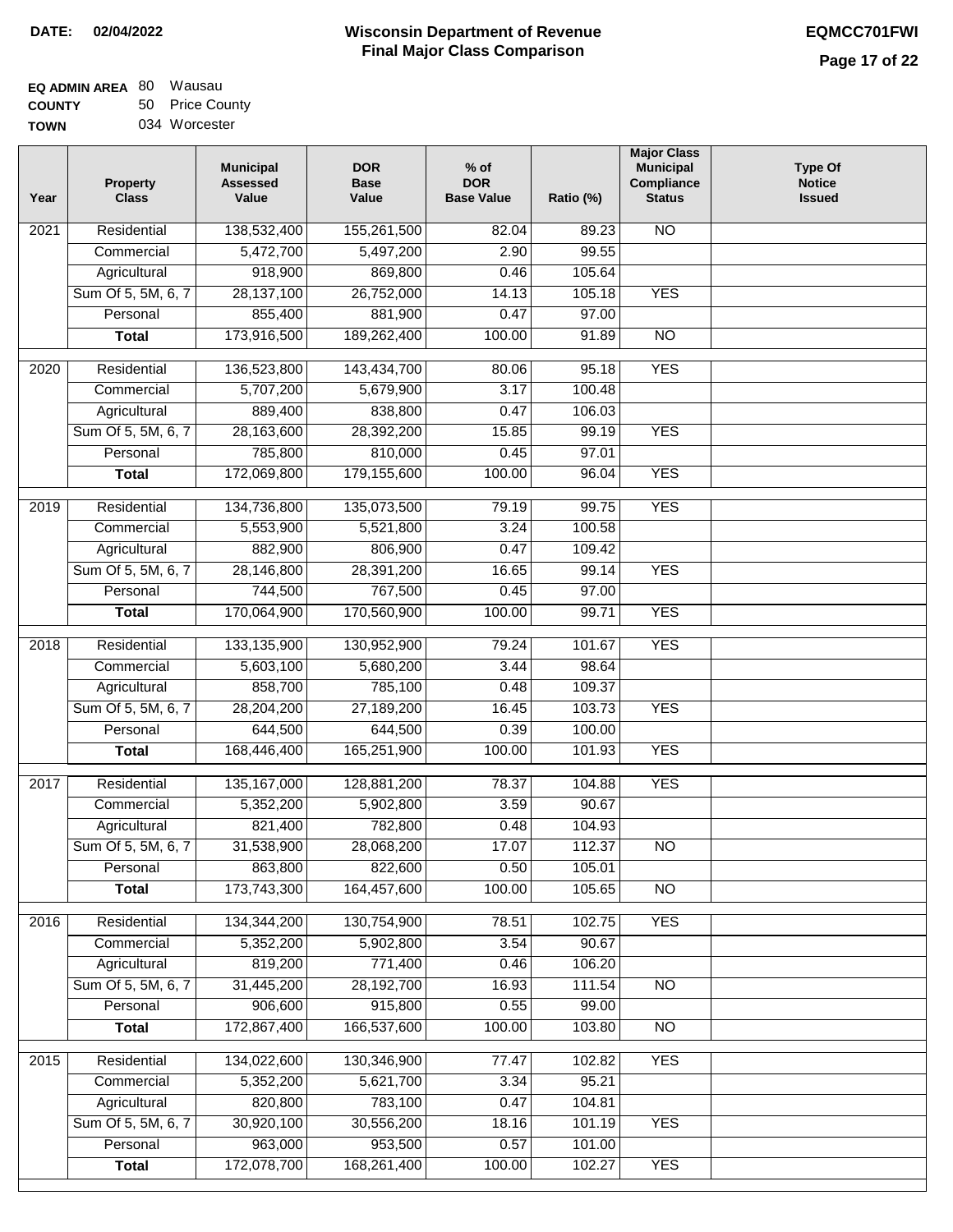### **Wisconsin Department of Revenue Final Major Class Comparison DATE: 02/04/2022 EQMCC701FWI**

| EQ ADMIN AREA 80 Wausau |                 |
|-------------------------|-----------------|
| <b>COUNTY</b>           | 50 Price County |

**VILLAGE** 111 Catawba

| Year             | <b>Property</b><br><b>Class</b> | <b>Municipal</b><br><b>Assessed</b><br>Value | <b>DOR</b><br><b>Base</b><br>Value | $%$ of<br><b>DOR</b><br><b>Base Value</b> | Ratio (%) | <b>Major Class</b><br><b>Municipal</b><br>Compliance<br><b>Status</b> | <b>Type Of</b><br><b>Notice</b><br><b>Issued</b> |
|------------------|---------------------------------|----------------------------------------------|------------------------------------|-------------------------------------------|-----------|-----------------------------------------------------------------------|--------------------------------------------------|
| 2021             | Residential                     | 3,508,600                                    | 3,757,900                          | 60.80                                     | 93.37     | <b>YES</b>                                                            |                                                  |
|                  | Commercial                      | 752,400                                      | 762,600                            | 12.34                                     | 98.66     | <b>YES</b>                                                            |                                                  |
|                  | Agricultural                    | 203,600                                      | 216,100                            | 3.50                                      | 94.22     |                                                                       |                                                  |
|                  | Sum Of 5, 5M, 6, 7              | 1,692,200                                    | 1,436,600                          | 23.24                                     | 117.79    | $\overline{NO}$                                                       |                                                  |
|                  | Personal                        | 7,400                                        | 7,400                              | 0.12                                      | 100.00    |                                                                       |                                                  |
|                  | <b>Total</b>                    | 6,164,200                                    | 6,180,600                          | 100.00                                    | 99.73     | $\overline{NO}$                                                       |                                                  |
| $\frac{1}{2020}$ | Residential                     | 3,217,700                                    | 3,555,700                          | 57.57                                     | 90.49     | <b>YES</b>                                                            |                                                  |
|                  | Commercial                      | 772,100                                      | 775,900                            | 12.56                                     | 99.51     | <b>YES</b>                                                            |                                                  |
|                  | Agricultural                    | 201,700                                      | 207,800                            | 3.36                                      | 97.06     |                                                                       |                                                  |
|                  | Sum Of 5, 5M, 6, 7              | 1,590,900                                    | 1,625,400                          | 26.32                                     | 97.88     | <b>YES</b>                                                            |                                                  |
|                  | Personal                        | 11,000                                       | 11,000                             | 0.18                                      | 100.00    |                                                                       |                                                  |
|                  | <b>Total</b>                    | 5,793,400                                    | 6,175,800                          | 100.00                                    | 93.81     | <b>YES</b>                                                            |                                                  |
|                  |                                 |                                              |                                    |                                           |           |                                                                       |                                                  |
| $\frac{1}{2019}$ | Residential                     | 3,203,900                                    | 3,303,400                          | 55.84                                     | 96.99     | <b>YES</b>                                                            |                                                  |
|                  | Commercial                      | 774,000                                      | 777,700                            | 13.15                                     | 99.52     | <b>YES</b>                                                            |                                                  |
|                  | Agricultural                    | 199,700                                      | 199,500                            | 3.37                                      | 100.10    |                                                                       |                                                  |
|                  | Sum Of 5, 5M, 6, 7              | 1,590,900                                    | 1,627,500                          | 27.51                                     | 97.75     | <b>YES</b>                                                            |                                                  |
|                  | Personal                        | 8,000                                        | 8,000                              | 0.14                                      | 100.00    |                                                                       |                                                  |
|                  | <b>Total</b>                    | 5,776,500                                    | 5,916,100                          | 100.00                                    | 97.64     | <b>YES</b>                                                            |                                                  |
| 2018             | Residential                     | 2,937,300                                    | 2,938,000                          | 50.40                                     | 99.98     | <b>YES</b>                                                            |                                                  |
|                  | Commercial                      | 966,900                                      | 910,400                            | 15.62                                     | 106.21    | <b>YES</b>                                                            |                                                  |
|                  | Agricultural                    | 182,300                                      | 191,500                            | 3.29                                      | 95.20     |                                                                       |                                                  |
|                  | Sum Of 5, 5M, 6, 7              | 1,541,000                                    | 1,781,400                          | 30.56                                     | 86.50     | <b>NO</b>                                                             |                                                  |
|                  | Personal                        | 7,900                                        | 7,900                              | 0.14                                      | 100.00    |                                                                       |                                                  |
|                  | <b>Total</b>                    | 5,635,400                                    | 5,829,200                          | 100.00                                    | 96.68     | <b>NO</b>                                                             | 2nd Notice of Non-Compliance                     |
| 2017             | Residential                     | 2,940,500                                    | 2,851,200                          | 49.73                                     | 103.13    | <b>YES</b>                                                            |                                                  |
|                  | Commercial                      | 821,600                                      | 958,300                            | 16.71                                     | 85.74     | <b>NO</b>                                                             |                                                  |
|                  | Agricultural                    | 183,500                                      | 188,100                            | 3.28                                      | 97.55     |                                                                       |                                                  |
|                  | Sum Of 5, 5M, 6, 7              | 1,544,700                                    | 1,719,200                          | 29.98                                     | 89.85     | $\overline{NO}$                                                       |                                                  |
|                  | Personal                        | 16,900                                       | 16,900                             | 0.29                                      | 100.00    |                                                                       |                                                  |
|                  | <b>Total</b>                    | 5,507,200                                    | 5,733,700                          | 100.00                                    | 96.05     | N <sub>O</sub>                                                        | 1st Notice of Non-Compliance                     |
| 2016             | Residential                     | 2,957,200                                    | 2,706,500                          | 47.51                                     | 109.26    | <b>YES</b>                                                            |                                                  |
|                  | Commercial                      | 795,500                                      | 986,900                            | 17.32                                     | 80.61     | $\overline{NO}$                                                       |                                                  |
|                  | Agricultural                    | 183,300                                      | 184,500                            | 3.24                                      | 99.35     |                                                                       |                                                  |
|                  | Sum Of 5, 5M, 6, 7              | 1,545,500                                    | 1,780,800                          | 31.26                                     | 86.79     | N <sub>O</sub>                                                        |                                                  |
|                  | Personal                        | 38,300                                       | 38,300                             | 0.67                                      | 100.00    |                                                                       |                                                  |
|                  | <b>Total</b>                    | 5,519,800                                    | 5,697,000                          | 100.00                                    | 96.89     | $\overline{NO}$                                                       |                                                  |
| 2015             | Residential                     | 2,958,600                                    | 2,708,000                          | 47.56                                     | 109.25    | <b>YES</b>                                                            |                                                  |
|                  | Commercial                      | 795,500                                      | 939,900                            | 16.51                                     | 84.64     | $\overline{NO}$                                                       |                                                  |
|                  | Agricultural                    | 183,300                                      | 183,100                            | 3.22                                      | 100.11    |                                                                       |                                                  |
|                  | Sum Of 5, 5M, 6, 7              | 1,527,500                                    | 1,844,200                          | 32.39                                     | 82.83     | $\overline{NO}$                                                       |                                                  |
|                  | Personal                        | 19,200                                       | 19,200                             | 0.34                                      | 100.00    |                                                                       |                                                  |
|                  | <b>Total</b>                    | 5,484,100                                    | 5,694,400                          | 100.00                                    | 96.31     | $\overline{NO}$                                                       |                                                  |
|                  |                                 |                                              |                                    |                                           |           |                                                                       |                                                  |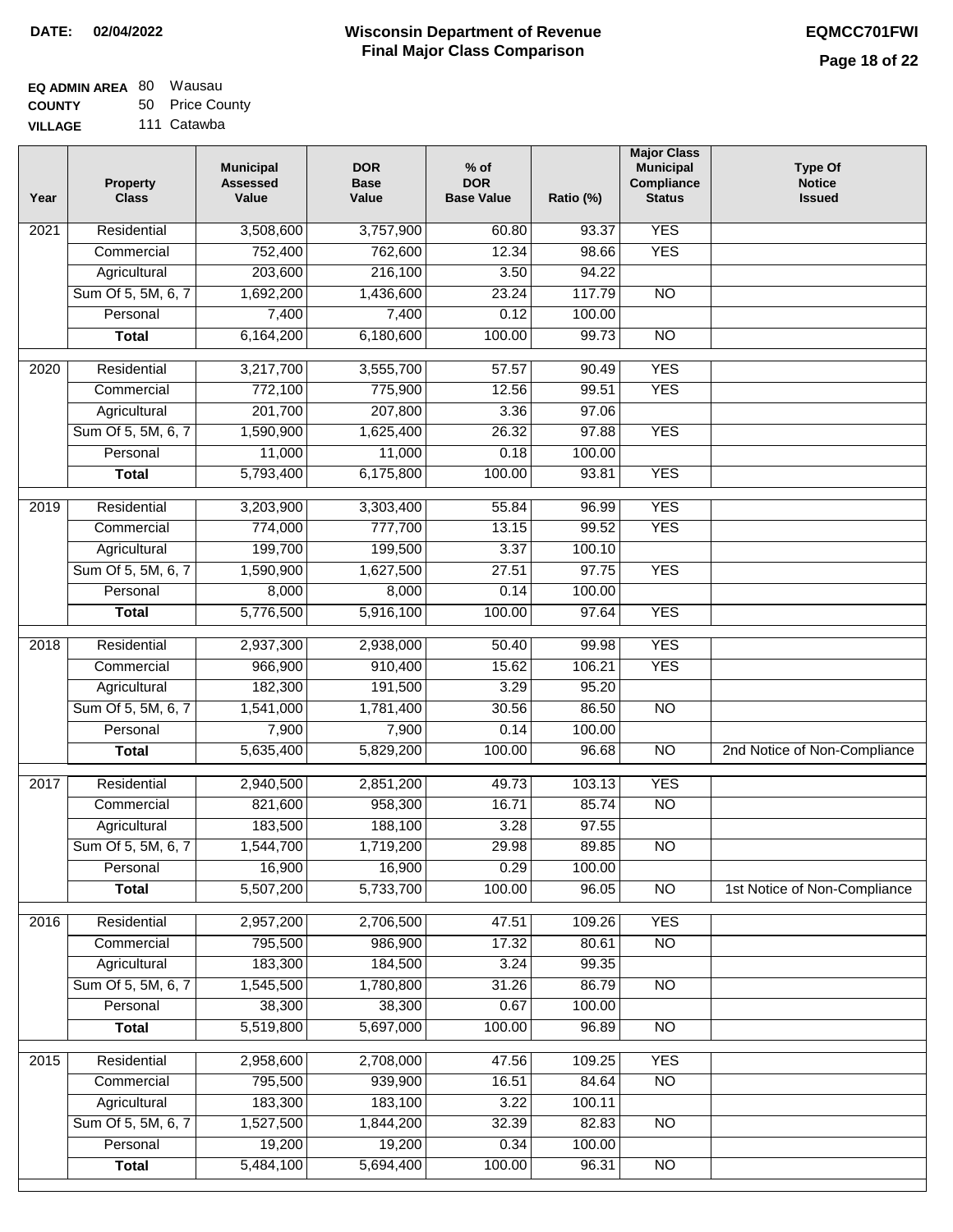### **Wisconsin Department of Revenue Final Major Class Comparison DATE: 02/04/2022 EQMCC701FWI**

| <b>EQ ADMIN AREA 80 Wausau</b> |                 |
|--------------------------------|-----------------|
| <b>COUNTY</b>                  | 50 Price County |
| <b>VILLAGE</b>                 | 141 Kennan      |

141 Kennan

| Year              | <b>Property</b><br><b>Class</b>    | <b>Municipal</b><br><b>Assessed</b><br>Value | <b>DOR</b><br><b>Base</b><br>Value | $%$ of<br><b>DOR</b><br><b>Base Value</b> | Ratio (%) | <b>Major Class</b><br><b>Municipal</b><br>Compliance<br><b>Status</b> | <b>Type Of</b><br><b>Notice</b><br><b>Issued</b> |
|-------------------|------------------------------------|----------------------------------------------|------------------------------------|-------------------------------------------|-----------|-----------------------------------------------------------------------|--------------------------------------------------|
| 2021              | Residential                        | 4,201,900                                    | 4,949,200                          | 79.07                                     | 84.90     | <b>NO</b>                                                             |                                                  |
|                   | Commercial                         | 640,400                                      | 638,300                            | 10.20                                     | 100.33    | <b>YES</b>                                                            |                                                  |
|                   | Agricultural                       | 75,000                                       | 74,800                             | 1.20                                      | 100.27    |                                                                       |                                                  |
|                   | Sum Of 5, 5M, 6, 7                 | 587,100                                      | 551,300                            | 8.81                                      | 106.49    |                                                                       |                                                  |
|                   | Personal                           | 45,800                                       | 45,800                             | 0.73                                      | 100.00    |                                                                       |                                                  |
|                   | <b>Total</b>                       | 5,550,200                                    | 6,259,400                          | 100.00                                    | 88.67     | $\overline{NO}$                                                       |                                                  |
| $\overline{2020}$ | Residential                        | 4,136,300                                    | 4,758,900                          | 77.66                                     | 86.92     | $\overline{10}$                                                       |                                                  |
|                   | Commercial                         | 638,100                                      | 632,000                            | 10.31                                     | 100.97    | <b>YES</b>                                                            |                                                  |
|                   | Agricultural                       | 71,300                                       | 70,700                             | 1.15                                      | 100.85    |                                                                       |                                                  |
|                   | Sum Of 5, 5M, 6, 7                 | 594,800                                      | 618,400                            | 10.09                                     | 96.18     | <b>YES</b>                                                            |                                                  |
|                   | Personal                           | 47,500                                       | 47,500                             | 0.78                                      | 100.00    |                                                                       |                                                  |
|                   | <b>Total</b>                       | 5,488,000                                    | 6,127,500                          | 100.00                                    | 89.56     | $\overline{NO}$                                                       |                                                  |
|                   |                                    |                                              |                                    |                                           |           |                                                                       |                                                  |
| 2019              | Residential                        | 4,132,900                                    | 4,447,500                          | 76.50                                     | 92.93     | <b>YES</b>                                                            |                                                  |
|                   | Commercial                         | 638,100                                      | 632,000                            | 10.87                                     | 100.97    | <b>YES</b>                                                            |                                                  |
|                   | Agricultural                       | 67,900                                       | 67,800                             | 1.17                                      | 100.15    |                                                                       |                                                  |
|                   | Sum Of 5, 5M, 6, 7                 | 599,200                                      | 624,700                            | 10.74                                     | 95.92     | <b>YES</b>                                                            |                                                  |
|                   | Personal                           | 42,100                                       | 42,100                             | 0.72                                      | 100.00    |                                                                       |                                                  |
|                   | <b>Total</b>                       | 5,480,200                                    | 5,814,100                          | 100.00                                    | 94.26     | <b>YES</b>                                                            |                                                  |
| 2018              | Residential                        | 4,100,800                                    | 4,230,700                          | 75.17                                     | 96.93     | <b>YES</b>                                                            |                                                  |
|                   | Commercial                         | 678,700                                      | 687,000                            | 12.21                                     | 98.79     | <b>YES</b>                                                            |                                                  |
|                   | Agricultural                       | 66,200                                       | 66,100                             | 1.17                                      | 100.15    |                                                                       |                                                  |
|                   | Sum Of 5, 5M, 6, 7                 | 599,200                                      | 602,400                            | 10.70                                     | 99.47     | <b>YES</b>                                                            |                                                  |
|                   | Personal                           | 41,900                                       | 41,900                             | 0.74                                      | 100.00    |                                                                       |                                                  |
|                   | <b>Total</b>                       | 5,486,800                                    | 5,628,100                          | 100.00                                    | 97.49     | <b>YES</b>                                                            |                                                  |
| 2017              | Residential                        | 4,073,300                                    | 4,107,500                          | 74.24                                     | 99.17     | <b>YES</b>                                                            |                                                  |
|                   | Commercial                         | 677,600                                      | 723,200                            | 13.07                                     | 93.69     | <b>YES</b>                                                            |                                                  |
|                   | Agricultural                       | 64,000                                       | 64,200                             | 1.16                                      | 99.69     |                                                                       |                                                  |
|                   | Sum Of 5, 5M, 6, 7                 | 602,300                                      | 570,200                            | 10.31                                     | 105.63    | <b>YES</b>                                                            |                                                  |
|                   | Personal                           | 67,700                                       | 67,700                             | 1.22                                      | 100.00    |                                                                       |                                                  |
|                   | <b>Total</b>                       | 5,484,900                                    | 5,532,800                          | 100.00                                    | 99.13     | <b>YES</b>                                                            |                                                  |
| 2016              | Residential                        | 3,953,800                                    | 3,921,400                          | 73.39                                     | 100.83    | <b>YES</b>                                                            |                                                  |
|                   | Commercial                         | 671,300                                      | 713,800                            | 13.36                                     | 94.05     | <b>YES</b>                                                            |                                                  |
|                   |                                    | 63,100                                       | 63,500                             | 1.19                                      | 99.37     |                                                                       |                                                  |
|                   | Agricultural<br>Sum Of 5, 5M, 6, 7 | 602,300                                      | 592,500                            | 11.09                                     | 101.65    | <b>YES</b>                                                            |                                                  |
|                   | Personal                           | 52,000                                       | 52,000                             | 0.97                                      | 100.00    |                                                                       |                                                  |
|                   |                                    | 5,342,500                                    |                                    | 100.00                                    | 99.99     | <b>YES</b>                                                            |                                                  |
|                   | <b>Total</b>                       |                                              | 5,343,200                          |                                           |           |                                                                       |                                                  |
| 2015              | Residential                        | 3,704,000                                    | 3,652,300                          | 68.13                                     | 101.42    | <b>YES</b>                                                            |                                                  |
|                   | Commercial                         | 700,700                                      | 709,000                            | 13.23                                     | 98.83     | <b>YES</b>                                                            |                                                  |
|                   | Agricultural                       | 61,500                                       | 61,600                             | 1.15                                      | 99.84     |                                                                       |                                                  |
|                   | Sum Of 5, 5M, 6, 7                 | 831,200                                      | 876,700                            | 16.35                                     | 94.81     | <b>YES</b>                                                            |                                                  |
|                   | Personal                           | 61,100                                       | 61,100                             | 1.14                                      | 100.00    |                                                                       |                                                  |
|                   | <b>Total</b>                       | 5,358,500                                    | 5,360,700                          | 100.00                                    | 99.96     | <b>YES</b>                                                            |                                                  |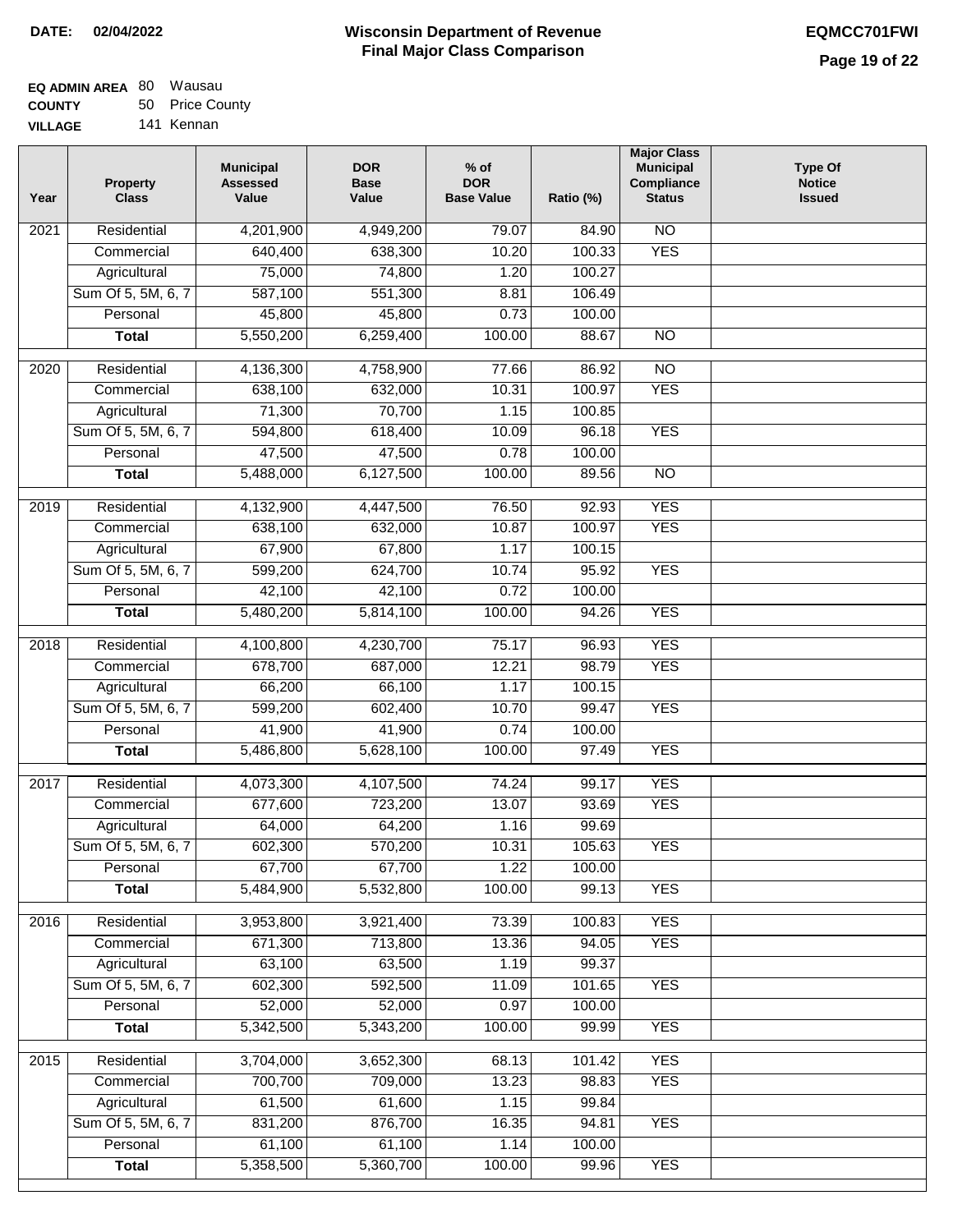| EQ ADMIN AREA 80 Wausau |                 |
|-------------------------|-----------------|
| <b>COUNTY</b>           | 50 Price County |

**VILLAGE** 171 Prentice

| Year | <b>Property</b><br><b>Class</b> | <b>Municipal</b><br><b>Assessed</b><br>Value | <b>DOR</b><br><b>Base</b><br>Value | $%$ of<br><b>DOR</b><br><b>Base Value</b> | Ratio (%)        | <b>Major Class</b><br><b>Municipal</b><br>Compliance<br><b>Status</b> | <b>Type Of</b><br><b>Notice</b><br><b>Issued</b> |
|------|---------------------------------|----------------------------------------------|------------------------------------|-------------------------------------------|------------------|-----------------------------------------------------------------------|--------------------------------------------------|
| 2021 | Residential                     | 15,567,200                                   | 17,293,500                         | 75.94                                     | 90.02            | <b>YES</b>                                                            |                                                  |
|      | Commercial                      | 5,045,500                                    | 5,074,700                          | 22.29                                     | 99.42            | <b>YES</b>                                                            |                                                  |
|      | Agricultural                    | 7,000                                        | 7,400                              | 0.03                                      | 94.59            |                                                                       |                                                  |
|      | Sum Of 5, 5M, 6, 7              | 330,500                                      | 267,500                            | 1.17                                      | 123.55           |                                                                       |                                                  |
|      | Personal                        | 120,400                                      | 128,100                            | 0.56                                      | 93.99            |                                                                       |                                                  |
|      | <b>Total</b>                    | 21,070,600                                   | 22,771,200                         | 100.00                                    | 92.53            | <b>YES</b>                                                            |                                                  |
| 2020 | Residential                     | 15,527,800                                   | 15,734,200                         | 74.53                                     | 98.69            | <b>YES</b>                                                            |                                                  |
|      | Commercial                      | 5,053,800                                    | 4,917,200                          | 23.29                                     | 102.78           | <b>YES</b>                                                            |                                                  |
|      | Agricultural                    | 6,300                                        | 7,000                              | 0.03                                      | 90.00            |                                                                       |                                                  |
|      | Sum Of 5, 5M, 6, 7              | 330,500                                      | 300,900                            | 1.43                                      | 109.84           |                                                                       |                                                  |
|      | Personal                        | 141,100                                      | 151,700                            | 0.72                                      | 93.01            |                                                                       |                                                  |
|      | <b>Total</b>                    | 21,059,500                                   | 21,111,000                         | 100.00                                    | 99.76            | <b>YES</b>                                                            |                                                  |
|      |                                 |                                              |                                    |                                           |                  |                                                                       |                                                  |
| 2019 | Residential                     | 15,555,700                                   | 16,590,300                         | 74.82                                     | 93.76            | <b>YES</b>                                                            |                                                  |
|      | Commercial                      | 5,053,800                                    | 5,120,500                          | 23.09                                     | 98.70            | <b>YES</b>                                                            |                                                  |
|      | Agricultural                    | 6,800<br>330,500                             | 6,700<br>309,300                   | 0.03<br>1.39                              | 101.49<br>106.85 |                                                                       |                                                  |
|      | Sum Of 5, 5M, 6, 7<br>Personal  | 152,600                                      | 148,200                            | 0.67                                      | 102.97           |                                                                       |                                                  |
|      | <b>Total</b>                    | 21,099,400                                   | 22,175,000                         | 100.00                                    | 95.15            | <b>YES</b>                                                            |                                                  |
|      |                                 |                                              |                                    |                                           |                  |                                                                       |                                                  |
| 2018 | Residential                     | 15,542,700                                   | 15,949,600                         | 73.83                                     | 97.45            | <b>YES</b>                                                            |                                                  |
|      | Commercial                      | 5,058,500                                    | 5,177,000                          | 23.96                                     | 97.71            | <b>YES</b>                                                            |                                                  |
|      | Agricultural                    | 6,700                                        | 6,200                              | 0.03                                      | 108.06           |                                                                       |                                                  |
|      | Sum Of 5, 5M, 6, 7              | 330,500                                      | 308,500                            | 1.43                                      | 107.13           |                                                                       |                                                  |
|      | Personal                        | 162,300                                      | 162,300                            | 0.75                                      | 100.00           |                                                                       |                                                  |
|      | <b>Total</b>                    | 21,100,700                                   | 21,603,600                         | 100.00                                    | 97.67            | <b>YES</b>                                                            |                                                  |
| 2017 | Residential                     | 15,544,700                                   | 14,771,300                         | 69.31                                     | 105.24           | <b>YES</b>                                                            |                                                  |
|      | Commercial                      | 5,058,500                                    | 5,449,400                          | 25.57                                     | 92.83            | <b>YES</b>                                                            |                                                  |
|      | Agricultural                    | 6,600                                        | 6,000                              | 0.03                                      | 110.00           |                                                                       |                                                  |
|      | Sum Of 5, 5M, 6, 7              | 330,500                                      | 284,500                            | 1.33                                      | 116.17           |                                                                       |                                                  |
|      | Personal                        | 833,700                                      | 801,600                            | 3.76                                      | 104.00           |                                                                       |                                                  |
|      | <b>Total</b>                    | 21,774,000                                   | 21,312,800                         | 100.00                                    | 102.16           | <b>YES</b>                                                            |                                                  |
| 2016 | Residential                     | 15,450,900                                   | 15,785,400                         | 70.57                                     | 97.88            | <b>YES</b>                                                            |                                                  |
|      | Commercial                      | 5,049,600                                    | 5,440,800                          | 24.32                                     | 92.81            | <b>YES</b>                                                            |                                                  |
|      | Agricultural                    | 6,300                                        | 5,900                              | 0.03                                      | 106.78           |                                                                       |                                                  |
|      | Sum Of 5, 5M, 6, 7              | 330,500                                      | 296,000                            | 1.32                                      | 111.66           |                                                                       |                                                  |
|      | Personal                        | 867,100                                      | 841,900                            | 3.76                                      | 102.99           |                                                                       |                                                  |
|      | <b>Total</b>                    | 21,704,400                                   | 22,370,000                         | 100.00                                    | 97.02            | <b>YES</b>                                                            |                                                  |
|      |                                 |                                              |                                    |                                           |                  |                                                                       |                                                  |
| 2015 | Residential                     | 15,528,400                                   | 15,866,300                         | 71.67                                     | 97.87            | <b>YES</b>                                                            |                                                  |
|      | Commercial                      | 5,057,000                                    | 5,189,700                          | 23.44                                     | 97.44            | <b>YES</b>                                                            |                                                  |
|      | Agricultural                    | 5,600                                        | 5,800                              | 0.03                                      | 96.55            |                                                                       |                                                  |
|      | Sum Of 5, 5M, 6, 7              | 330,500                                      | 370,100                            | 1.67                                      | 89.30            |                                                                       |                                                  |
|      | Personal                        | 662,400                                      | 704,700                            | 3.18                                      | 94.00            |                                                                       |                                                  |
|      | <b>Total</b>                    | 21,583,900                                   | 22,136,600                         | 100.00                                    | 97.50            | <b>YES</b>                                                            |                                                  |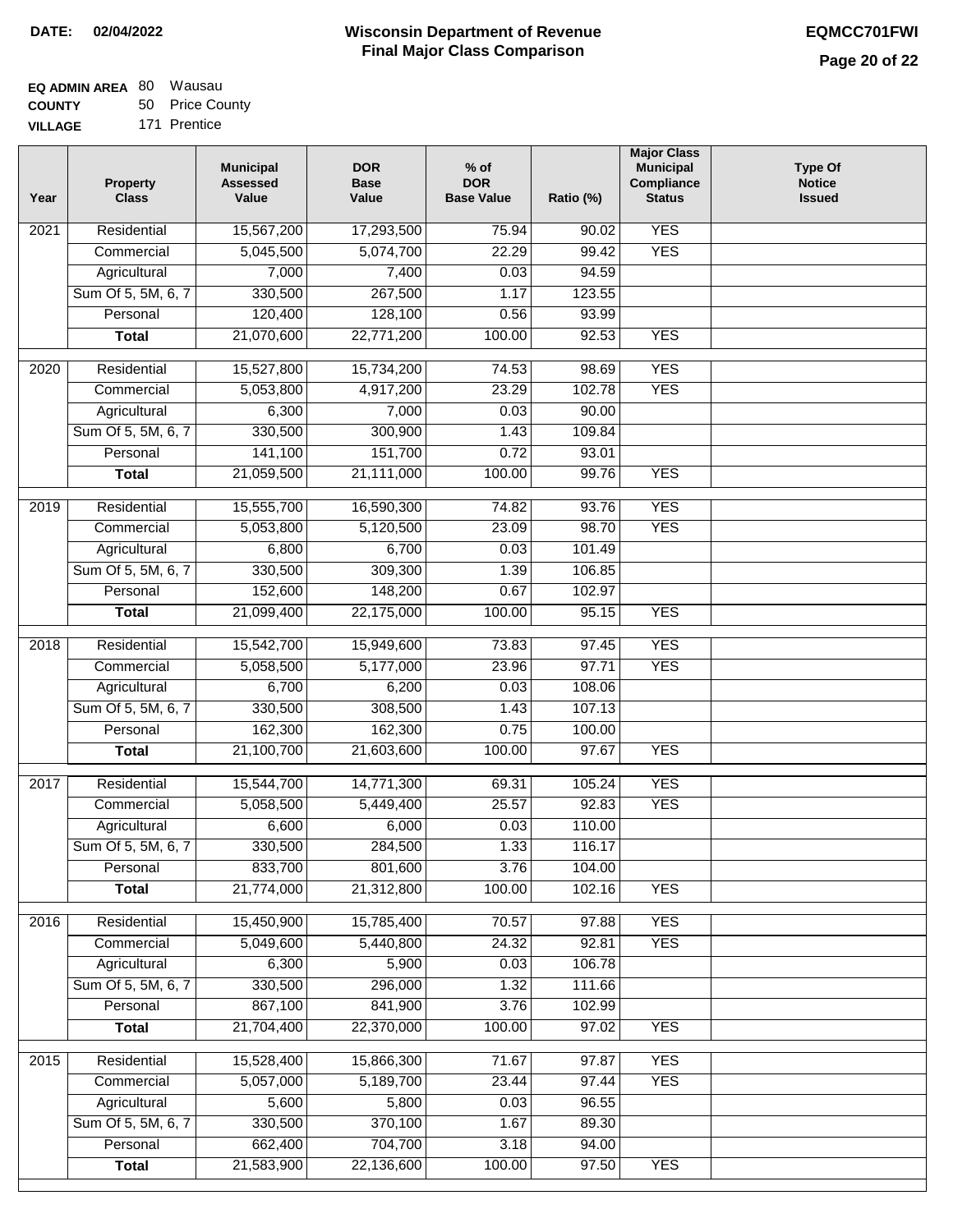| EQ ADMIN AREA 80 Wausau |                 |
|-------------------------|-----------------|
| <b>COUNTY</b>           | 50 Price County |

**CITY** 271 Park Falls

| Year              | <b>Property</b><br><b>Class</b> | <b>Municipal</b><br><b>Assessed</b><br>Value | <b>DOR</b><br><b>Base</b><br>Value | $%$ of<br><b>DOR</b><br><b>Base Value</b> | Ratio (%) | <b>Major Class</b><br><b>Municipal</b><br>Compliance<br><b>Status</b> | <b>Type Of</b><br><b>Notice</b><br><b>Issued</b> |
|-------------------|---------------------------------|----------------------------------------------|------------------------------------|-------------------------------------------|-----------|-----------------------------------------------------------------------|--------------------------------------------------|
| $\overline{202}1$ | Residential                     | 62,670,100                                   | 62,924,900                         | 58.69                                     | 99.60     | <b>YES</b>                                                            |                                                  |
|                   | Commercial                      | 42,456,100                                   | 40,663,600                         | 37.93                                     | 104.41    | <b>YES</b>                                                            |                                                  |
|                   | Agricultural                    | 11,300                                       | 11,600                             | 0.01                                      | 97.41     |                                                                       |                                                  |
|                   | Sum Of 5, 5M, 6, 7              | 27,000                                       | 30,600                             | 0.03                                      | 88.24     |                                                                       |                                                  |
|                   | Personal                        | 3,585,400                                    | 3,585,400                          | 3.34                                      | 100.00    |                                                                       |                                                  |
|                   | <b>Total</b>                    | 108,749,900                                  | 107,216,100                        | 100.00                                    | 101.43    | <b>YES</b>                                                            |                                                  |
| $\overline{2020}$ | Residential                     | 62,485,200                                   | 62,708,600                         | 60.39                                     | 99.64     | <b>YES</b>                                                            |                                                  |
|                   | Commercial                      | 38,491,200                                   | 37,058,600                         | 35.69                                     | 103.87    | <b>YES</b>                                                            |                                                  |
|                   | Agricultural                    | 10,800                                       | 11,200                             | 0.01                                      | 96.43     |                                                                       |                                                  |
|                   | Sum Of 5, 5M, 6, 7              | 27,000                                       | 29,300                             | 0.03                                      | 92.15     |                                                                       |                                                  |
|                   | Personal                        | 4,029,500                                    | 4,029,500                          | 3.88                                      | 100.00    |                                                                       |                                                  |
|                   | <b>Total</b>                    | 105,043,700                                  | 103,837,200                        | 100.00                                    | 101.16    | <b>YES</b>                                                            |                                                  |
| $\frac{1}{2019}$  | Residential                     | 62,194,700                                   | 64,972,300                         | 60.58                                     | 95.72     | <b>YES</b>                                                            |                                                  |
|                   | Commercial                      | 39,645,300                                   | 38,043,900                         | 35.47                                     | 104.21    | <b>YES</b>                                                            |                                                  |
|                   | Agricultural                    | 10,400                                       | 10,800                             | 0.01                                      | 96.30     |                                                                       |                                                  |
|                   | Sum Of 5, 5M, 6, 7              | 27,000                                       | 29,300                             | 0.03                                      | 92.15     |                                                                       |                                                  |
|                   | Personal                        | 4,194,200                                    | 4,194,200                          | 3.91                                      | 100.00    |                                                                       |                                                  |
|                   | <b>Total</b>                    | 106,071,600                                  | 107,250,500                        | 100.00                                    | 98.90     | <b>YES</b>                                                            |                                                  |
| 2018              | Residential                     | 62,199,900                                   | 59,059,700                         | 58.08                                     | 105.32    | <b>YES</b>                                                            |                                                  |
|                   | Commercial                      | 39,602,900                                   | 38,383,800                         | 37.75                                     | 103.18    | <b>YES</b>                                                            |                                                  |
|                   | Agricultural                    | 10,400                                       | 10,400                             | 0.01                                      | 100.00    |                                                                       |                                                  |
|                   | Sum Of 5, 5M, 6, 7              | 27,000                                       | 34,400                             | 0.03                                      | 78.49     |                                                                       |                                                  |
|                   | Personal                        | 4,191,100                                    | 4,191,100                          | 4.12                                      | 100.00    |                                                                       |                                                  |
|                   | <b>Total</b>                    | 106,031,300                                  | 101,679,400                        | 100.00                                    | 104.28    | <b>YES</b>                                                            |                                                  |
| $\overline{2017}$ | Residential                     | 71,596,500                                   | 61,841,900                         | 59.67                                     | 115.77    | $\overline{NO}$                                                       |                                                  |
|                   | Commercial                      | 39,085,200                                   | 36,733,100                         | 35.45                                     | 106.40    | <b>YES</b>                                                            |                                                  |
|                   | Agricultural                    | 10,500                                       | 10,200                             | 0.01                                      | 102.94    |                                                                       |                                                  |
|                   | Sum Of 5, 5M, 6, 7              | 32,900                                       | 30,600                             | 0.03                                      | 107.52    |                                                                       |                                                  |
|                   | Personal                        | 5,669,420                                    | 5,017,100                          | 4.84                                      | 113.00    |                                                                       |                                                  |
|                   | <b>Total</b>                    | 116,394,520                                  | 103,632,900                        | 100.00                                    | 112.31    | <b>NO</b>                                                             |                                                  |
| 2016              | Residential                     | 71,556,500                                   | 62,292,400                         | 59.33                                     | 114.87    | $\overline{NO}$                                                       |                                                  |
|                   | Commercial                      | 37,807,900                                   | 37,680,900                         | 35.89                                     | 100.34    | <b>YES</b>                                                            |                                                  |
|                   | Agricultural                    | 10,500                                       | 10,000                             | 0.01                                      | 105.00    |                                                                       |                                                  |
|                   | Sum Of 5, 5M, 6, 7              | 32,900                                       | 33,200                             | 0.03                                      | 99.10     |                                                                       |                                                  |
|                   | Personal                        | 5,474,060                                    | 4,976,400                          | 4.74                                      | 110.00    |                                                                       |                                                  |
|                   | <b>Total</b>                    | 114,881,860                                  | 104,992,900                        | 100.00                                    | 109.42    | $\overline{NO}$                                                       |                                                  |
| 2015              | Residential                     | 71,560,500                                   | 59,893,800                         | 60.30                                     | 119.48    | $\overline{NO}$                                                       |                                                  |
|                   | Commercial                      | 36,728,900                                   | 34,503,200                         | 34.74                                     | 106.45    | <b>YES</b>                                                            |                                                  |
|                   | Agricultural                    | 10,500                                       | 9,900                              | 0.01                                      | 106.06    |                                                                       |                                                  |
|                   | Sum Of 5, 5M, 6, 7              | 32,900                                       | 40,800                             | 0.04                                      | 80.64     |                                                                       |                                                  |
|                   | Personal                        | 4,882,800                                    | 4,882,800                          | 4.92                                      | 100.00    |                                                                       |                                                  |
|                   | <b>Total</b>                    | 113,215,600                                  | 99,330,500                         | 100.00                                    | 113.98    | <b>NO</b>                                                             |                                                  |
|                   |                                 |                                              |                                    |                                           |           |                                                                       |                                                  |